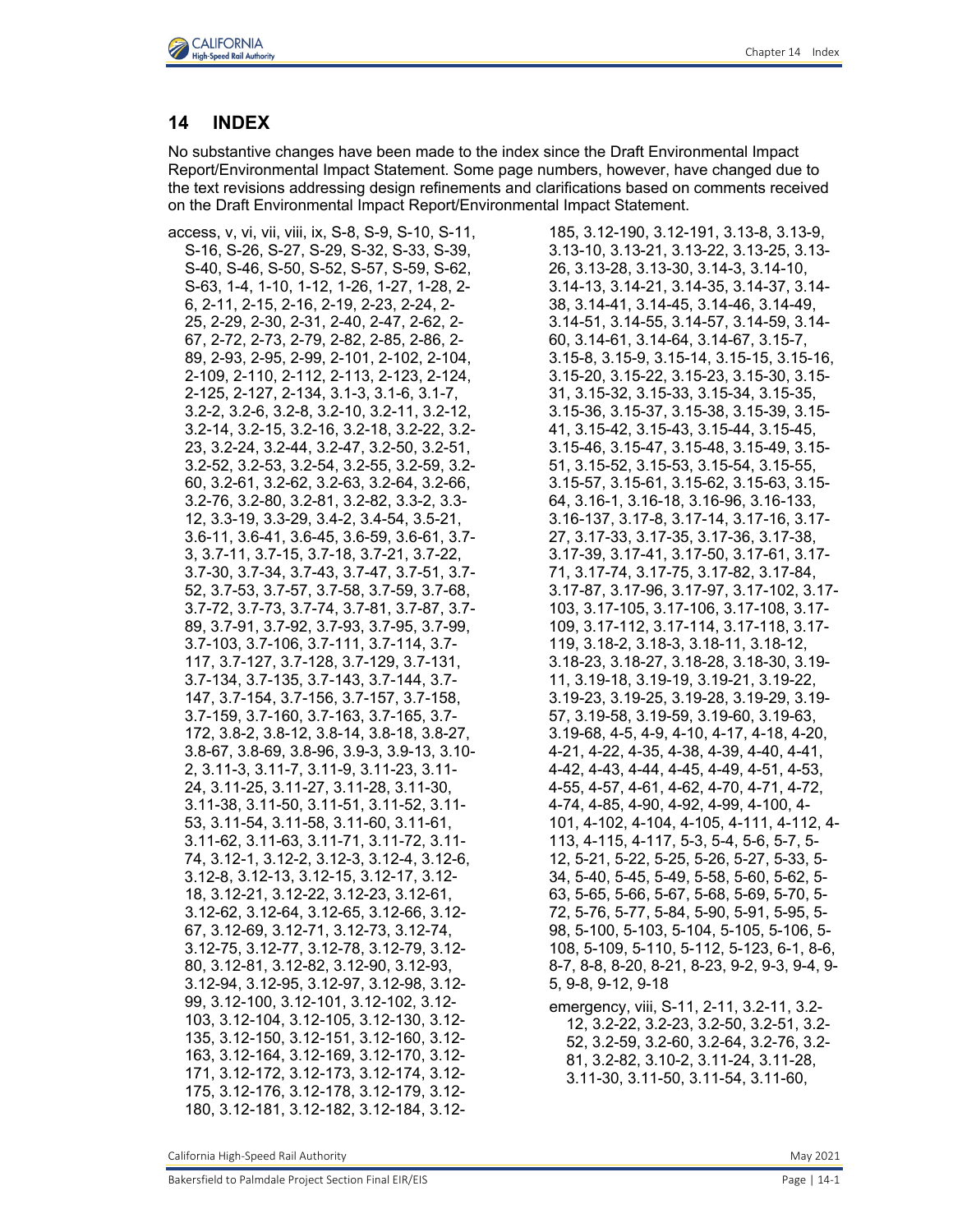3.11-61, 3.11-62, 3.12-21, 3.12-103, 3.12-105, 3.14-57, 3.19-56, 5-45

- accident, accidents, 1-27, 1-28, 3.10-11, 3.10-23, 3.10-24, 3.10-25, 3.10-29, 3.10- 32, 3.10-33, 3.10-34, 3.11-7, 3.11-26, 3.11-38, 3.11-39, 3.11-40, 3.11-45, 3.11- 48, 3.11-51, 3.11-56, 3.11-57, 3.11-60, 3.11-62, 3.11-65, 3.11-67, 3.11-69, 3.11- 77, 3.19-55, 5-32, 5-55, 5-56, 5-70, 5-75
- Advisory Council on Historic Preservation (ACHPP), 1-9, 2-64, 2-135, 3.17-2, 3.17- 4, 3.17-6, 3.17-7, 3.17-14, 3.17-19, 3.17- 25, 3.17-26, 3.17-39, 3.17-81, 3.17-83, 4- 4, 4-5, 4-9, 4-13, 4-14, 4-19, 5-23, 9-11, 9-44, 9-45, 9-48
- air pollution, S-46, S-47, 2-113, 3.3-14, 3.3- 15, 3.3-16, 3.3-20, 3.3-29, 3.3-46, 3.3-47, 3.3-58, 3.3-139, 3.3-140, 3.19-15, 4-62, 5- 73
- air quality management district (AQMD), 1-9, 1-32, 2-136, 3.3-8, 3.3-11, 3.3-13, 3.3-14, 3.3-17, 3.3-19, 3.3-20, 3.3-26, 3.3-30, 3.3- 37, 3.3-45, 3.3-51, 3.3-52, 3.3-54, 3.3-57, 3.3-80, 3.3-81, 3.3-88, 3.3-89, 3.3-96, 3.3- 97, 3.3-104, 3.3-105, 3.3-108, 3.3-110, 3.3-113, 3.3-116, 3.3-128, 3.3-129, 3.3- 130, 3.3-131, 3.3-141, 3.3-142, 3.3-144, 3.3-145, 3.10-6, 3.12-17, 3.12-18, 3.13-9, 3.13-10, 5-28, 5-73, 5-90, 5-97, 5-102, 5- 103
- Airborne Toxic Control Measure, 3.3-8
- Alquist-Priolo Earthquake Fault Zoning Act (AP Act), 3.9-5, 3.9-46, 20
- American Recovery and Reinvestment Act (ARRA), 1-6, 1-10, 2-121
- Americans with Disabilities Act (ADA), vii, viii, S-10, S-50, 3.2-15, 3.11-39, 3.12-6, 3.12-63, 3.12-83, 3.12-84, 3.12-96, 3.12- 103, 3.12-104, 3.12-105, 3.12-165, 5-78, 5-84, 5-108, 5-109
- Amtrak, S-16, 1-12, 1-15, 1-22, 1-23, 1-24, 1-28, 1-29, 1-34, 1-39, 2-71, 2-72, 2-108, 2-111, 3.2-37, 3.2-38, 3.2-40, 3.2-44, 3.2- 45, 3.2-46, 3.2-63, 3.11-34, 3.11-39, 3.11- 40, 3.12-63, 3.12-99, 4-38, 4-39, 4-40, 4- 41, 4-42, 4-43, 4-44, 9-18

Antelope Valley Air Quality Management District (AVAQMD), S-14, 1-9, 1-32, 2- 136, 3.3-11, 3.3-13, 3.3-14, 3.3-16, 3.3- 17, 3.3-20, 3.3-27, 3.3-35, 3.3-45, 3.3-47, 3.3-51, 3.3-52, 3.3-54, 3.3-57, 3.3-80, 3.3- 81, 3.3-88, 3.3-89, 3.3-96, 3.3-97, 3.3- 104, 3.3-105, 3.3-108, 3.3-110, 3.3-111, 3.3-113, 3.3-114, 3.3-116, 3.3-117, 3.3-

- Archaeological Resources Protection Act (ARPA), 3.17-8
- Archaeological Survey Report (ASR), 3.17- 14, 3.17-15, 3.17-32, 3.17-33, 3.17-35, 3.17-36, 3.17-40, 3.17-47, 3.17-50, 3.17- 53, 3.17-71, 3.17-75
- Archaeological Treatment Plan (ATP), S-87, S-110, S-111, S-127, 3.7-144, 3.17-16, 3.17-35, 3.17-50, 3.17-83, 3.17-84, 3.17- 86, 3.17-88, 3.17-97, 3.17-98, 3.19-68, 4- 51, 4-72, 4-106, 4-107, 4-111, 4-112, 4- 113, 4-114, 4-115, 4-116
- Area of Potential Effect (APE), S-1, S-12, S-43, 3.2-77, 3.2-78, 3.2-79, 3.17-1, 3.17-3, 3.17-4, 3.17-6, 3.17-7, 3.17-14, 3.17-27, 3.17-29, 3.17-30, 3.17-31, 3.17-32, 3.17- 33, 3.17-34, 3.17-35, 3.17-36, 3.17-37, 3.17-38, 3.17-39, 3.17-41, 3.17-42, 3.17- 43, 3.17-50, 3.17-51, 3.17-52, 3.17-53, 3.17-54, 3.17-56, 3.17-57, 3.17-59, 3.17- 63, 3.17-64, 3.17-65, 3.17-66, 3.17-67, 3.17-68, 3.17-69, 3.17-70, 3.17-71, 3.17- 72, 3.17-73, 3.17-74, 3.17-75, 3.17-78, 3.17-85, 3.17-87, 3.17-96, 3.17-97, 3.17- 98, 3.17-99, 3.17-100, 3.17-101, 3.17- 102, 3.19-1, 3.19-3, 3.19-67, 3.19-68, 4-5, 4-9, 4-22, 4-45, 4-47, 4-51, 4-52, 4-67, 4- 72, 4-98, 4-106, 4-112, 4-115, 4-116
- artifacts, 3.12-60, 3.15-14, 3.16-9, 3.16-32, 3.17-4, 3.17-43, 3.17-44, 3.17-45, 3.17- 46, 3.17-49, 3.17-50, 3.17-54, 4-105
- attainment, 3.3-3, 3.3-12, 3.3-14, 3.3-41, 3.3-42, 3.3-46, 3.3-51, 3.3-52, 3.3-53, 3.3- 54, 3.3-55, 3.3-76, 3.3-79, 3.3-81, 3.3-84, 3.3-87, 3.3-89, 3.3-92, 3.3-95, 3.3-97, 3.3- 100, 3.3-103, 3.3-105, 3.3-117, 3.3-118, 3.3-128, 3.3-141, 3.3-145, 3.6-17, 3.6-40, 3.6-52, 3.8-3, 3.8-56, 3.8-60, 3.8-61, 3.8- 73, 3.8-75, 3.8-80, 3.8-84, 3.8-88, 3.8-92, 3.12-4, 3.19-14, 3.19-15, 3.19-16
- average daily traffic (ADT), 1-19, 3.2-25, 3.2-36, 3.2-47, 3.4-46, 3.4-47, 3.4-48, 3.11-59, 3.14-45
- Bakersfield Station, S-5, S-19, S-20, S-29, S-48, S-51, S-98, S-112, 1-6, 1-32, 2-4, 2- 10, 2-76, 2-80, 2-81, 2-91, 2-92, 3.1-3, 3.1-6, 3.2-2, 3.2-17, 3.2-38, 3.2-49, 3.2- 52, 3.3-26, 3.3-28, 3.3-30, 3.3-31, 3.3-35,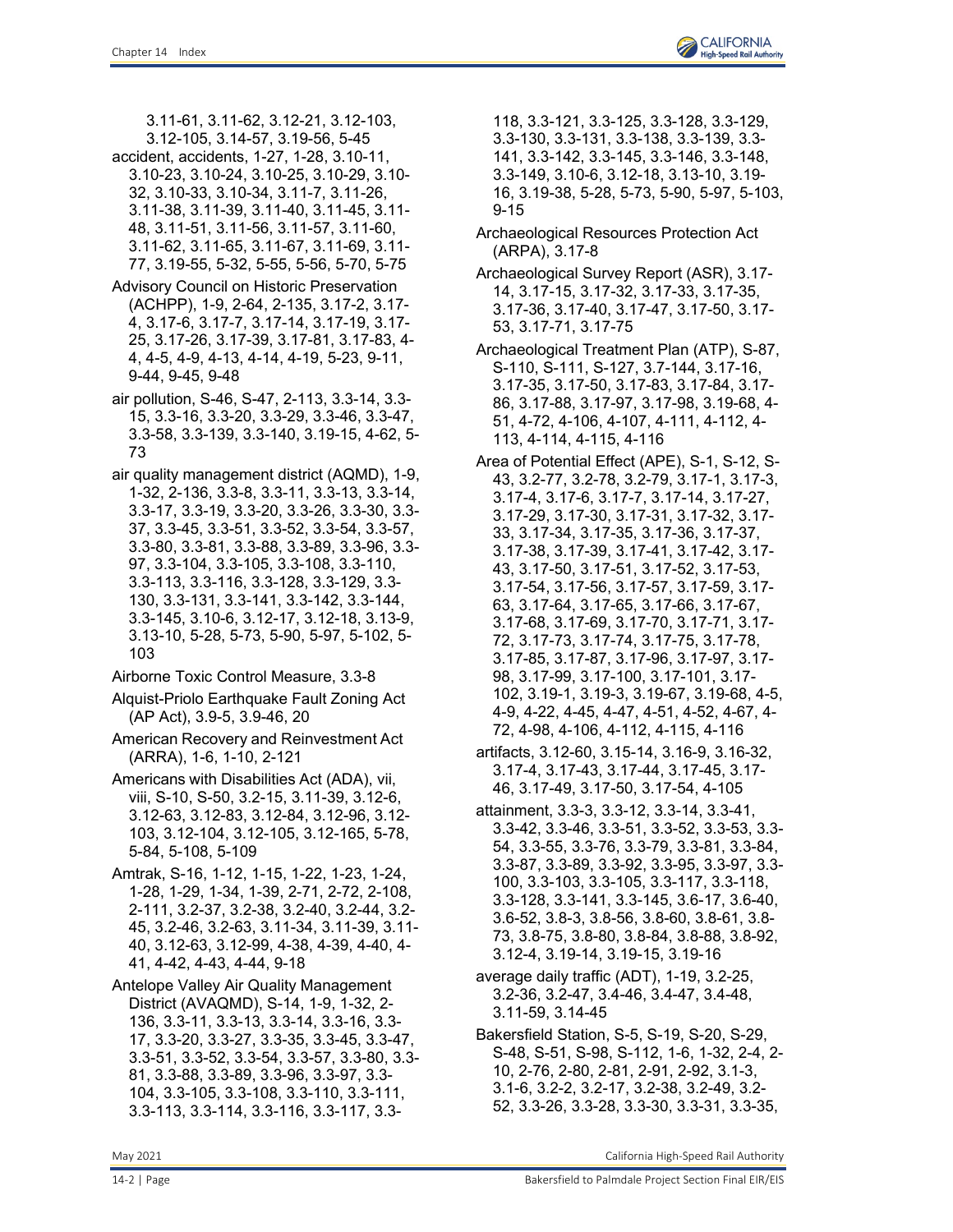3.3-40, 3.3-135, 3.4-2, 3.4-3, 3.4-11, 3.4- 19, 3.4-20, 3.4-21, 3.4-22, 3.4-23, 3.4-24, 3.4-26, 3.4-29, 3.4-30, 3.4-33, 3.4-35, 3.4- 36, 3.4-37, 3.4-38, 3.4-45, 3.4-50, 3.4-51, 3.4-52, 3.4-57, 3.4-59, 3.4-69, 3.4-77, 3.6- 39, 3.6-41, 3.6-42, 3.6-43, 3.6-49, 3.6-50, 3.6-51, 3.6-61, 3.7-48, 3.8-9, 3.8-10, 3.8- 20, 3.8-23, 3.8-45, 3.8-76, 3.8-77, 3.8-80, 3.8-81, 3.8-82, 3.8-85, 3.8-103, 3.8-106, 3.8-107, 3.9-21, 3.9-43, 3.9-66, 3.9-80, 3.10-6, 3.10-7, 3.10-13, 3.10-14, 3.10-15, 3.10-17, 3.10-18, 3.10-26, 3.10-31, 3.11- 4, 3.11-42, 3.11-52, 3.12-5, 3.12-23, 3.12- 24, 3.12-25, 3.12-165, 3.12-186, 3.13-1, 3.13-2, 3.13-14, 3.13-18, 3.13-42, 3.14- 30, 3.14-34, 3.15-2, 3.15-20, 3.15-21, 3.15-41, 3.15-42, 3.16-1, 3.16-4, 3.16- 138, 3.16-139, 3.17-3, 3.17-15, 3.17-32, 3.17-33, 3.17-50, 3.17-54, 3.17-69, 3.17- 70, 3.17-75, 3.18-7, 3.19-41, 4-15, 4-16, 4-21, 4-45, 4-52, 4-66, 4-73, 4-97, 5-2, 5- 15, 5-16, 5-26, 5-30, 5-48, 5-63, 5-65, 5- 66, 5-67, 5-68, 5-69, 5-85, 5-96, 5-113, 5- 119, 6-3, 6-4, 8-22

- Biological Resources Management Plan (BRMP), S-59, 2-74, 3.7-18, 3.7-19, 3.7- 107, 3.7-108, 3.7-157, 3.7-173, 3.7-174, 3.7-175, 3.7-177, 3.7-179, 3.7-180
- BNSF Railway, 1-21, 1-22, 2-72, 3.2-46, 3.2- 47, 3.5-28, 3.10-13, 3.11-29, 3.11-39, 3.11-40, 3.11-48, 3.11-49, 3.11-57, 3.11- 59, 3.12-62, 3.19-33, 3.19-34, 3.19-35, 3.19-38, 3.19-54, 3.19-58, 3.19-64, 3.19- 67, 4-48, 5-45, 5-48, 5-61
- Bureau of Land Management (BLM), vi, S-9, S-14, 1-9, 2-64, 2-67, 2-68, 2-92, 2-135, 3.6-8, 3.7-11, 3.7-12, 3.7-14, 3.7-29, 3.7- 31, 3.7-37, 3.7-39, 3.7-40, 3.7-41, 3.7- 104, 3.9-5, 3.13-4, 3.15-14, 3.15-20, 3.15- 31, 3.15-39, 3.15-49, 3.15-51, 3.15-52, 3.15-53, 3.16-3, 3.16-89, 3.16-117, 3.17- 19, 3.17-23, 3.17-24, 3.17-35, 3.17-58, 3.17-59, 4-12, 4-13, 4-14, 4-18, 4-35, 4- 40, 4-57, 4-62, 4-99, 4-100, 4-101, 4-104, 4-111, 4-116, 8-4, 8-21, 9-15, 9-27, 9-30, 9-40, 9-41, 9-43, 9-44, 9-45, 9-49, 9-50

bus rapid transit, 1-38, 2-71, 3.2-39

California Ambient Air Quality Standards (CAAQS), 3.3-4, 3.3-8, 3.3-13, 3.3-15, 3.3-21, 3.3-40, 3.3-43, 3.3-51, 3.3-54, 3.3- 71, 3.3-106, 3.3-107, 3.3-108, 3.3-109, 3.3-110, 3.3-111, 3.3-112, 3.3-113, 3.3- 114, 3.3-115, 3.3-116, 3.3-117, 3.3-118, 3.3-122, 3.3-123, 3.3-135, 3.3-146, 3.12- 4, 3.12-76, 3.19-30, 5-24

California Clean Air Act (CCAA), 3.3-8

- California Department of Parks and Recreation (DPR), S-50, 3.17-5, 3.17-19, 3.17-37, 3.17-57, 3.17-59, 3.17-85, 3.17- 89, 4-1, 4-108, 4-111, 4-116, 4-126, 9-43
- California Department of Transportation (Caltrans), v, S-8, S-14, S-38, S-93, 1-1, 1-5, 1-6, 1-9, 1-13, 1-14, 1-19, 1-20, 1-21, 1-22, 1-23, 1-24, 1-26, 1-27, 1-34, 1-35, 1-36, 2-48, 2-49, 2-51, 2-53, 2-70, 2-71, 2-72, 2-86, 2-87, 2-89, 2-90, 2-136, 3.2-1, 3.2-3, 3.2-4, 3.2-5, 3.2-6, 3.2-12, 3.2-14, 3.2-20, 3.2-24, 3.2-35, 3.2-36, 3.2-38, 3.2- 45, 3.3-28, 3.3-29, 3.3-30, 3.3-136, 3.4-7, 3.4-10, 3.4-11, 3.4-49, 3.4-54, 3.6-10, 3.7- 108, 3.7-145, 3.7-146, 3.8-5, 3.8-15, 3.8- 69, 3.8-72, 3.9-3, 3.9-11, 3.9-12, 3.9-13, 3.9-14, 3.9-15, 3.9-16, 3.9-17, 3.9-18, 3.9- 19, 3.9-20, 3.9-58, 3.9-59, 3.9-65, 3.9-66, 3.9-77, 3.9-86, 3.10-7, 3.11-8, 3.11-45, 3.11-58, 3.11-59, 3.11-75, 3.11-77, 3.12- 16, 3.12-21, 3.12-107, 3.12-133, 3.12- 134, 3.13-11, 3.14-14, 3.14-15, 3.15-8, 3.16-3, 3.16-7, 3.16-63, 3.16-96, 3.17-22, 3.17-34, 3.18-15, 3.18-17, 3.19-4, 3.19-5, 3.19-33, 4-103, 5-104, 5-105, 5-106, 5- 108, 8-15, 9-15, 9-24, 9-26, 9-30, 9-36, 9- 37, 9-39, 9-41, 9-47, 9-49, 9-50, 9-51, 9- 52
- California Department of Water Resources, 3.6-19, 3.6-21, 3.6-38, 3.8-6, 3.8-7, 3.8- 11, 3.8-16, 3.8-19, 3.8-38, 3.8-39, 3.8-40, 3.8-43, 3.9-17, 3.11-69
- California Endangered Species Act (CESA), ii, S-1, S-12, S-13, S-54, 2-136, 3.7-4, 3.7-9, 3.7-18, 3.7-19, 3.7-23, 3.7-36, 3.7- 38, 3.7-58, 3.7-67, 3.7-90, 3.7-104, 3.7- 105, 3.7-106, 3.7-107, 3.7-122, 3.7-123, 3.7-125, 3.7-127, 3.7-129, 3.7-136, 3.7- 137, 3.7-138, 3.7-139, 3.7-150, 3.7-160, 3.7-161, 3.7-162, 3.7-171, 3.19-1, 3.19- 45, 8-9, 9-21
- California Environmental Protection Agency (Cal-EPA), 3.3-9, 3.3-18, 3.8-5, 3.9-11, 3.10-2, 3.10-5, 3.10-25, 5-7

California Environmental Quality Act (CEQA), 1-6, 1-9, 1-10, 1-11, 1-12, 3.2-6, 3.2-11, 3.2-18, 3.2-22, 3.2-23, 3.2-51, 3.2- 52, 3.2-54, 3.2-59, 3.2-60, 3.2-61, 3.2-64, 3.2-65, 3.2-70, 3.2-81, 3.2-82, 3.2-83, 3.12-3, 3.12-12, 3.12-22, 3.12-70, 3.12- 72, 3.12-73, 3.12-74, 3.12-75, 3.12-76, 3.12-77, 3.12-78, 3.12-79, 3.12-80, 3.12- 82, 3.12-84, 3.12-85, 3.12-87, 3.12-88,

California High-Speed Rail Authority **May 2021** 2021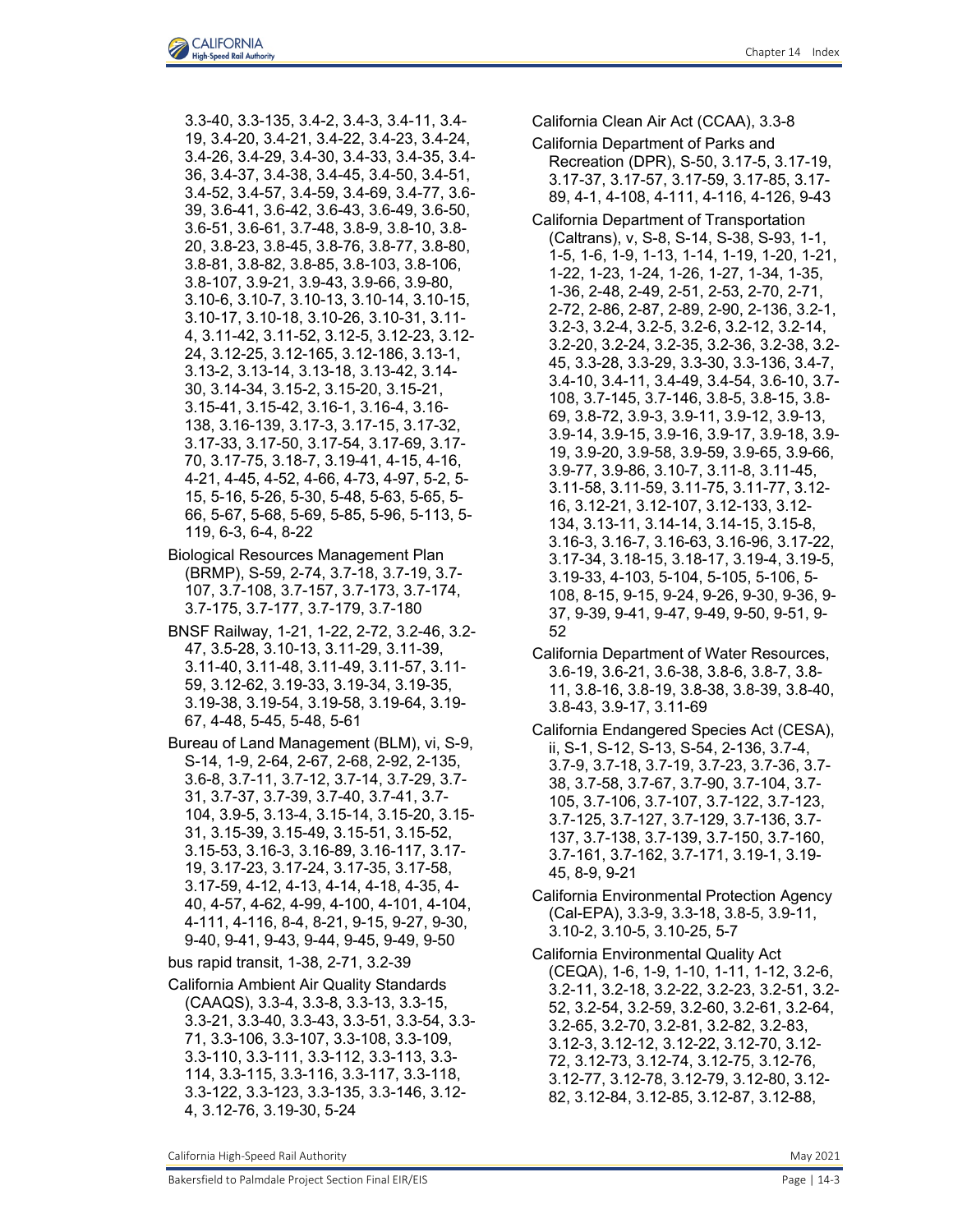- 3.12-89, 3.12-90, 3.12-91, 3.12-92, 3.12- 93, 3.12-94, 3.12-95, 3.12-96, 3.12-97, 3.12-98, 3.12-99, 3.12-100, 3.12-101, 3.12-102, 3.12-108, 3.12-110, 3.12-117, 3.12-128, 3.12-132, 3.12-134, 3.12-136, 3.12-139, 3.12-148, 3.12-151, 3.12-153, 3.12-159, 3.12-160, 3.12-162, 3.12-164, 3.12-165, 3.12-170, 3.12-173, 3.12-174, 3.12-175, 3.12-176, 3.12-180, 3.12-181, 3.12-182, 3.12-183, 3.12-192, 3.12-193, 3.12-194, 3.12-197, 3.12-198
- California Register of Historical Resources (CRHR), S-12, S-33, S-42, S-43, 3.7-143, 3.16-13, 3.17-3, 3.17-4, 3.17-6, 3.17-9, 3.17-10, 3.17-32, 3.17-34, 3.17-36, 3.17- 37, 3.17-39, 3.17-41, 3.17-42, 3.17-43, 3.17-50, 3.17-51, 3.17-52, 3.17-53, 3.17- 56, 3.17-57, 3.17-59, 3.17-60, 3.17-61, 3.17-62, 3.17-69, 3.17-70, 3.17-73, 3.17- 86, 3.17-91, 3.19-3, 3.19-66, 3.19-68, 4- 48, 4-50, 4-51, 4-106, 4-107, 4-111, 4- 112, 4-113, 4-114
- California State Transportation Agency, 1- 36, 3.2-3
- CCNM Design Option, S-3, S-18, S-19, S-26, S-27, S-33, S-34, S-35, S-36, S-39, S-40, S-41, S-42, S-43, S-44, S-45, S-46, S-47, S-48, S-50, S-51, S-65, S-89, S-90, S-91, S-92, S-93, S-94, S-95, S-96, S-97, 2- 64, 2-77, 2-102, 2-103, 2-104, 2-106, 2- 117, 2-118, 2-130, 2-134, 3.1-3, 3.2-2, 3.2-49, 3.2-52, 3.2-54, 3.2-60, 3.3-1, 3.3- 36, 3.3-71, 3.3-72, 3.3-73, 3.3-75, 3.3-83, 3.3-86, 3.3-91, 3.3-94, 3.3-99, 3.3-102, 3.3-118, 3.3-119, 3.3-120, 3.3-121, 3.3- 122, 3.3-123, 3.3-124, 3.3-125, 3.3-131, 3.3-133, 3.3-134, 3.3-135, 3.3-138, 3.3- 139, 3.3-140, 3.3-141, 3.3-143, 3.3-146, 3.3-149, 3.3-150, 3.3-151, 3.3-152, 3.4-2, 3.4-3, 3.4-4, 3.4-11, 3.4-27, 3.4-32, 3.4- 33, 3.4-40, 3.4-69, 3.4-75, 3.5-1, 3.5-2, 3.5-9, 3.5-10, 3.5-16, 3.5-17, 3.5-18, 3.5- 19, 3.5-21, 3.5-23, 3.5-24, 3.5-25, 3.5-28, 3.5-29, 3.5-30, 3.5-31, 3.6-16, 3.6-39, 3.6- 41, 3.6-42, 3.6-43, 3.6-54, 3.6-59, 3.6-60, 3.6-62, 3.7-2, 3.7-17, 3.7-29, 3.7-47, 3.7- 51, 3.7-53, 3.7-55, 3.7-58, 3.7-59, 3.7-61, 3.7-64, 3.7-74, 3.7-75, 3.7-76, 3.7-77, 3.7- 79, 3.7-81, 3.7-86, 3.7-87, 3.7-88, 3.7-89, 3.7-90, 3.7-91, 3.7-100, 3.7-101, 3.7-102, 3.7-103, 3.7-105, 3.7-173, 3.7-174, 3.7- 175, 3.7-177, 3.7-179, 3.7-180, 3.7-181, 3.7-182, 3.7-183, 3.7-184, 3.7-185, 3.7- 186, 3.8-1, 3.8-2, 3.8-9, 3.8-10, 3.8-16, 3.8-17, 3.8-18, 3.8-19, 3.8-27, 3.8-46, 3.8-

47, 3.8-48, 3.8-49, 3.8-50, 3.8-52, 3.8-53, 3.8-54, 3.8-55, 3.8-56, 3.8-57, 3.8-60, 3.8- 61, 3.8-62, 3.8-63, 3.8-66, 3.8-67, 3.8-70, 3.8-71, 3.8-72, 3.8-73, 3.8-74, 3.8-75, 3.8- 98, 3.8-99, 3.8-100, 3.8-101, 3.8-103, 3.8- 104, 3.8-105, 3.8-106, 3.8-107, 3.8-108, 3.8-109, 3.9-1, 3.9-2, 3.9-64, 3.9-65, 3.9- 66, 3.9-67, 3.9-68, 3.9-70, 3.9-71, 3.9-72, 3.9-73, 3.9-74, 3.9-75, 3.9-76, 3.9-77, 3.9- 78, 3.9-79, 3.9-80, 3.9-81, 3.9-82, 3.9-83, 3.9-85, 3.9-86, 3.9-87, 3.9-88, 3.9-89, 3.9- 90, 3.9-91, 3.9-92, 3.9-93, 3.9-94, 3.10-1, 3.10-2, 3.10-6, 3.10-7, 3.10-10, 3.10-14, 3.10-15, 3.10-17, 3.10-21, 3.10-25, 3.10- 26, 3.10-27, 3.10-28, 3.10-29, 3.10-31, 3.10-32, 3.10-33, 3.10-34, 3.11-1, 3.11-2, 3.11-3, 3.11-4, 3.11-5, 3.11-7, 3.11-13, 3.11-37, 3.11-44, 3.11-47, 3.11-51, 3.11- 52, 3.11-53, 3.11-54, 3.11-55, 3.11-58, 3.11-59, 3.11-60, 3.11-61, 3.11-62, 3.11- 65, 3.11-67, 3.11-68, 3.11-69, 3.11-70, 3.11-74, 3.11-75, 3.11-78, 3.11-79, 3.11- 80, 3.12-1, 3.12-2, 3.12-67, 3.12-100, 3.12-110, 3.12-111, 3.12-112, 3.12-114, 3.12-115, 3.12-116, 3.12-117, 3.12-118, 3.12-120, 3.12-121, 3.12-123, 3.12-124, 3.12-125, 3.12-126, 3.12-127, 3.12-129, 3.12-130, 3.12-131, 3.12-132, 3.12-133, 3.12-134, 3.12-135, 3.12-136, 3.12-137, 3.12-139, 3.12-140, 3.12-141, 3.12-142, 3.12-143, 3.12-144, 3.12-145, 3.12-146, 3.12-147, 3.12-148, 3.12-149, 3.12-150, 3.12-151, 3.12-152, 3.12-153, 3.12-154, 3.12-155, 3.12-156, 3.12-157, 3.12-158, 3.12-159, 3.12-160, 3.12-161, 3.12-165, 3.12-166, 3.12-167, 3.12-172, 3.12-173, 3.12-175, 3.12-186, 3.12-187, 3.12-189, 3.12-190, 3.12-191, 3.12-192, 3.12-193, 3.12-194, 3.13-1, 3.13-2, 3.13-25, 3.13- 26, 3.13-27, 3.13-28, 3.13-29, 3.13-30, 3.13-31, 3.13-32, 3.13-33, 3.13-39, 3.13- 40, 3.13-41, 3.13-42, 3.14-1, 3.14-2, 3.14- 8, 3.14-9, 3.14-11, 3.14-15, 3.14-16, 3.14- 30, 3.14-31, 3.14-32, 3.14-33, 3.14-34, 3.14-35, 3.14-37, 3.14-38, 3.14-39, 3.14- 40, 3.14-41, 3.14-42, 3.14-43, 3.14-45, 3.14-46, 3.14-47, 3.14-48, 3.14-49, 3.14- 50, 3.14-51, 3.14-52, 3.14-53, 3.14-54, 3.14-55, 3.14-56, 3.14-57, 3.14-58, 3.14- 59, 3.14-62, 3.14-63, 3.14-64, 3.14-65, 3.14-66, 3.14-67, 3.14-68, 3.15-1, 3.15- 11, 3.15-12, 3.15-13, 3.15-14, 3.15-20, 3.15-22, 3.15-39, 3.15-45, 3.15-54, 3.15- 57, 3.15-60, 3.15-67, 3.16-1, 3.16-2, 3.16- 4, 3.16-5, 3.16-40, 3.16-41, 3.16-43, 3.16- 45, 3.16-46, 3.16-48, 3.16-127, 3.16-128,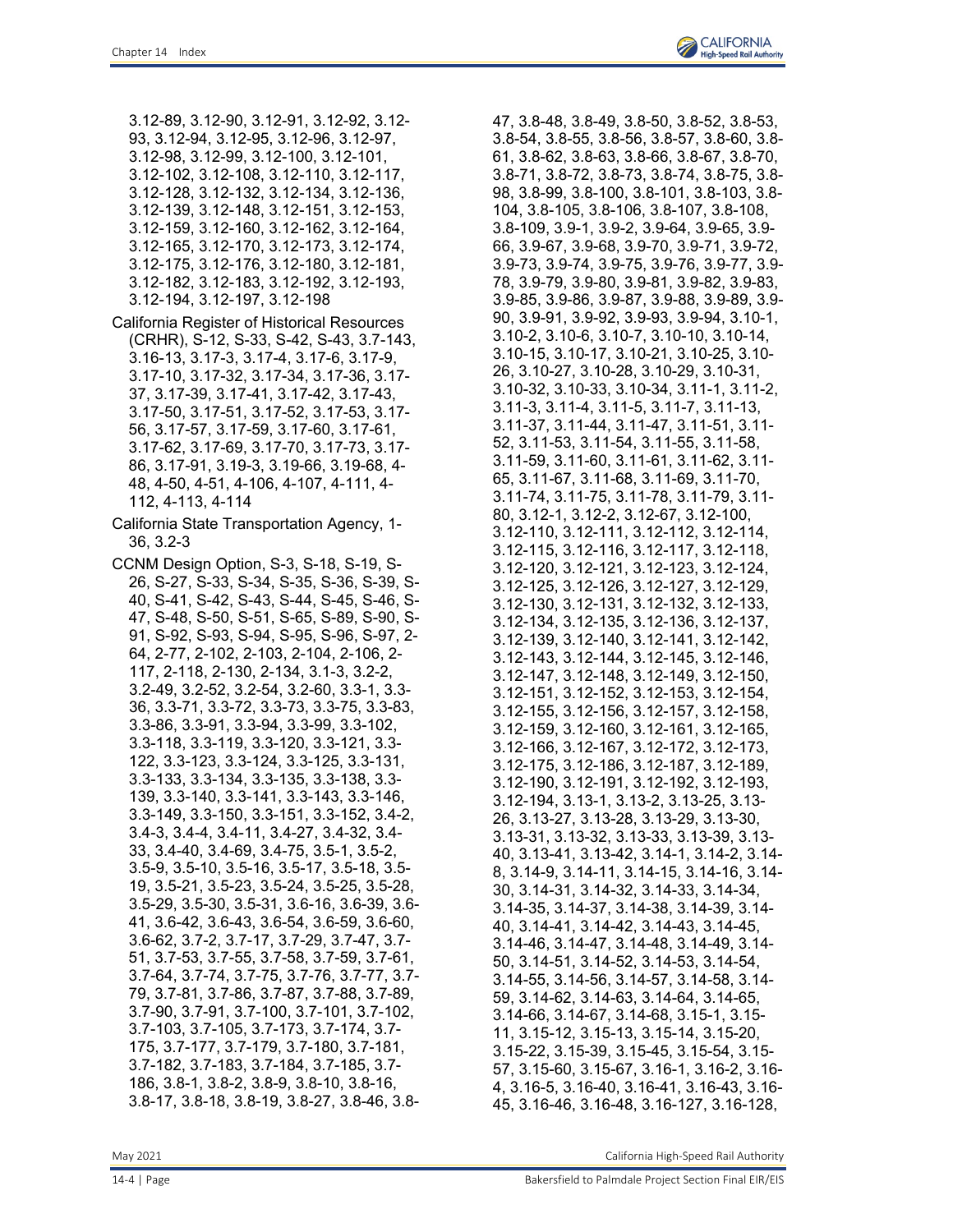- 3.16-129, 3.16-130, 3.16-131, 3.16-132, 3.16-133, 3.16-134, 3.16-136, 3.16-149, 3.16-150, 3.16-151, 3.16-152, 3.16-153, 3.16-157, 3.17-1, 3.17-2, 3.17-3, 3.17-25, 3.17-26, 3.17-71, 3.17-74, 3.17-75, 3.17- 78, 3.17-80, 3.17-81, 3.17-82, 3.17-95, 3.17-96, 3.17-99, 3.17-100, 3.17-104, 3.17-122, 3.17-123, 3.17-125, 3.18-1, 3.18-7, 3.18-10, 3.18-11, 3.18-22, 3.18- 24, 3.19-1, 3.19-2, 3.19-3, 3.19-4, 3.19- 21, 3.19-26, 3.19-31, 3.19-33, 3.19-35, 3.19-44, 3.19-51, 3.19-53, 3.19-54, 3.19- 58, 3.19-62, 3.19-66, 3.19-67, 3.19-68, 3.19-71, 3.19-75, 3.19-76, 3.19-77, 3.19- 78, 3.19-80, 4-16, 4-19, 4-20, 4-38, 4-46, 4-74, 4-76, 4-77, 4-79, 4-81, 4-82, 4-83, 4-84, 4-85, 4-86, 4-87, 4-88, 4-89, 4-90, 4-92, 4-93, 5-2, 5-3, 5-8, 5-9, 5-10, 5-11, 5-12, 5-13, 5-20, 5-23, 5-24, 5-25, 5-26, 5-28, 5-29, 5-30, 5-31, 5-32, 5-33, 5-34, 5-35, 5-36, 5-37, 5-39, 5-40, 5-41, 5-42, 5-43, 5-45, 5-46, 5-47, 5-48, 5-49, 5-50, 5-51, 5-52, 5-53, 5-54, 5-55, 5-56, 5-57, 5-58, 5-59, 5-60, 5-61, 5-62, 5-63, 5-87, 5-89, 5-90, 5-91, 5-92, 5-93, 5-94, 5-95, 5-96, 5-112, 5-113, 5-114, 5-115, 5-116, 5-117, 5-122, 6-1, 6-3, 6-4, 7-1, 7-2, 7-3, 7-4, 8-2, 8-3, 8-5, 8-11, 8-12, 8-20, 9-2, 9- 9, 9-17, 9-18, 9-22
- César E. Chávez National Monument
- Design Option, 3.2-2, 3.2-49, 3.2-52, 3.2- 54, 3.2-60, 3.12-1, 3.12-2, 3.12-67, 3.12- 100, 3.12-110, 3.12-111, 3.12-112, 3.12- 114, 3.12-115, 3.12-116, 3.12-117, 3.12- 118, 3.12-120, 3.12-121, 3.12-123, 3.12- 124, 3.12-125, 3.12-126, 3.12-127, 3.12- 129, 3.12-130, 3.12-131, 3.12-132, 3.12- 133, 3.12-134, 3.12-135, 3.12-136, 3.12- 137, 3.12-139, 3.12-140, 3.12-141, 3.12- 142, 3.12-143, 3.12-144, 3.12-145, 3.12- 146, 3.12-147, 3.12-148, 3.12-149, 3.12- 150, 3.12-151, 3.12-152, 3.12-153, 3.12- 154, 3.12-155, 3.12-156, 3.12-157, 3.12- 158, 3.12-159, 3.12-160, 3.12-161, 3.12- 165, 3.12-166, 3.12-167, 3.12-172, 3.12- 173, 3.12-175, 3.12-186, 3.12-187, 3.12- 189, 3.12-190, 3.12-191, 3.12-192, 3.12- 193, 3.12-194, 5-2, 5-25
- Clean Air Act (CAA), Federal, 3.3-2, 3.3-3, 3.3-4, 3.3-7, 3.3-8, 3.3-23, 3.3-54, 3.3- 121, 3.3-140, 3.3-143
- Clean Water Act (CWA), Federal, 3.7-3, 3.7- 5, 3.7-7, 3.7-8, 3.7-10, 3.7-15, 3.7-18, 3.7- 19, 3.7-35, 3.7-36, 3.7-42, 3.7-48, 3.7-50, 3.7-74, 3.7-81, 3.7-86, 3.7-106, 3.7-107,

3.7-119, 3.7-135, 3.7-138, 3.7-139, 3.7- 171, 3.8-3, 3.8-4, 3.8-5, 3.8-7, 3.8-16, 3.8- 27, 3.8-30, 3.8-35, 3.8-56, 3.8-80, 3.8-88, 3.8-96, 3.8-100

- Comprehensive Environmental Response, Compensation, and Liability Act (CERCLA), 3.6-12, 3.8-15, 3.9-12, 3.9-68, 3.9-87, 3.10-3, 3.10-8, 3.10-10
- conformity, x, S-55, S-56, 3.3-3, 3.3-25, 3.3- 53, 3.3-54, 3.3-55, 3.3-121, 3.3-140, 3.3- 143, 3.3-144, 3.5-22, 16, 9-23
- congestion, S-16, S-17, S-34, S-52, 1-12, 1- 19, 1-20, 1-21, 1-26, 1-27, 2-68, 2-72, 2- 113, 2-115, 3.2-3, 3.2-4, 3.2-5, 3.2-6, 3.2- 7, 3.2-8, 3.2-17, 3.2-46, 3.2-49, 3.2-52, 3.2-54, 3.2-66, 3.2-80, 3.3-15, 3.3-16, 3.3- 30, 3.3-124, 3.3-137, 3.3-139, 3.6-25, 3.7- 141, 3.11-38, 3.11-53, 3.11-61, 3.11-73, 3.12-63, 3.12-64, 3.12-71, 3.12-80, 3.12- 81, 3.12-82, 3.12-88, 3.12-95, 3.12-100, 3.12-101, 3.12-102, 3.12-163, 3.12-164, 3.12-169, 3.12-190, 3.13-21, 3.13-25, 3.19-29, 3.19-30, 3.19-32, 3.19-58, 3.19- 59, 3.19-60, 3.19-63, 4-16, 4-96, 5-3, 5- 25, 5-27, 5-34, 5-45, 5-49, 5-58, 5-62, 5- 63, 5-68, 5-72, 5-77, 5-80, 5-84, 5-91, 5- 98, 5-122, 7-5
- Congestion Management Plan (CMP), S-67, S-68, S-69, S-70, S-71, S-72, S-73, S-74, S-76, S-77, S-78, S-79, S-100, S-101, S-101, S-102, S-103, S-104, S-105, S-106, S-114, S-115, S-116, S-118, S-119, S-120, S-121, S-122, S-123, S-124, 3.2-7, 3.2-8, 3.3-145, 3.7-71, 3.7-93, 3.7-97, 3.7- 98, 3.7-138, 3.7-139, 3.7-144, 3.7-145, 3.7-165, 3.7-166, 3.7-167, 3.7-168, 3.7- 169, 3.7-170, 3.7-173, 3.7-174, 3.7-176, 3.7-178, 3.7-179, 3.7-180, 3.7-182, 3.7- 183, 3.7-184, 3.7-185, 3.8-14, 3.8-55, 3.8- 57, 3.8-79, 3.8-80, 3.8-87, 3.8-88, 3.9-10, 3.9-11, 3.9-12, 3.10-9, 3.10-24, 3.12-15, 3.12-80, 3.12-81, 3.12-82, 3.12-93, 3.12- 94, 3.12-100, 3.12-102, 3.12-160, 3.12- 163, 4-111
- consistency, vii, S-1, S-10, S-32, S-53, S-89, 2-40, 2-51, 3.1-2, 3.1-4, 3.2-1, 3.2-11, 3.2-12, 3.2-23, 3.3-13, 3.3-21, 3.3-41, 3.3- 43, 3.4-11, 3.4-23, 3.5-1, 3.5-7, 3.6-7, 3.7- 11, 3.7-146, 3.7-151, 3.8-9, 3.9-7, 3.10-6, 3.10-12, 3.11-11, 3.11-27, 3.12-12, 3.12- 18, 3.12-25, 3.12-72, 3.12-77, 3.12-101, 3.12-164, 3.13-4, 3.13-5, 3.13-13, 3.13- 21, 3.13-26, 3.13-34, 3.13-37, 3.14-7, 3.14-48, 3.15-6, 3.16-4, 3.16-7, 3.16-42,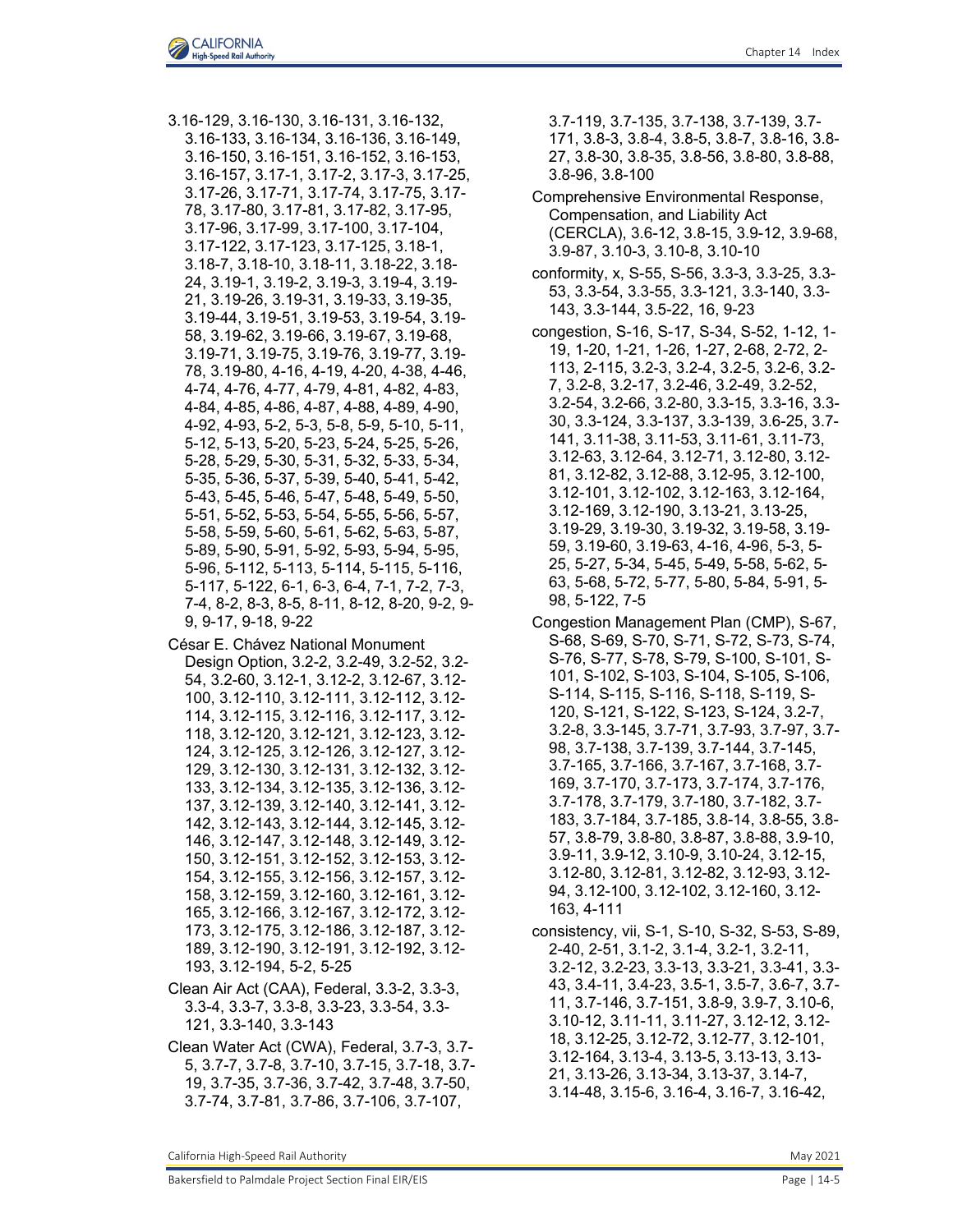3.17-4, 3.17-12, 3.17-93, 3.18-6, 6-5, 8-9, 9-19, 9-20

conventional rail, *see Rail*

convert, conversion, S-30, S-33, S-40, S-41, S-95, S-96, 1-33, 2-38, 2-92, 2-113, 2- 116, 3.1-10, 3.2-61, 3.5-4, 3.5-25, 3.7-2, 3.7-38, 3.7-49, 3.7-57, 3.7-65, 3.7-66, 3.7- 67, 3.7-73, 3.7-123, 3.7-124, 3.7-137, 3.7- 138, 3.7-139, 3.7-140, 3.7-143, 3.7-144, 3.7-145, 3.7-154, 3.12-2, 3.12-4, 3.12-7, 3.12-98, 3.12-174, 3.12-175, 3.12-181, 3.12-185, 3.13-1, 3.13-2, 3.13-3, 3.13-4, 3.13-8, 3.13-19, 3.13-20, 3.13-21, 3.13- 23, 3.13-25, 3.13-28, 3.13-29, 3.13-30, 3.13-31, 3.13-34, 3.13-35, 3.13-36, 3.13- 37, 3.13-38, 3.13-39, 3.13-40, 3.14-1, 3.14-2, 3.14-3, 3.14-4, 3.14-9, 3.14-11, 3.14-12, 3.14-13, 3.14-14, 3.14-15, 3.14- 22, 3.14-34, 3.14-35, 3.14-37, 3.14-38, 3.14-40, 3.14-41, 3.14-42, 3.14-43, 3.14- 44, 3.14-45, 3.14-46, 3.14-48, 3.14-49, 3.14-50, 3.14-51, 3.14-52, 3.14-53, 3.14- 55, 3.14-56, 3.14-57, 3.14-58, 3.14-59, 3.14-60, 3.14-61, 3.14-64, 3.14-65, 3.14- 66, 3.14-67, 3.14-68, 3.15-2, 3.15-3, 3.15- 16, 3.16-41, 3.16-149, 3.19-2, 3.19-11, 3.19-13, 3.19-21, 3.19-23, 3.19-27, 3.19- 28, 3.19-54, 3.19-60, 3.19-61, 3.19-62, 3.19-65, 3.19-66, 3.19-76, 4-4, 4-123, 4- 125, 4-126, 5-41, 5-47, 5-48, 5-92, 7-3, 7- 4, 7-5

- Council on Environmental Quality (CEQ), i, S-12, S-13, S-50, 2-64, 3.1-1, 3.2-11, 3.2-21, 3.3-15, 3.4-5, 3.5-7, 3.6-6, 3.7-6, 3.7-7, 3.7- 11, 3.8-9, 3.9-6, 3.10-6, 3.10-10, 3.11-10, 3.11-26, 3.12-12, 3.12-22, 3.13-4, 3.14-7, 3.16-3, 3.16-6, 3.17-12, 3.18-3, 3.18-6, 3.19-4, 3.19-5, 5-8, 5-9, 5-111, 9-4
- delay, delays, S-17, 1-12, 1-27, 1-28, 1-29, 2-72, 3.2-2, 3.2-6, 3.2-8, 3.2-18, 3.2-19, 3.2-20, 3.2-22, 3.2-23, 3.2-47, 3.2-48, 3.2- 51, 3.2-52, 3.2-53, 3.2-54, 3.2-61, 3.2-66, 3.2-69, 3.2-70, 3.2-75, 3.2-77, 3.2-78, 3.2- 79, 3.3-28, 3.5-24, 3.7-156, 3.9-14, 3.11- 6, 3.11-29, 3.11-48, 3.11-49, 3.11-54, 3.11-61, 3.12-71, 3.12-81, 3.12-82, 3.12- 83, 3.12-84, 3.12-96, 3.12-101, 3.12-102, 3.12-105, 3.12-150, 3.12-151, 3.12-163, 3.12-165, 3.14-45, 3.14-49, 3.15-32, 3.17- 14, 4-57, 5-27, 5-33, 5-59, 5-76, 5-77, 5- 84, 5-112 intersection, 3.2-20
	- travel, S-17, 1-12, 1-27, 3.12-150, 3.12- 151 vehicle, 3.2-20, 3.2-53, 3.2-70

Department of Housing and Urban Development (HUD), Federal, 9-12 disruption, S-34, S-62, S-88, S-89, 1-27, 2- 6, 2-34, 2-63, 2-131, 2-133, 3.2-15, 3.2- 19, 3.2-53, 3.2-54, 3.5-24, 3.5-26, 3.6-10, 3.6-37, 3.6-38, 3.6-44, 3.6-45, 3.6-46, 3.6- 57, 3.6-58, 3.7-68, 3.7-127, 3.7-129, 3.7- 133, 3.7-134, 3.7-152, 3.11-54, 3.11-63, 3.12-1, 3.12-2, 3.12-16, 3.12-21, 3.12-62, 3.12-68, 3.12-72, 3.12-74, 3.12-77, 3.12- 78, 3.12-83, 3.12-88, 3.12-89, 3.12-97, 3.12-100, 3.12-103, 3.12-106, 3.12-134, 3.12-139, 3.12-163, 3.12-173, 3.12-184, 3.12-185, 3.12-186, 3.13-1, 3.13-11, 3.13- 21, 3.13-24, 3.13-25, 3.13-26, 3.13-28, 3.13-32, 3.14-2, 3.14-12, 3.14-14, 3.14- 35, 3.14-36, 3.14-39, 3.14-40, 3.14-49, 3.14-52, 3.14-56, 3.14-60, 3.14-68, 3.15- 9, 3.16-44, 3.16-143, 3.16-145, 3.18-4, 3.19-2, 3.19-3, 3.19-57, 3.19-58, 3.19-59, 3.19-64, 3.19-67, 3.19-69, 4-3, 4-96, 5-22, 5-23, 5-31, 5-34, 5-35, 5-45, 5-46, 5-48, 5-59, 5-64, 5-68, 5-70, 5-72, 5-75, 5-80, 5-90, 5-97, 5-101, 5-107, 5-108, 5-112, 7- 3

of communities, 3.12-74, 3.12-186, 5-35, 5-59, 5-112

of service, 3.6-37, 3.6-38, 5-64, 5-70

- Eastern Kern Air Pollution Control District (EKAPCD), S-14, 1-9, 1-32, 2-136, 3.3-1, 3.3-11, 3.3-13, 3.3-20, 3.3-44, 3.3-45, 3.3- 51, 3.3-52, 3.3-56, 3.3-77, 3.3-79, 3.3-85, 3.3-87, 3.3-93, 3.3-95, 3.3-101, 3.3-103, 3.3-106, 3.3-109, 3.3-112, 3.3-115, 3.3- 128, 3.3-129, 3.3-130, 3.3-131, 3.3-141, 3.3-142, 3.3-145, 3.10-6, 3.12-18, 3.13- 10, 3.19-14, 3.19-15, 5-28, 5-90, 5-103, 9- 15
- economics, 3.9-13, 3.14-3, 3.17-61, 57, 4- 48, 5-104
- economy, S-40, S-43, 1-14, 1-21, 1-37, 2- 116, 3.2-6, 3.3-7, 3.3-9, 3.6-3, 3.6-6, 3.7- 142, 3.12-12, 3.12-24, 3.12-27, 3.12-52, 3.12-58, 3.12-65, 3.12-66, 3.12-93, 3.12- 99, 3.12-100, 3.12-160, 3.12-165, 3.12- 166, 3.12-179, 3.12-181, 3.17-56, 3.18-3, 3.18-11, 3.18-13, 3.18-15, 3.18-20, 3.18- 23, 3.18-29, 3.18-30, 3.19-11, 3.19-13, 3.19-60, 5-21, 5-47, 5-48, 5-60, 5-87, 5- 101, 7-5, 8-6, 8-7
- emergency, viii, S-10, S-11, S-28, S-32, S-39, S-62, S-92, 2-7, 2-11, 2-16, 2-17, 2- 23, 2-26, 2-27, 2-79, 3.2-3, 3.2-8, 3.2-11, 3.2-12, 3.2-15, 3.2-18, 3.2-22, 3.2-23, 3.2- 50, 3.2-51, 3.2-52, 3.2-53, 3.2-54, 3.2-55,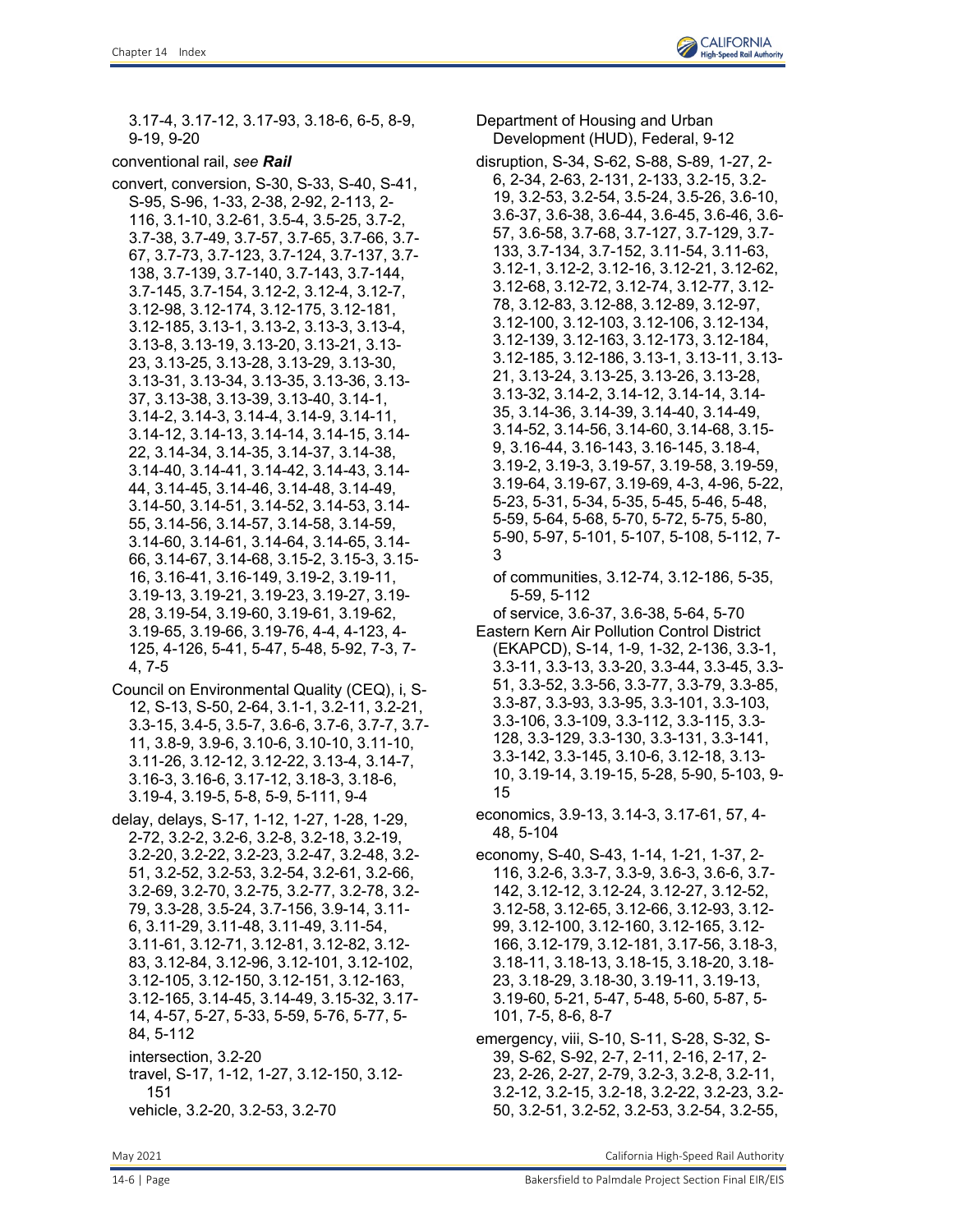3.2-59, 3.2-60, 3.2-64, 3.2-76, 3.2-80, 3.2- 81, 3.2-82, 3.3-26, 3.3-27, 3.5-3, 3.5-19, 3.5-30, 3.6-11, 3.6-44, 3.8-13, 3.9-10, 3.9- 79, 3.9-82, 3.10-2, 3.10-4, 3.10-5, 3.10-6, 3.10-11, 3.10-24, 3.11-2, 3.11-3, 3.11-4, 3.11-6, 3.11-7, 3.11-11, 3.11-13, 3.11-23, 3.11-24, 3.11-26, 3.11-27, 3.11-28, 3.11- 29, 3.11-30, 3.11-31, 3.11-33, 3.11-36, 3.11-46, 3.11-47, 3.11-48, 3.11-49, 3.11- 50, 3.11-51, 3.11-52, 3.11-53, 3.11-54, 3.11-55, 3.11-60, 3.11-61, 3.11-62, 3.11- 63, 3.11-70, 3.11-71, 3.11-72, 3.11-73, 3.11-74, 3.11-76, 3.11-79, 3.12-6, 3.12- 15, 3.12-20, 3.12-21, 3.12-22, 3.12-71, 3.12-81, 3.12-82, 3.12-100, 3.12-101, 3.12-102, 3.12-103, 3.12-105, 3.12-134, 3.14-57, 3.17-91, 3.19-10, 3.19-21, 3.19- 56, 3.19-57, 4-111, 5-27, 5-33, 5-54, 5-56, 5-57, 5-58, 5-65, 5-70, 5-73, 5-76, 5-82, 5-83, 5-91, 5-95, 5-98, 5-100, 5-106, 5- 108

emergency access, *see Access*

- emergency services, S-92, 3.2-54, 3.11-2, 3.11-13, 3.11-26, 3.11-28, 3.11-29, 3.11- 31, 3.11-47, 3.11-48, 3.11-49, 3.11-50, 3.11-51, 3.11-53, 3.11-54, 3.11-55, 3.11- 61, 3.11-62, 3.11-63, 3.11-72, 3.11-73, 3.11-74, 3.12-15, 3.12-71, 3.12-81, 3.12- 82, 3.12-100, 3.12-101, 3.12-102, 3.19- 21, 3.19-56, 4-111, 5-27, 5-65, 5-70, 5- 106
- emissions, S-16, S-17, S-31, S-32, S-35, S-39, S-46, S-47, S-52, S-58, S-65, S-88, 1- 4, 1-12, 1-13, 1-29, 1-30, 1-31, 1-36, 1- 37, 1-38, 2-108, 2-113, 2-115, 2-116, 2- 124, 3.1-11, 3.2-1, 3.2-3, 3.2-4, 3.2-6, 3.2- 39, 3.2-49, 3.2-77, 3.2-78, 3.2-79, 3.3-1, 3.3-3, 3.3-4, 3.3-7, 3.3-8, 3.3-9, 3.3-10, 3.3-11, 3.3-12, 3.3-13, 3.3-14, 3.3-15, 3.3- 16, 3.3-17, 3.3-18, 3.3-19, 3.3-20, 3.3-21, 3.3-22, 3.3-23, 3.3-24, 3.3-25, 3.3-26, 3.3- 27, 3.3-28, 3.3-29, 3.3-30, 3.3-31, 3.3-32, 3.3-33, 3.3-34, 3.3-35, 3.3-36, 3.3-37, 3.3- 38, 3.3-40, 3.3-41, 3.3-42, 3.3-43, 3.3-44, 3.3-45, 3.3-46, 3.3-53, 3.3-56, 3.3-57, 3.3- 58, 3.3-71, 3.3-72, 3.3-73, 3.3-76, 3.3-79, 3.3-81, 3.3-84, 3.3-87, 3.3-89, 3.3-92, 3.3- 95, 3.3-97, 3.3-100, 3.3-103, 3.3-105, 3.3- 106, 3.3-107, 3.3-108, 3.3-109, 3.3-110, 3.3-111, 3.3-112, 3.3-113, 3.3-114, 3.3- 115, 3.3-116, 3.3-117, 3.3-118, 3.3-119, 3.3-120, 3.3-121, 3.3-122, 3.3-123, 3.3- 124, 3.3-125, 3.3-127, 3.3-128, 3.3-129, 3.3-130, 3.3-131, 3.3-132, 3.3-133, 3.3- 134, 3.3-137, 3.3-138, 3.3-139, 3.3-140,

3.3-141, 3.3-142, 3.3-143, 3.3-144, 3.3- 145, 3.3-146, 3.3-147, 3.3-148, 3.3-149, 3.3-150, 3.4-5, 3.4-10, 3.5-4, 3.5-5, 3.5-6, 3.5-21, 3.5-22, 3.5-24, 3.5-25, 3.5-26, 3.5- 30, 3.5-31, 3.6-3, 3.6-5, 3.7-141, 3.7-159, 3.8-91, 3.8-109, 3.10-2, 3.10-4, 3.10-11, 3.10-12, 3.10-26, 3.10-27, 3.10-29, 3.10- 31, 3.11-4, 3.11-54, 3.11-73, 3.11-74, 3.12-17, 3.12-18, 3.12-76, 3.12-81, 3.12- 82, 3.12-94, 3.12-95, 3.12-99, 3.12-101, 3.12-136, 3.12-137, 3.12-139, 3.12-163, 3.12-168, 3.12-182, 3.13-4, 3.13-9, 3.13- 10, 3.13-18, 3.14-6, 3.15-32, 3.15-33, 3.15-44, 3.16-43, 3.18-4, 3.18-5, 3.18-6, 3.18-8, 3.18-21, 3.19-2, 3.19-7, 3.19-14, 3.19-15, 3.19-16, 3.19-17, 3.19-30, 31, 32, 33, 34, 60, 72, 4-57, 4-62, 5-3, 5-24, 5-28, 5-29, 5-34, 5-50, 5-56, 5-64, 5-73, 5-81, 5-90, 5-94, 5-97, 5-99, 5-102, 5- 103, 5-122, 7-1, 7-5, 9-12

- employment, S-30, S-40, S-43, S-44, S-51, S-55, 1-14, 1-15, 1-16, 2-64, 2-67, 2-108, 3.1-11, 3.2-6, 3.2-42, 3.12-1, 3.12-3, 3.12- 4, 3.12-6, 3.12-24, 3.12-29, 3.12-52, 3.12- 53, 3.12-54, 3.12-56, 3.12-57, 3.12-58, 3.12-67, 3.12-68, 3.12-71, 3.12-72, 3.12- 77, 3.12-84, 3.12-95, 3.12-96, 3.12-98, 3.12-99, 3.12-100, 3.12-108, 3.12-109, 3.12-110, 3.12-153, 3.12-164, 3.12-165, 3.12-166, 3.12-167, 3.12-168, 3.12-169, 3.12-170, 3.12-179, 3.12-181, 3.12-183, 3.12-186, 3.12-187, 3.12-190, 3.12-192, 3.12-194, 3.12-195, 3.12-196, 3.12-197, 3.12-198, 3.13-3, 3.13-18, 3.13-41, 3.14- 3, 3.18-1, 3.18-2, 3.18-5, 3.18-8, 3.18-10, 3.18-11, 3.18-12, 3.18-13, 3.18-14, 3.18- 15, 3.18-16, 3.18-18, 3.18-19, 3.18-20, 3.18-21, 3.18-22, 3.18-23, 3.18-24, 3.18- 25, 3.18-26, 3.18-27, 3.18-28, 3.18-29, 3.18-30, 3.19-11, 3.19-13, 3.19-22, 3.19- 27, 3.19-39, 3.19-60, 5-3, 5-12, 5-27, 5- 36, 5-40, 5-41, 5-58, 5-63, 5-67, 5-80, 5- 84, 5-86, 5-87, 5-88, 5-92, 5-96, 5-99, 5- 122, 6-5, 7-4, 7-5, 9-12
- endangered species, S-91, 1-33, 2-34, 2- 103, 3.7-6, 3.7-11, 3.7-24, 3.7-148, 3.7- 149, 3.8-30, 9-11, 9-16
- Endangered Species Act, Federal (FESA), ii, x, S-1, 2-135, 3.7-1, 3.7-13, 3.7-20, 3.7- 57, 3.7-107, 3.7-109, 3.7-110, 3.7-115, 3.7-122, 3.7-125, 3.7-127, 3.7-136, 3.7- 139, 3.7-147, 3.7-150, 3.7-158, 3.7-159, 3.7-162, 3.7-171, 3.10-8, 3.10-9, 3.10-24, 3.10-26, 3.19-1, 3.19-5, 3.19-45, 4-115, 8- 9, 9-16, 9-21, 9-23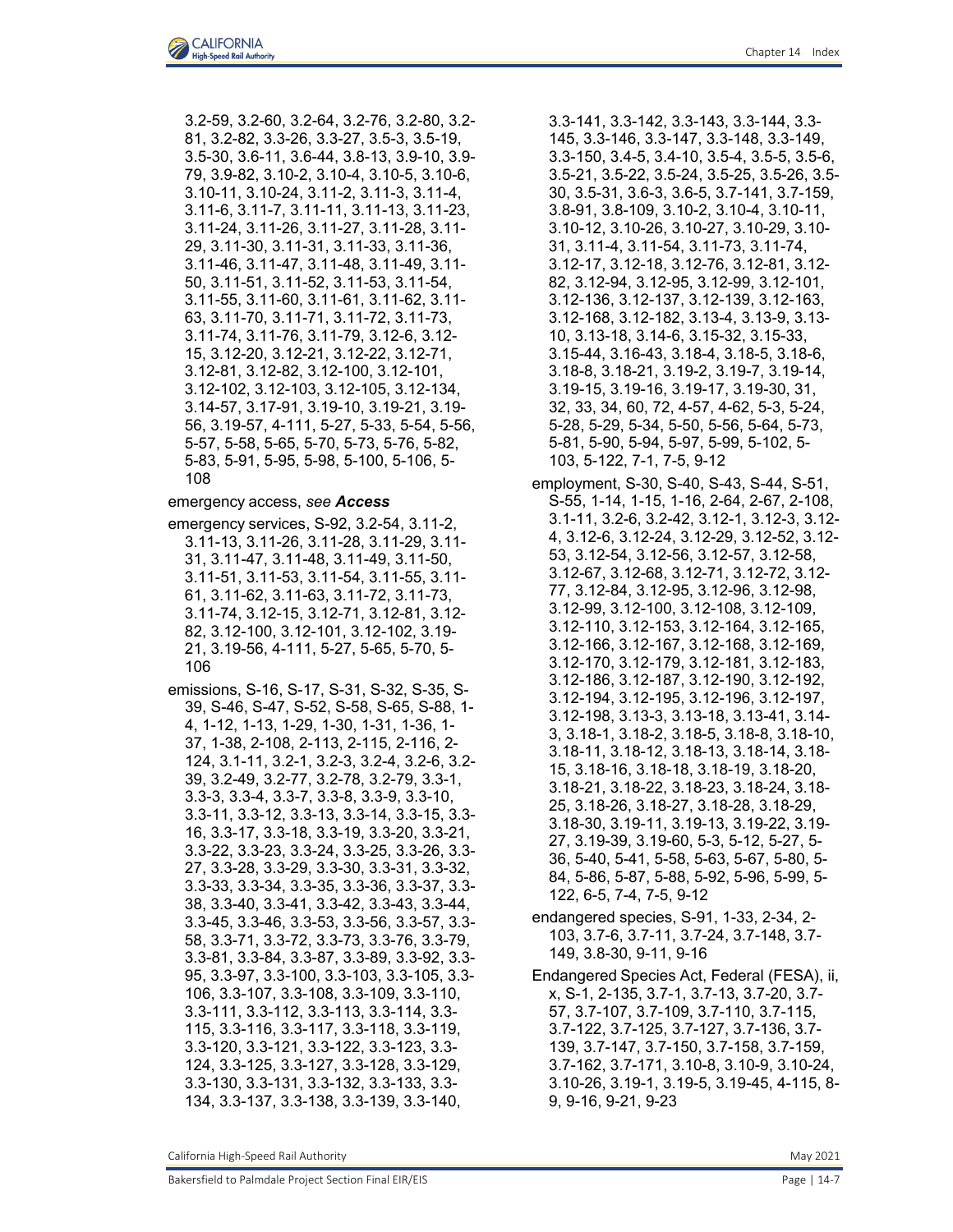Endangered Species Recovery Program, 3.7-26

- energy, iii, S-31, S-36, S-52, S-58, S-66, S-90, S-99, S-113, 1-15, 1-24, 2-1, 2-24, 2- 67, 2-68, 2-75, 2-92, 2-108, 2-109, 2-115, 2-116, 3.1-3, 3.1-9, 3.1-10, 3.1-11, 3.3-10, 3.3-14, 3.3-17, 3.3-18, 3.3-19, 3.3-25, 3.3- 26, 3.3-33, 3.3-125, 3.3-126, 3.3-127, 3.3- 132, 3.3-133, 3.3-145, 3.4-12, 3.5-5, 3.6- 1, 3.6-2, 3.6-3, 3.6-4, 3.6-6, 3.6-7, 3.6-8, 3.6-9, 3.6-12, 3.6-14, 3.6-15, 3.6-16, 3.6- 17, 3.6-18, 3.6-23, 3.6-25, 3.6-26, 3.6-27, 3.6-28, 3.6-37, 3.6-47, 3.6-52, 3.6-53, 3.6- 54, 3.6-55, 3.6-56, 3.6-57, 3.6-60, 3.6-61, 3.6-62, 3.6-63, 3.6-64, 3.7-11, 3.7-13, 3.7- 14, 3.7-17, 3.7-34, 3.7-36, 3.7-95, 3.7- 104, 3.7-129, 3.7-141, 3.7-151, 3.8-2, 3.8- 57, 3.8-68, 3.8-69, 3.8-73, 3.8-81, 3.8- 100, 3.8-101, 3.9-1, 3.9-4, 3.9-17, 3.9-21, 3.9-28, 3.9-49, 3.9-54, 3.9-55, 3.10-1, 3.10-2, 3.11-4, 3.11-29, 3.11-44, 3.11-46, 3.12-2, 3.12-6, 3.12-11, 3.12-24, 3.12-25, 3.12-53, 3.12-87, 3.12-128, 3.12-166, 3.12-168, 3.12-169, 3.12-185, 3.13-8, 3.13-15, 3.14-3, 3.14-11, 3.14-39, 3.14- 40, 3.14-55, 3.15-31, 3.15-32, 3.16-23, 3.16-24, 3.16-30, 3.16-89, 3.17-20, 3.17- 22, 3.17-23, 3.17-24, 3.18-6, 3.18-20, 3.19-3, 3.19-4, 3.19-8, 3.19-17, 3.19-18, 3.19-19, 3.19-28, 3.19-32, 3.19-37, 3.19- 38, 3.19-39, 3.19-40, 3.19-41, 3.19-42, 3.19-73, 3.19-78, 4-39, 4-62, 5-4, 5-26, 5- 31, 5-48, 5-55, 5-64, 5-69, 5-75, 5-86, 5- 87, 5-88, 5-90, 5-95, 5-97, 5-101, 5-113, 7-4, 7-5, 8-5, 8-6, 9-8, 9-12, 9-28, 9-29, 9- 34, 9-40, 9-43, 9-47, 9-48 consumption, 2-108, 3.1-11, 3.3-25, 3.3- 26, 3.3-145, 3.6-2, 3.6-3, 3.6-4, 3.6-15, 3.6-16, 3.6-17, 3.6-23, 3.6-27, 3.6-53, 3.6-54, 3.6-55, 3.6-62, 3.6-63, 3.12- 169, 5-64 demand, 3.6-1, 3.6-2, 3.6-14, 3.6-15, 3.6- 18, 3.6-28, 3.6-53, 3.6-56, 3.6-62, 3.6- 63, 3.19-40, 5-55 efficiency, 3.6-4, 3.6-8, 3.6-18, 3.6-26, 3.6-53, 3.6-54, 3.6-56, 3.6-63, 3.18-6, 9-12 renewable energy, 1-15, 2-1, 2-24, 2-67, 2-68, 2-92, 3.3-10, 3.3-26, 3.3-33, 3.3- 127, 3.6-1, 3.6-4, 3.6-8, 3.6-14, 3.6-18,
	- 3.6-26, 3.6-27, 3.6-28, 3.6-47, 3.6-53, 3.6-54, 3.6-56, 3.6-60, 3.6-64, 3.7-11, 3.7-13, 3.7-14, 3.7-34, 3.7-104, 3.7- 129, 3.12-53, 3.17-20, 3.17-22, 3.18-6, 9-12, 9-35
- environmental justice (EJ), iv, x, S-1, S-44, S-47, S-50, S-51, S-52, S-55, 1-37, 2-61, 3.4-4, 3.5-2, 3.12-4, 3.12-13, 3.12-113, 3.12-135, 3.15-2, 3.17-5, 3.17-19, 3.18-2, 5-1, 5-3, 5-4, 5-5, 5-6, 5-7, 5-8, 5-9, 5-10, 5-11, 5-12, 5-13, 5-14, 5-15, 5-16, 5-19, 5-20, 5-21, 5-22, 5-23, 5-24, 5-25, 5-26, 5-27, 5-45, 5-48, 5-49, 5-50, 5-61, 5-64, 5-68, 5-72, 5-80, 5-81, 5-85, 5-86, 5-87, 5-88, 5-89, 5-94, 5-96, 5-97, 5-99, 5-100, 5-101, 5-102, 5-110, 5-111, 5-112, 5-113, 5-114, 5-117, 5-118, 5-119, 5-122, 8-5, 8- 6, 9-2, 9-3, 9-4, 9-10, 9-23, 9-45, 9-50, 9- 51, 9-52
- Environmental Protection Agency (EPA), Federal, S-15, S-58, 1-4, 2-135, 3.3-1, 3.3-2, 3.3-6, 3.3-9, 3.3-18, 3.3-32, 3.3-42, 3.3-50, 3.3-52, 3.3-144, 3.4-5, 3.4-6, 3.4- 28, 3.6-3, 3.7-5, 3.8-3, 3.8-4, 3.8-5, 3.8- 20, 3.8-27, 3.8-35, 3.9-11, 3.10-3, 3.12-6, 3.12-7, 3.14-16, 15, 5-7, 8-24, 9-11, 9-52
- environmentally restricted area, 3.7-57, 3.7- 58, 3.7-68, 3.7-73, 3.7-74, 3.7-87, 3.7-89, 3.7-91, 3.7-109, 3.7-110
- environmentally sensitive area, S-1, 3.7-2, 3.7-20, 3.7-57, 3.7-107, 3.7-109, 3.7-110, 3.7-113, 3.7-115, 3.7-122, 3.7-125, 3.7- 127, 3.7-136, 3.7-139, 3.7-147, 3.7-150, 3.7-157, 3.7-158, 3.7-159, 3.7-162, 3.7- 171, 3.10-8, 3.10-9, 3.10-24, 3.10-26, 3.19-1, 3.19-45, 4-115
- farmland, farmlands, iii, S-33, S-40, S-41, S-62, S-82, S-83, S-95, S-96, S-109, S-126, 1-33, 2-73, 3.1-3, 3.7-4, 3.7-36, 3.7-51, 3.7-143, 3.12-2, 3.12-4, 3.12-7, 3.12-13, 3.12-16, 3.12-17, 3.12-151, 3.12-174, 3.12-175, 3.13-3, 3.13-12, 3.13-25, 3.13- 26, 3.13-28, 3.14-1, 3.14-2, 3.14-3, 3.14- 4, 3.14-5, 3.14-6, 3.14-8, 3.14-9, 3.14-10, 3.14-11, 3.14-12, 3.14-13, 3.14-14, 3.14- 15, 3.14-16, 3.14-18, 3.14-19, 3.14-20, 3.14-21, 3.14-22, 3.14-23, 3.14-30, 3.14- 31, 3.14-32, 3.14-33, 3.14-34, 3.14-35, 3.14-36, 3.14-37, 3.14-38, 3.14-39, 3.14- 40, 3.14-41, 3.14-42, 3.14-43, 3.14-44, 3.14-45, 3.14-46, 3.14-47, 3.14-48, 3.14- 49, 3.14-50, 3.14-51, 3.14-52, 3.14-53, 3.14-54, 3.14-55, 3.14-56, 3.14-57, 3.14- 58, 3.14-59, 3.14-60, 3.14-61, 3.14-62, 3.14-63, 3.14-64, 3.14-65, 3.14-66, 3.14- 67, 3.14-68, 3.19-2, 3.19-11, 3.19-23, 3.19-61, 3.19-62, 3.19-76, 3.19-80, 4-123, 4-125, 5-4, 5-41, 5-47, 5-48, 7-3, 8-17, 9- 15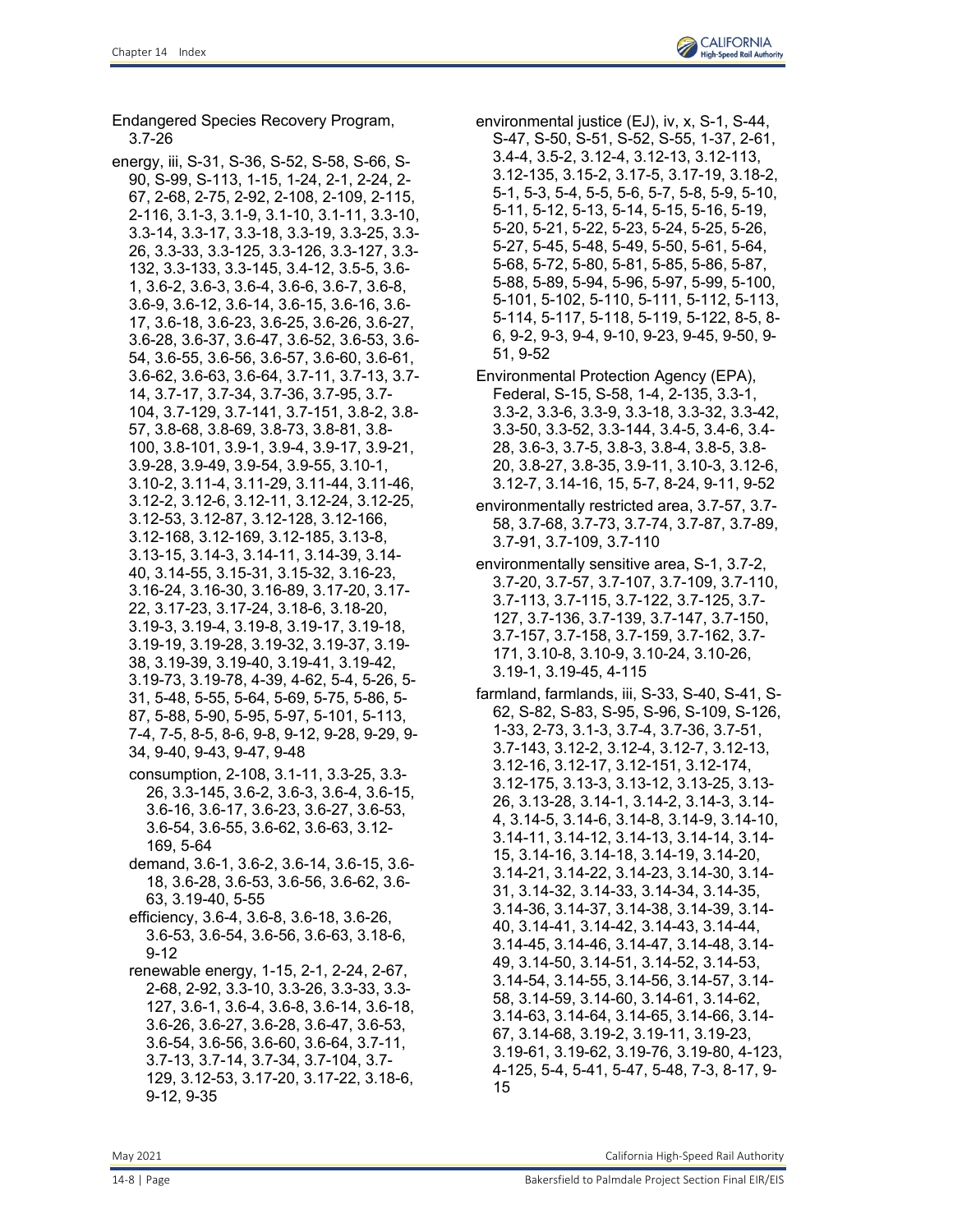Farmland Protection Policy Act (FPPA), S-33, 3.12-7, 3.13-3, 3.14-4, 3.14-12, 3.14- 43

## F-B LGA, *see Fresno to Bakersfield Locally Generated Alternative (F-B LGA)*

federal, i, ii, x, S-5, S-13, S-14, S-26, S-28, S-31, S-32, S-33, S-37, S-39, S-49, S-50, S-53, S-54, S-55, S-56, S-58, S-59, S-91, 1-4, 1-5, 1-9, 1-10, 1-29, 1-30, 1-31, 1-35, 2-1, 2-6, 2-7, 2-38, 2-68, 2-86, 2-121, 2- 135, 3.1-1, 3.1-8, 3.1-9, 3.1-12, 3.2-3, 3.2- 11, 3.2-22, 3.2-70, 3.3-2, 3.3-3, 3.3-4, 3.3- 6, 3.3-7, 3.3-8, 3.3-14, 3.3-15, 3.3-17, 3.3- 21, 3.3-31, 3.3-42, 3.3-43, 3.3-46, 3.3-47, 3.3-51, 3.3-52, 3.3-53, 3.3-54, 3.3-71, 3.3- 76, 3.3-79, 3.3-81, 3.3-84, 3.3-87, 3.3-89, 3.3-92, 3.3-95, 3.3-97, 3.3-100, 3.3-103, 3.3-105, 3.3-117, 3.3-124, 3.3-132, 3.3- 140, 3.3-141, 3.3-143, 3.3-146, 3.4-1, 3.4- 5, 3.4-7, 3.4-9, 3.4-10, 3.4-19, 3.4-23, 3.4- 54, 3.4-70, 3.5-7, 3.5-9, 3.5-27, 3.5-30, 3.5-31, 3.6-2, 3.6-3, 3.6-6, 3.6-7, 3.6-9, 3.6-10, 3.6-12, 3.6-17, 3.6-28, 3.6-40, 3.6- 58, 3.7-4, 3.7-5, 3.7-6, 3.7-7, 3.7-8, 3.7-9, 3.7-11, 3.7-15, 3.7-17, 3.7-21, 3.7-24, 3.7- 26, 3.7-31, 3.7-35, 3.7-39, 3.7-42, 3.7-43, 3.7-106, 3.7-107, 3.7-111, 3.7-122, 3.7- 123, 3.7-125, 3.7-134, 3.7-136, 3.7-138, 3.7-140, 3.7-144, 3.7-145, 3.7-155, 3.7- 156, 3.7-163, 3.7-171, 3.8-3, 3.8-4, 3.8-5, 3.8-6, 3.8-9, 3.8-14, 3.8-15, 3.8-20, 3.8- 27, 3.8-56, 3.8-71, 3.8-93, 3.9-4, 3.9-5, 3.9-6, 3.9-11, 3.9-62, 3.9-68, 3.9-82, 3.9- 87, 3.10-2, 3.10-3, 3.10-4, 3.10-5, 3.10-6, 3.10-9, 3.10-10, 3.10-13, 3.10-22, 3.10- 23, 3.10-24, 3.10-26, 3.10-27, 3.10-28, 3.11-3, 3.11-5, 3.11-10, 3.11-23, 3.11-27, 3.11-35, 3.11-40, 3.11-51, 3.11-68, 3.12- 5, 3.12-6, 3.12-7, 3.12-8, 3.12-12, 3.12- 15, 3.12-16, 3.12-22, 3.12-58, 3.12-60, 3.12-81, 3.12-82, 3.12-101, 3.13-3, 3.13- 4, 3.13-11, 3.13-12, 3.13-13, 3.14-4, 3.14- 5, 3.14-7, 3.14-15, 3.14-51, 3.14-61, 3.15- 2, 3.15-3, 3.15-8, 3.15-14, 3.15-51, 3.16- 2, 3.16-3, 3.16-6, 3.16-7, 3.17-4, 3.17-5, 3.17-6, 3.17-7, 3.17-8, 3.17-9, 3.17-10, 3.17-12, 3.17-14, 3.17-16, 3.17-27, 3.17- 31, 3.17-37, 3.17-39, 3.17-41, 3.17-56, 3.17-81, 3.17-83, 3.17-84, 3.17-86, 3.18- 3, 3.18-4, 3.18-5, 3.18-6, 3.19-2, 3.19-4, 3.19-5, 3.19-14, 3.19-15, 3.19-16, 3.19- 20, 3.19-23, 3.19-26, 3.19-30, 3.19-31, 3.19-32, 3.19-33, 3.19-44, 3.19-51, 3.19- 55, 3.19-58, 3.19-72, 4-2, 4-3, 4-4, 4-5, 49, 4-39, 4-55, 4-66, 4-99, 4-103, 4-114, 4- 126, 5-2, 5-3, 5-5, 5-6, 5-7, 5-8, 5-9, 5-11, 5-12, 5-24, 5-28, 5-29, 5-31, 5-32, 5-64, 5-65, 5-70, 5-75, 5-86, 5-88, 5-106, 5- 107, 6-3, 8-9, 8-10, 8-11, 8-24, 9-1, 9-3, 9-8, 9-11, 9-12, 9-13, 9-14, 9-15, 9-16, 9- 17, 9-18, 9-19, 9-21, 9-22, 9-23

- Federal Aviation Administration (FAA), 1-24, 1-25, 1-26, 2-70, 2-71, 3.2-44, 3.3-25, 3.7-22, 3.11-6, 3.11-65, 3.17-74
- Federal Emergency Management Agency (FEMA), 2-77, 3.7-23, 3.8-4, 3.8-11, 3.8- 12, 3.8-16, 3.8-17, 3.8-18, 3.8-19, 3.8-20, 3.8-35, 3.8-38, 3.8-47, 3.8-48, 3.8-49, 3.8- 52, 3.8-62, 3.8-63, 3.8-64, 3.8-65, 3.8-66, 3.8-75, 3.8-77, 3.8-81, 3.8-82, 3.8-83, 3.8- 90, 3.8-94, 3.8-97, 3.8-103, 3.8-107, 3.8- 110, 3.11-36, 3.11-45, 3.19-9, 3.19-48, 3.19-50, 3.19-51
- Federal Energy Regulatory Commission, 3.6-2
- Federal Highway Administration (FHWA), S-38, 2-4, 3.3-4, 3.3-31, 3.3-32, 3.3-134, 3.4-6, 3.4-10, 3.4-11, 3.4-26, 3.4-54, 3.9- 3, 3.9-13, 3.11-59, 3.16-2, 3.16-4, 3.16-7, 3.16-8, 3.16-10, 3.16-41, 3.16-145, 3.16- 151, 33, 4-3, 4-38, 4-73, 5-4, 5-104
- Federal Land Policy and Management Act (FLPMA), 3.9-5, 3.13-4, 3.16-3
- Federal Railroad Administration (FRA), i, x, S-5, S-14, S-15, S-17, S-18, S-26, S-27, S-28, S-29, S-55, S-56, S-108, S-109, S-110, S-112, 1-1, 1-2, 1-3, 1-4, 1-6, 1-7, 1- 9, 1-10, *1-11*, 2-1, 2-2, 2-4, 2-5, 2-7, 2-10, 2-16, 2-28, 2-29, 2-33, 2-34, 2-35, 2-36, 2-38, 2-39, 2-64, 2-73, 2-76, 2-80, 2-81, 2-86, 2-91, 2-103, 2-104, 2-108, 2-111, 2- 112, 2-121, 2-122, 3.1-1, 3.1-3, 3.1-9, 3.1- 12, 3.2-2, 3.2-3, 3.2-5, 3.2-17, 3.2-47, 3.2- 48, 3.2-49, 3.2-50, 3.2-51, 3.2-53, 3.3-2, 3.3-3, 3.3-12, 3.3-26, 3.3-28, 3.3-31, 3.3- 41, 3.3-135, 3.3-139, 3.3-140, 3.4-1, 3.4- 2, 3.4-5, 3.4-6, 3.4-10, 3.4-11, 3.4-12, 3.4- 13, 3.4-14, 3.4-15, 3.4-16, 3.4-17, 3.4-18, 3.4-19, 3.4-20, 3.4-22, 3.4-24, 3.4-26, 3.4- 27, 3.4-28, 3.4-29, 3.4-30, 3.4-31, 3.4-32, 3.4-33, 3.4-34, 3.4-35, 3.4-38, 3.4-39, 3.4- 40, 3.4-42, 3.4-43, 3.4-44, 3.4-45, 3.4-52, 3.4-53, 3.4-55, 3.4-57, 3.5-5, 3.5-8, 3.5- 18, 3.5-26, 3.6-2, 3.6-6, 3.6-16, 3.6-18, 3.6-26, 3.6-37, 3.6-41, 3.6-42, 3.6-43, 3.6- 50, 3.6-51, 3.6-53, 3.6-54, 3.6-56, 3.6-63, 3.7-3, 3.7-6, 3.7-10, 3.7-11, 3.7-15, 3.7- 17, 3.7-36, 3.7-52, 3.7-102, 3.7-143, 3.7-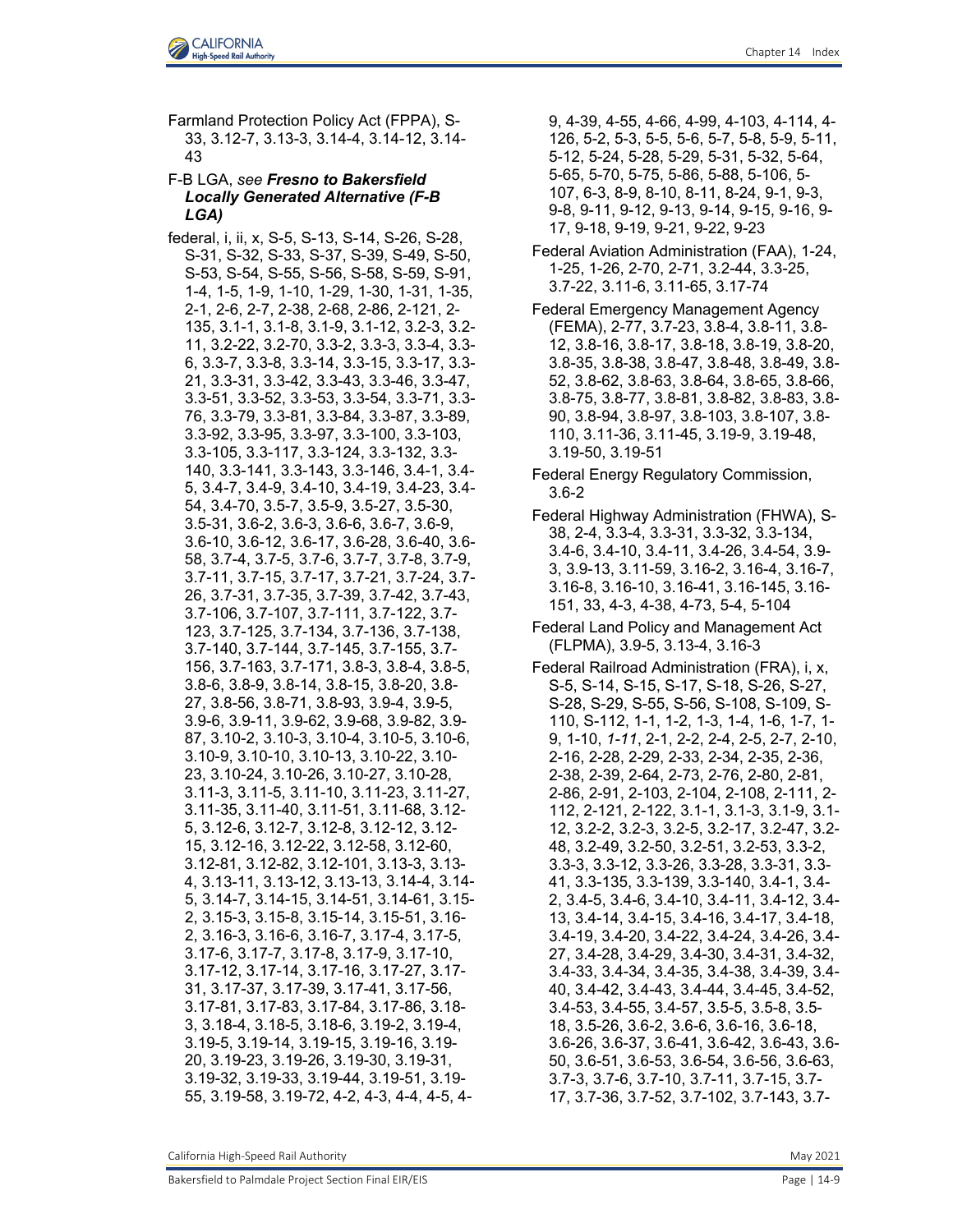162, 3.7-171, 3.8-3, 3.8-9, 3.8-11, 3.8-16, 3.8-45, 3.8-75, 3.8-76, 3.9-3, 3.9-4, 3.9-6, 3.9-21, 3.9-59, 3.9-60, 3.10-2, 3.10-3, 3.10-7, 3.10-11, 3.10-13, 3.10-22, 3.11-3, 3.11-5, 3.11-6, 3.11-7, 3.11-10, 3.11-23, 3.11-24, 3.11-25, 3.11-26, 3.11-27, 3.11- 38, 3.11-40, 3.11-41, 3.11-49, 3.11-51, 3.11-56, 3.11-57, 3.11-58, 3.11-62, 3.11- 70, 3.12-3, 3.12-5, 3.12-6, 3.12-8, 3.12- 12, 3.12-19, 3.12-20, 3.12-21, 3.12-23, 3.12-72, 3.12-79, 3.12-169, 3.13-2, 3.13- 4, 3.13-8, 3.13-9, 3.13-18, 3.13-19, 3.13- 20, 3.13-39, 3.14-3, 3.14-7, 3.14-34, 3.14- 40, 3.14-42, 3.14-43, 3.14-51, 3.14-52, 3.14-53, 3.15-2, 3.15-7, 3.15-20, 3.15-31, 3.15-32, 3.15-33, 3.15-39, 3.15-44, 3.15- 50, 3.16-1, 3.16-2, 3.16-3, 3.16-7, 3.16- 11, 3.16-41, 3.16-133, 3.17-2, 3.17-3, 3.17-4, 3.17-7, 3.17-8, 3.17-14, 3.17-15, 3.17-18, 3.17-25, 3.17-26, 3.17-27, 3.17- 29, 3.17-30, 3.17-32, 3.17-33, 3.17-36, 3.17-37, 3.17-39, 3.17-47, 3.17-50, 3.17- 53, 3.17-54, 3.17-56, 3.17-57, 3.17-59, 3.17-60, 3.17-61, 3.17-62, 3.17-70, 3.17- 71, 3.17-78, 3.17-81, 3.17-84, 3.17-86, 3.17-87, 3.17-97, 3.17-98, 3.17-99, 3.18- 2, 3.18-4, 3.18-20, 3.19-1, 3.19-7, 3.19- 12, 3.19-17, 3.19-33, 3.19-34, 4-3, 4-4, 4- 5, 4-11, 4-15, 4-21, 4-55, 4-57, 4-58, 4- 74, 4-83, 4-85, 4-86, 4-89, 4-90, 4-92, 4- 93, 4-96, 4-99, 4-109, 4-115, 5-1, 5-3, 5- 5, 5-7, 5-8, 5-9, 5-23, 5-29, 5-30, 5-49, 5- 64, 5-67, 5-68, 5-69, 5-71, 5-72, 5-74, 5- 96, 5-105, 5-111, 5-114, 6-1, 6-2, 8-1, 8- 10, 8-11, 8-22, 8-24, 9-1, 9-2, 9-3, 9-4, 9- 5, 9-6, 9-7, 9-8, 9-11, 9-12, 9-13, 9-14, 9- 15, 9-16, 9-17, 9-21, 9-23, 9-36, 9-46, 9- 52

- Federal Transit Administration (FTA), 2-4, 3.4-3, 3.4-5, 3.4-11, 3.4-14, 3.4-15, 3.4- 17, 3.4-18, 3.4-19, 3.4-22, 3.4-24, 3.4-26, 3.4-29, 3.4-35, 3.4-49, 3.4-50, 3.4-51, 3.11-9, 3.12-19, 3.13-9, 4-85, 4-86, 4-90, 4-92, 4-93, 5-4, 5-105, 6-3, 9-12
- Federal Transportation Improvement Program (FTIP), 2-67, 3.3-54
- Finding of Effect Report (FOE), S-43, 3.17- 1, 3.17-2, 3.17-3, 3.17-14, 3.17-15, 3.17- 24, 3.17-25, 3.17-26, 3.17-29, 3.17-30, 3.17-31, 3.17-39, 3.17-60, 3.17-70, 3.17- 78, 3.17-96, 3.19-68, 4-68, 4-70, 4-71, 4- 84, 4-115, 9-15
- fire, S-32, S-81, S-92, S-125, 2-7, 2-13, 2- 15, 2-16, 2-17, 2-27, 2-77, 2-78, 2-112, 2- 115, 2-116, 2-125, 2-133, 3.2-54, 3.3-121,

3.5-2, 3.5-3, 3.5-11, 3.5-26, 3.6-2, 3.6-49, 3.6-61, 3.7-108, 3.7-145, 3.7-146, 3.9-13, 3.10-6, 3.10-11, 3.10-12, 3.11-3, 3.11-7, 3.11-9, 3.11-10, 3.11-11, 3.11-13, 3.11- 14, 3.11-24, 3.11-26, 3.11-27, 3.11-28, 3.11-29, 3.11-30, 3.11-31, 3.11-32, 3.11- 34, 3.11-35, 3.11-36, 3.11-37, 3.11-47, 3.11-48, 3.11-49, 3.11-50, 3.11-51, 3.11- 53, 3.11-54, 3.11-55, 3.11-60, 3.11-61, 3.11-62, 3.11-63, 3.11-68, 3.11-69, 3.11- 71, 3.11-72, 3.11-73, 3.11-74, 3.11-75, 3.11-76, 3.11-78, 3.11-79, 3.11-80, 3.12- 21, 3.12-23, 3.12-25, 3.12-60, 3.12-61, 3.12-62, 3.12-71, 3.12-80, 3.12-81, 3.12- 82, 3.12-101, 3.12-102, 3.12-136, 3.12- 137, 3.12-138, 3.12-168, 3.12-171, 3.12- 172, 3.12-183, 3.13-14, 3.16-18, 3.17-22, 3.17-34, 3.17-43, 3.17-53, 3.17-57, 3.17- 60, 3.17-69, 3.17-72, 3.17-78, 3.17-80, 3.17-91, 3.17-95, 3.17-99, 3.17-123, 3.17- 125, 3.19-17, 3.19-21, 3.19-22, 3.19-56, 3.19-57, 4-25, 4-46, 4-48, 4-52, 4-73, 4- 109, 5-27, 5-45, 5-56, 5-65, 5-70, 5-76, 5- 83, 5-95, 5-104, 6-1, 9-30

- flood/floodplain, S-15, S-59, S-80, S-81, S-107, S-125, 2-12, 2-39, 2-75, 2-77, 3.6- 21, 3.6-22, 3.7-23, 3.7-45, 3.7-58, 3.7-68, 3.7-73, 3.7-87, 3.7-89, 3.7-91, 3.7-92, 3.7- 97, 3.7-99, 3.7-101, 3.7-102, 3.7-103, 3.7- 173, 3.7-174, 3.7-176, 3.7-178, 3.7-180, 3.7-181, 3.7-182, 3.7-183, 3.7-184, 3.7- 185, 3.7-186, 3.8-3, 3.8-4, 3.8-6, 3.8-8, 3.8-11, 3.8-12, 3.8-15, 3.8-16, 3.8-17, 3.8- 18, 3.8-20, 3.8-28, 3.8-30, 3.8-35, 3.8-38, 3.8-39, 3.8-40, 3.8-46, 3.8-47, 3.8-48, 3.8- 49, 3.8-52, 3.8-53, 3.8-62, 3.8-63, 3.8-64, 3.8-65, 3.8-66, 3.8-77, 3.8-78, 3.8-81, 3.8- 82, 3.8-83, 3.8-85, 3.8-86, 3.8-90, 3.8-91, 3.8-93, 3.8-94, 3.8-97, 3.8-98, 3.8-99, 3.8- 103, 3.8-107, 3.8-108, 3.9-11, 3.9-23, 3.9- 29, 3.11-4, 3.11-44, 3.11-69, 3.11-70, 3.12-66, 3.13-14, 3.13-20, 3.16-18, 3.16- 43, 3.19-9, 3.19-19, 3.19-48, 3.19-50, 3.19-51, 3.19-52, 8-7, 9-6, 9-10
- freight, ix, S-6, S-11, S-18, S-36, S-57, 1-5, 1-10, 1-21, 1-22, 1-23, 1-24, 1-27, 1-35, 1-36, 2-6, 2-19, 2-64, 2-72, 2-79, 2-82, 2- 85, 2-90, 2-103, 3.2-2, 3.2-3, 3.2-4, 3.2-8, 3.2-12, 3.2-16, 3.2-23, 3.2-24, 3.2-35, 3.2- 37, 3.2-45, 3.2-46, 3.2-47, 3.2-50, 3.2-55, 3.2-61, 3.2-64, 3.2-80, 3.2-81, 3.2-82, 3.4- 7, 3.4-16, 3.4-22, 3.5-23, 3.5-24, 3.6-16, 3.7-1, 3.10-27, 3.11-6, 3.11-8, 3.11-25, 3.11-39, 3.11-40, 3.11-56, 3.11-57, 3.11- 58, 3.11-59, 3.12-62, 3.13-17, 3.14-35,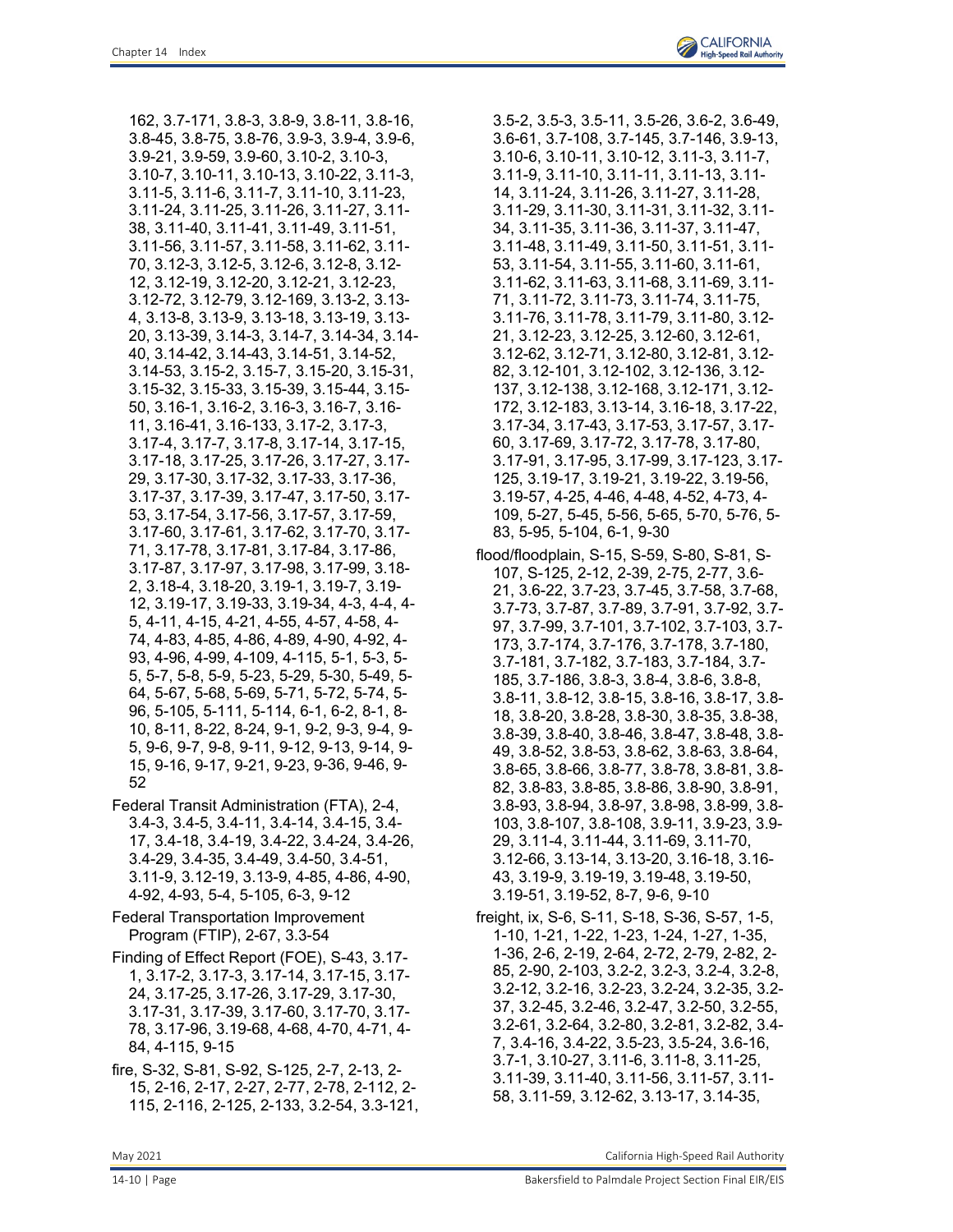3.14-58, 3.14-61, 3.16-52, 3.16-98, 3.16- 123, 3.16-124, 3.17-74, 3.17-103, 3.19- 14, 3.19-28, 3.19-35, 4-20, 4-38, 4-39, 4- 40, 4-41, 4-42, 4-43, 4-44, 4-63, 4-64, 4- 65, 4-84, 4-90, 5-24, 5-61, 8-23

Fresno to Bakersfield Locally Generated Alternative (F-B LGA), S-18, S-19, S-33, S-34, S-35, S-39, S-42, S-45, S-48, S-51, S-90, S-95, S-97, S-98, S-99, 2-77, 3.2- 17, 3.2-47, 3.2-49, 3.2-50, 3.2-51, 3.2-52, 3.2-70, 3.2-75, 3.3-1, 3.3-46, 3.3-71, 3.3- 72, 3.3-73, 3.3-76, 3.3-84, 3.3-92, 3.3- 100, 3.3-118, 3.3-122, 3.3-123, 3.3-124, 3.3-125, 3.3-131, 3.3-133, 3.3-134, 3.3- 135, 3.3-138, 3.3-139, 3.3-140, 3.3-141, 3.3-143, 3.3-144, 3.3-149, 3.3-150, 3.3- 151, 3.3-152, 3.4-3, 3.4-20, 3.4-21, 3.4- 22, 3.4-23, 3.4-29, 3.4-32, 3.4-36, 3.4-38, 3.4-39, 3.4-44, 3.4-45, 3.4-46, 3.4-47, 3.4- 50, 3.4-51, 3.4-52, 3.4-53, 3.4-54, 3.4-55, 3.4-57, 3.4-69, 3.4-70, 3.4-72, 3.4-73, 3.4- 78, 3.4-79, 3.5-1, 3.5-2, 3.5-8, 3.5-9, 3.5- 10, 3.5-11, 3.5-14, 3.5-16, 3.5-21, 3.5-26, 3.5-30, 3.5-32, 3.6-18, 3.6-37, 3.6-39, 3.6- 41, 3.6-42, 3.6-43, 3.6-49, 3.6-50, 3.6-57, 3.6-61, 3.7-51, 3.7-52, 3.7-53, 3.7-106, 3.7-107, 3.7-108, 3.7-110, 3.7-111, 3.7- 112, 3.7-113, 3.7-114, 3.7-115, 3.7-116, 3.7-117, 3.7-118, 3.7-119, 3.7-121, 3.7- 122, 3.8-2, 3.8-45, 3.8-75, 3.8-76, 3.8-77, 3.8-81, 3.8-82, 3.8-93, 3.8-94, 3.8-103, 3.8-107, 3.8-110, 3.9-2, 3.9-8, 3.9-17, 3.9- 20, 3.9-21, 3.9-28, 3.9-29, 3.9-36, 3.9-46, 3.9-54, 3.9-61, 3.9-63, 3.9-64, 3.9-65, 3.9- 66, 3.9-68, 3.9-69, 3.9-70, 3.9-71, 3.9-72, 3.9-73, 3.9-74, 3.9-76, 3.9-81, 3.9-82, 3.9- 83, 3.9-86, 3.9-90, 3.9-91, 3.9-92, 3.9-93, 3.9-94, 3.10-1, 3.10-2, 3.10-8, 3.10-10, 3.10-11, 3.10-18, 3.10-21, 3.10-22, 3.10- 25, 3.10-26, 3.10-27, 3.10-28, 3.10-29, 3.10-31, 3.10-33, 3.10-34, 3.11-2, 3.11-3, 3.11-4, 3.11-5, 3.11-7, 3.11-13, 3.11-28, 3.11-29, 3.11-43, 3.11-44, 3.11-47, 3.11- 49, 3.11-50, 3.11-51, 3.11-71, 3.11-72, 3.11-80, 3.12-1, 3.12-23, 3.12-71, 3.12- 72, 3.12-73, 3.12-74, 3.12-75, 3.12-76, 3.12-77, 3.12-78, 3.12-79, 3.12-80, 3.12- 109, 3.12-167, 3.12-183, 3.12-184, 3.12- 194, 3.13-2, 3.13-14, 3.13-18, 3.13-19, 3.13-20, 3.13-39, 3.13-41, 3.13-42, 3.14- 1, 3.14-15, 3.14-34, 3.14-36, 3.14-53, 3.15-1, 3.15-20, 3.15-21, 3.15-23, 3.15- 30, 3.15-41, 3.15-42, 3.15-43, 3.16-1, 3.16-5, 3.16-7, 3.16-11, 3.16-40, 3.16-41, 3.16-48, 3.16-143, 3.16-144, 3.16-145, 3.16-149, 3.16-152, 3.16-153, 3.16-157,

3.17-1, 3.17-15, 3.17-32, 3.17-42, 3.17- 72, 3.17-73, 3.17-84, 3.17-85, 3.18-1, 3.18-22, 3.18-25, 3.18-29, 3.19-1, 3.19-2, 3.19-26, 3.19-31, 3.19-51, 3.19-54, 3.19- 69, 3.19-71, 4-21, 4-66, 4-73, 5-2, 5-15, 5-16, 5-26, 5-27, 5-48, 5-49, 5-63, 5-64, 5-65, 5-66, 5-67, 5-68, 5-69, 5-70, 5-71, 5-72, 5-96, 5-97, 5-111, 5-112, 5-113, 5- 114, 5-119, 5-120, 6-1, 6-3, 6-4, 7-1, 7-2, 7-3, 7-4, 8-11, 8-19, 9-2, 9-3, 9-18, 9-22, 9-38, 9-52

greenhouse gas (GHG), S-17, S-31, S-32, S-35, 1-4, 1-13, 1-30, 1-31, 1-36, 1-37, 2- 108, 2-113, 2-115, 2-116, 3.1-10, 3.1-11, 3.2-1, 3.2-4, 3.2-6, 3.2-18, 3.2-49, 3.3-2, 3.3-4, 3.3-7, 3.3-8, 3.3-9, 3.3-10, 3.3-11, 3.3-13, 3.3-14, 3.3-15, 3.3-17, 3.3-19, 3.3- 21, 3.3-24, 3.3-25, 3.3-27, 3.3-33, 3.3-34, 3.3-41, 3.3-43, 3.3-58, 3.3-72, 3.3-118, 3.3-119, 3.3-120, 3.3-121, 3.3-124, 3.3- 125, 3.3-131, 3.3-132, 3.3-133, 3.3-139, 3.3-140, 3.3-146, 3.3-147, 3.3-148, 3.3- 149, 3.6-3, 3.6-5, 3.6-53, 3.7-141, 3.7- 143, 3.12-87, 3.12-128, 3.12-185, 3.13-4, 3.13-18, 3.14-6, 3.14-55, 3.18-4, 3.18-5, 3.18-8, 3.18-21, 3.19-7, 3.19-12, 3.19-16, 3.19-17, 3.19-30, 3.19-31, 3.19-32, 3.19- 33, 3.19-60, 3.19-72, 3.19-77, 3.19-78, 3.19-80, 5-50, 7-4, 7-5

groundwater well, 3.6-21

growth, S-17, S-18, S-30, S-31, S-40, S-43, S-44, 1-12, 1-13, 1-14, 1-15, 1-16, 1-19, 1-20, 1-21, 1-25, 1-26, 1-27, 1-31, 1-33, 1-34, 1-35, 1-36, 1-37, 1-38, 1-39, 2-9, 2- 34, 2-38, 2-64, 2-65, 2-67, 2-68, 2-72, 2- 108, 2-113, 2-115, 2-116, 3.2-3, 3.2-7, 3.2-8, 3.2-17, 3.2-46, 3.2-48, 3.2-79, 3.3- 10, 3.3-14, 3.3-22, 3.3-25, 3.3-34, 3.3-71, 3.3-124, 3.3-135, 3.3-139, 3.3-146, 3.5-2, 3.5-16, 3.6-15, 3.6-23, 3.6-27, 3.6-28, 3.7- 4, 3.7-10, 3.7-51, 3.7-53, 3.7-57, 3.7-73, 3.7-91, 3.7-99, 3.7-103, 3.7-108, 3.7-141, 3.8-72, 3.9-62, 3.9-63, 3.10-21, 3.11-48, 3.11-49, 3.11-50, 3.11-72, 3.11-73, 3.12- 3, 3.12-4, 3.12-13, 3.12-24, 3.12-27, 3.12- 28, 3.12-29, 3.12-32, 3.12-33, 3.12-34, 3.12-38, 3.12-64, 3.12-84, 3.12-96, 3.12- 98, 3.12-110, 3.12-165, 3.12-166, 3.12- 167, 3.12-168, 3.12-169, 3.12-170, 3.12- 179, 3.12-181, 3.12-183, 3.13-3, 3.13-13, 3.13-18, 3.13-22, 3.13-32, 3.13-33, 3.13- 41, 3.14-22, 3.14-35, 3.14-58, 3.14-62, 3.15-22, 3.16-23, 3.16-143, 3.16-145, 3.16-146, 3.16-147, 3.16-149, 3.17-40, 3.17-45, 3.17-54, 3.17-55, 3.17-74, 3.17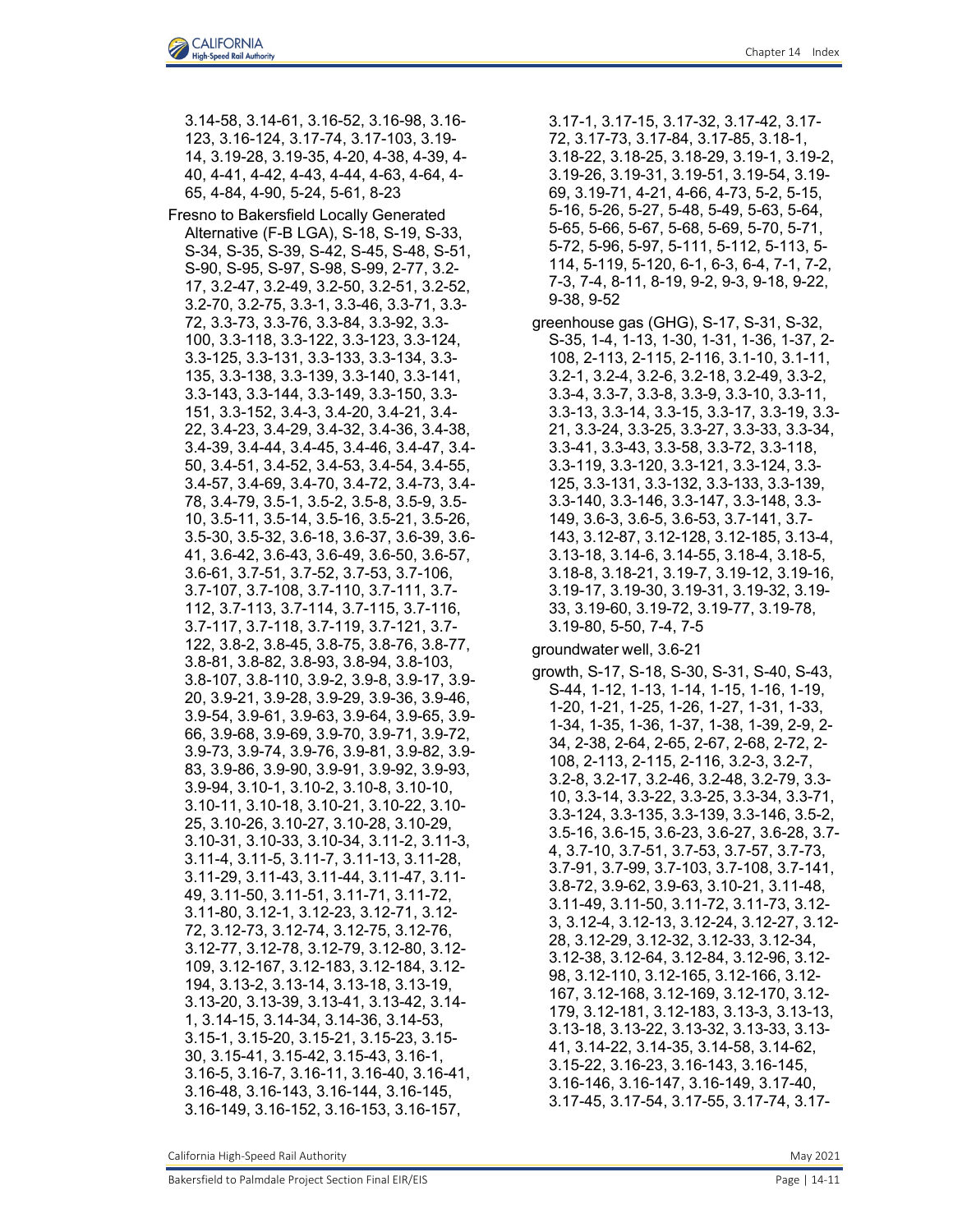91, 3.17-96, 3.17-103, 3.18-1, 3.18-2, 3.18-3, 3.18-4, 3.18-5, 3.18-6, 3.18-8,

- 3.18-10, 3.18-11, 3.18-12, 3.18-13, 3.18-
- 16, 3.18-18, 3.18-19, 3.18-20, 3.18-21,
- 3.18-25, 3.18-26, 3.18-27, 3.18-28, 3.18-
- 29, 3.18-30, 3.19-6, 3.19-7, 3.19-12, 3.19-
- 13, 3.19-14, 3.19-18, 3.19-20, 3.19-23,
- 3.19-26, 3.19-27, 3.19-28, 3.19-30, 3.19-
- 32, 3.19-36, 3.19-37, 3.19-39, 3.19-41, 3.19-42, 3.19-56, 3.19-57, 3.19-60, 3.19-
- 61, 5-24, 5-36, 5-47, 5-63, 5-84, 7-5
- economic, S-15, S-52, 1-13, 3.2-48, 3.2- 79, 3.3-14, 3.12-24, 3.12-170, 3.12- 179, 3.18-4, 3.18-8, 3.18-11, 3.18-27, 3.18-28, 3.19-40, 9-6
- planned, S-44, 3.14-35, 3.14-58, 3.14-62, 3.16-79, 3.17-74, 3.17-103, 3.18-2, 3.18-19, 3.18-29, 3.19-28, 3.19-65
- population, S-17, S-31, S-32, S-33, S-43, S-44, 1-13, 1-14, 1-16, 1-26, 1-33, 1- 34, 2-108, 3.3-25, 3.3-71, 3.3-124, 3.6- 28, 3.9-62, 3.9-63, 3.11-48, 3.11-49, 3.12-4, 3.12-24, 3.12-28, 3.12-29, 3.12- 64, 3.12-96, 3.12-168, 3.12-169, 3.12- 170, 3.13-13, 3.14-35, 3.17-45, 3.18-1, 3.18-2, 3.18-4, 3.18-5, 3.18-8, 3.18-10, 3.18-12, 3.18-16, 3.18-18, 3.18-19, 3.18-20, 3.18-26, 3.18-27, 3.18-28, 3.18-29, 3.18-30, 3.19-13, 3.19-20, 3.19-21, 3.19-23, 3.19-30, 3.19-37, 3.19-57, 3.19-60, 3.19-61, 5-24
- habitat conservation plan (HCP), 1-33, 3.7- 3, 3.7-6, 3.7-12, 3.7-13, 3.7-35, 3.7-36, 3.7-104, 3.7-171
- habitats of concern, 3.7-3, 3.7-4, 3.7-17, 3.7- 36, 3.7-48, 3.7-49, 3.7-50, 3.7-51, 3.7- 105, 3.7-109, 3.7-110, 3.7-112, 3.7-165, 3.7-172, 3.7-179, 3.7-185
- hazardous materials, S-31, S-32, S-34, S-38, S-39, S-61, S-81, S-92, S-107, 3.6-2, 3.6-11, 3.6-12, 3.6-52, 3.6-62, 3.7-50, 3.7- 128, 3.7-142, 3.8-13, 3.8-15, 3.8-16, 3.8- 18, 3.8-55, 3.8-56, 3.8-57, 3.8-65, 3.8-71, 3.8-79, 3.8-80, 3.8-82, 3.8-83, 3.8-87, 3.8- 88, 3.8-90, 3.8-108, 3.9-10, 3.10-1, 3.10- 2, 3.10-3, 3.10-4, 3.10-5, 3.10-6, 3.10-7, 3.10-8, 3.10-9, 3.10-10, 3.10-11, 3.10-13, 3.10-17, 3.10-21, 3.10-22, 3.10-23, 3.10- 24, 3.10-25, 3.10-26, 3.10-27, 3.10-28, 3.10-29, 3.10-30, 3.10-31, 3.10-32, 3.10- 33, 3.10-34, 3.11-5, 3.11-6, 3.11-8, 3.11- 9, 3.11-10, 3.11-29, 3.11-72, 3.11-77, 3.12-2, 3.12-76, 3.12-77, 3.12-94, 3.12- 95, 3.12-99, 3.12-163, 3.12-164, 3.12- 182, 3.17-5, 3.19-3, 3.19-4, 3.19-10, 3.19-

21, 3.19-55, 3.19-56, 4-94, 5-32, 5-55, 5- 56, 5-65, 5-66, 5-70, 5-75, 5-86, 5-87, 5- 88, 5-90, 5-97, 5-101, 6-2, 8-5

- hazardous waste, S-61, 2-124, 3.6-3, 3.6-6, 3.6-12, 3.6-40, 3.6-52, 3.6-58, 3.6-60, 3.6- 62, 3.8-15, 3.8-55, 3.8-79, 3.8-87, 3.10-1, 3.10-2, 3.10-3, 3.10-5, 3.10-7, 3.10-10, 3.10-12, 3.10-13, 3.10-21, 3.10-22, 3.10- 23, 3.10-24, 3.10-25, 3.10-27, 3.10-28, 3.10-29, 3.10-30, 3.11-11, 5-65
- heavy maintenance facility (HMF), S-29, 1-6, 1-35, 2-29, 2-30, 2-76, 2-86, 2-109, 3.1-6, 3.3-18, 3.3-54, 3.12-66, 4-21, 4-22, 4-55, 5-21, 6-4, 8-4, 8-7, 8-23
- Highway Capacity Manual (HCM), 3.2-18, 3.2-19
- Highway Design Manual, 3.11-58
- Historic American Building Survey (HABS), 3.17-85, 3.17-89, 3.17-90, 4-108, 4-111, 4-116
- Historic American Engineering Record (HAER), 3.17-85, 3.17-89, 3.17-90, 4-108, 4-111, 4-116
- Historic American Landscape Survey (HALS), 3.17-85, 3.17-89, 3.17-90, 4-108, 4-111, 4-116
- Historic Architectural Survey Report (HASR), 3.17-3, 3.17-14, 3.17-15, 3.17- 18, 3.17-33, 3.17-37, 3.17-40, 3.17-54, 3.17-56, 3.17-57, 3.17-59, 3.17-60, 3.17- 61, 3.17-62, 3.17-78, 4-2, 4-48
- historic property, historic properties, iv, S-1, S-12, S-26, S-33, S-35, S-42, S-43, S-46, S-49, 2-124, 3.2-77, 3.2-78, 3.2-79, 3.4-3, 3.4-12, 3.4-40, 3.7-124, 3.7-139, 3.7-145, 3.15-3, 3.16-3, 3.16-6, 3.16-74, 3.17-2, 3.17-3, 3.17-4, 3.17-5, 3.17-6, 3.17-7, 3.17-8, 3.17-9, 3.17-12, 3.17-14, 3.17-15, 3.17-16, 3.17-18, 3.17-24, 3.17-25, 3.17- 26, 3.17-31, 3.17-33, 3.17-36, 3.17-37, 3.17-38, 3.17-39, 3.17-40, 3.17-41, 3.17- 42, 3.17-50, 3.17-54, 3.17-56, 3.17-57, 3.17-59, 3.17-60, 3.17-61, 3.17-62, 3.17- 69, 3.17-72, 3.17-73, 3.17-74, 3.17-75, 3.17-78, 3.17-80, 3.17-81, 3.17-82, 3.17- 83, 3.17-85, 3.17-87, 3.17-88, 3.17-89, 3.17-90, 3.17-91, 3.17-92, 3.17-97, 3.17- 98, 3.17-99, 3.17-100, 3.17-101, 3.17- 102, 3.17-103, 3.17-123, 3.19-3, 3.19-26, 3.19-66, 3.19-67, 3.19-68, 4-1, 4-2, 4-4, 4-5, 4-9, 4-10, 4-11, 4-22, 4-45, 4-47, 4- 48, 4-49, 4-50, 4-51, 4-66, 4-68, 4-69, 4- 70, 4-71, 4-72, 4-73, 4-74, 4-83, 4-84, 4- 85, 4-86, 4-89, 4-90, 4-93, 4-96, 4-97, 4-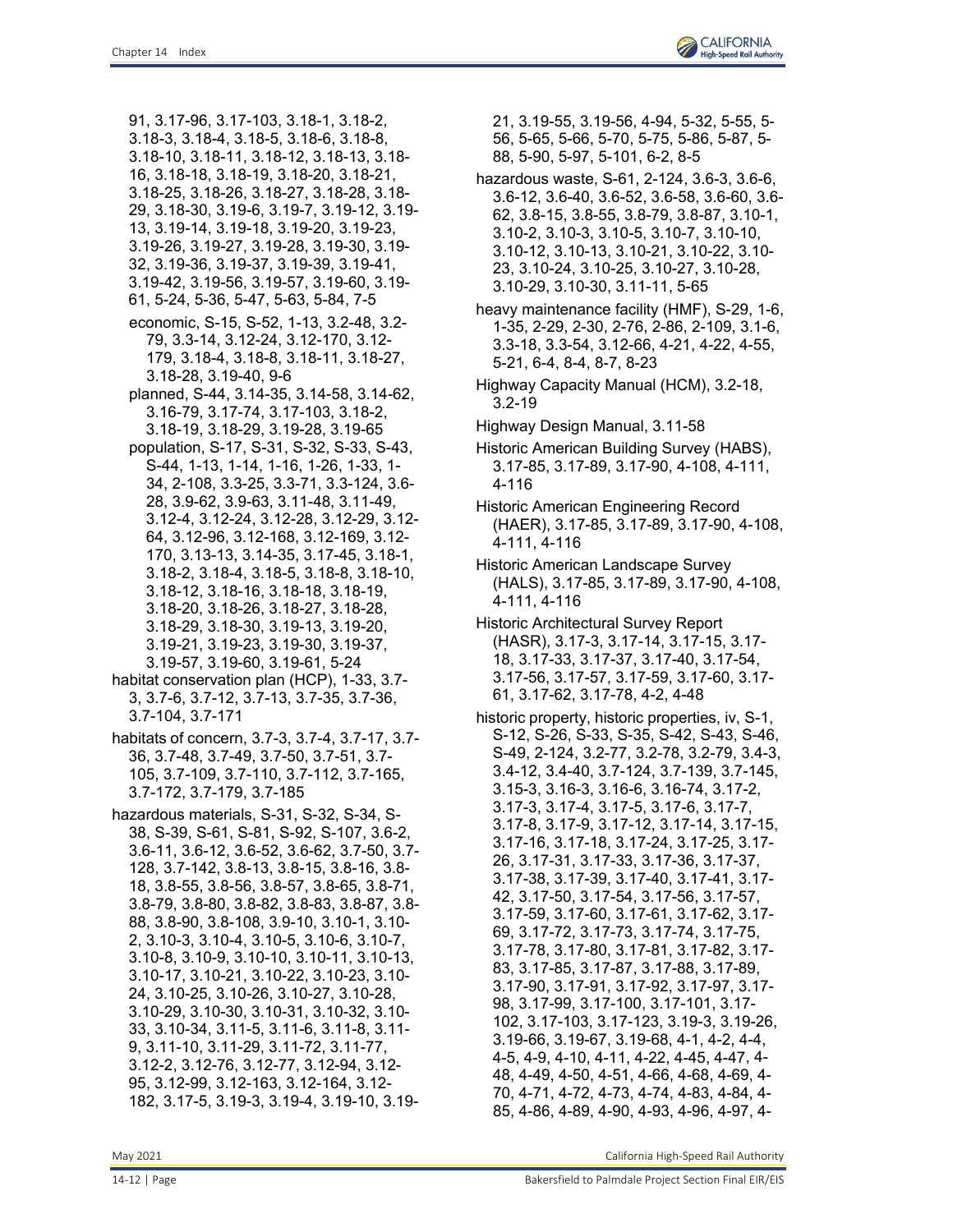98, 4-105, 4-107, 4-108, 4-109, 4-110, 4- 112, 4-114, 4-115, 4-116, 4-117, 4-118, 5- 20, 7-4, 8-20, 8-21, 8-22, 9-11, 9-13, 9- 15, 9-16

Hybrid Alternative, S-110, 3.4-32, 3.13-18, 3.13-21, 5-2

important farmland, S-33, S-40, S-41, S-62, S-82, S-83, S-95, S-96, 1-33, 2-73, 3.7- 143, 3.12-2, 3.12-7, 3.12-16, 3.12-17, 3.12-151, 3.12-174, 3.12-175, 3.13-28, 3.14-1, 3.14-2, 3.14-3, 3.14-8, 3.14-9, 3.14-10, 3.14-11, 3.14-12, 3.14-13, 3.14- 14, 3.14-15, 3.14-16, 3.14-18, 3.14-19, 3.14-20, 3.14-21, 3.14-22, 3.14-23, 3.14- 30, 3.14-31, 3.14-32, 3.14-33, 3.14-34, 3.14-35, 3.14-36, 3.14-37, 3.14-38, 3.14- 39, 3.14-40, 3.14-41, 3.14-42, 3.14-43, 3.14-44, 3.14-45, 3.14-46, 3.14-47, 3.14- 48, 3.14-49, 3.14-50, 3.14-51, 3.14-52, 3.14-53, 3.14-54, 3.14-55, 3.14-56, 3.14- 57, 3.14-58, 3.14-59, 3.14-60, 3.14-61, 3.14-62, 3.14-63, 3.14-64, 3.14-65, 3.14- 66, 3.14-67, 3.14-68, 3.19-2, 3.19-23, 3.19-61, 3.19-62, 3.19-76, 4-123, 4-125, 5-41, 5-47, 5-48, 7-1, 7-3

intercity travel, *see Travel*

intersection, intersections, vi, vii, S-5, S-6, S-9, S-18, S-19, S-25, S-26, S-29, S-33, S-34, S-35, S-42, S-45, S-48, S-51, S-90, S-98, 2-10, 2-77, 2-85, 2-86, 2-89, 2-91, 2-98, 2-99, 2-101, 2-128, 3.2-2, 3.2-17, 3.2-20, 3.2-21, 3.2-22, 3.2-35, 3.2-36, 3.2- 47, 3.2-48, 3.2-50, 3.2-51, 3.2-52, 3.2-55, 3.2-60, 3.2-66, 3.2-67, 3.2-68, 3.2-69, 3.2- 70, 3.2-71, 3.2-72, 3.2-73, 3.2-74, 3.2-75, 3.2-76, 3.2-77, 3.2-78, 3.2-81, 3.3-1, 3.3- 15, 3.3-28, 3.3-29, 3.3-31, 3.3-38, 3.3-39, 3.3-46, 3.3-71, 3.3-72, 3.3-73, 3.3-118, 3.3-122, 3.3-123, 3.3-124, 3.3-125, 3.3- 131, 3.3-133, 3.3-134, 3.3-135, 3.3-138, 3.3-139, 3.3-140, 3.3-141, 3.3-143, 3.3- 149, 3.3-150, 3.3-151, 3.3-152, 3.4-3, 3.4- 20, 3.4-21, 3.4-22, 3.4-23, 3.4-24, 3.4-26, 3.4-28, 3.4-29, 3.4-30, 3.4-33, 3.4-35, 3.4- 36, 3.4-37, 3.4-38, 3.4-45, 3.4-49, 3.4-50, 3.4-51, 3.4-52, 3.4-77, 3.4-79, 3.5-1, 3.5- 2, 3.5-9, 3.5-10, 3.5-11, 3.5-14, 3.5-16, 3.5-21, 3.5-32, 3.6-18, 3.6-37, 3.7-24, 3.7- 51, 3.7-52, 3.7-53, 3.7-62, 3.8-2, 3.8-45, 3.8-75, 3.8-76, 3.9-2, 3.9-8, 3.9-17, 3.9- 20, 3.9-21, 3.9-28, 3.9-29, 3.9-36, 3.9-46, 3.9-48, 3.9-54, 3.9-61, 3.9-63, 3.9-64, 3.9- 65, 3.9-66, 3.9-68, 3.9-69, 3.9-70, 3.9-71, 3.9-72, 3.9-73, 3.9-74, 3.9-76, 3.9-81, 3.9- 82, 3.9-83, 3.9-86, 3.9-90, 3.9-91, 3.9-92,

3.9-93, 3.9-94, 3.10-1, 3.10-2, 3.10-8, 3.10-10, 3.10-11, 3.10-21, 3.10-22, 3.10- 25, 3.10-26, 3.10-27, 3.10-28, 3.10-29, 3.10-31, 3.10-33, 3.10-34, 3.11-2, 3.11-3, 3.11-4, 3.11-5, 3.11-7, 3.11-13, 3.11-29, 3.11-44, 3.11-47, 3.11-49, 3.11-50, 3.11- 51, 3.11-80, 3.12-1, 3.12-23, 3.12-71, 3.12-72, 3.12-73, 3.12-74, 3.12-75, 3.12- 76, 3.12-77, 3.12-78, 3.12-79, 3.12-80, 3.12-109, 3.12-167, 3.12-194, 3.13-2, 3.13-14, 3.13-18, 3.13-19, 3.13-20, 3.13- 41, 3.13-42, 3.14-1, 3.14-16, 3.14-34, 3.14-36, 3.15-1, 3.15-14, 3.15-18, 3.15- 19, 3.15-20, 3.15-23, 3.15-30, 3.16-1, 3.16-5, 3.16-7, 3.16-8, 3.16-11, 3.16-23, 3.16-26, 3.16-40, 3.16-41, 3.16-48, 3.16- 49, 3.16-86, 3.16-94, 3.16-95, 3.16-106, 3.16-110, 3.16-117, 3.16-139, 3.16-142, 3.16-149, 3.16-152, 3.16-153, 3.16-157, 3.17-1, 3.17-42, 3.17-72, 3.17-73, 3.18-1, 3.18-22, 3.18-25, 3.19-1, 3.19-2, 3.19-26, 3.19-31, 3.19-51, 3.19-54, 3.19-58, 3.19- 71, 4-18, 4-19, 4-40, 4-94, 5-2, 5-15, 5- 27, 5-49, 5-63, 5-64, 5-65, 5-66, 5-67, 5- 68, 5-69, 5-70, 5-71, 5-72, 5-85, 5-96, 5- 97, 5-112, 5-113, 5-114, 5-119, 5-120, 6- 1, 6-3, 6-4, 7-1, 7-2, 7-3, 7-4, 8-2, 8-11, 8- 22, 9-2, 9-3, 9-18, 9-22

- irrigation district, 3.6-19, 3.6-44, 3.14-49, 3.14-57, 3.14-60, 3.14-67, 3.17-59, 3.17- 60, 3.17-61, 3.17-62, 3.17-78
- jobs, S-1, S-40, S-43, S-44, S-94, S-97, 1- 15, 2-64, 2-110, 2-113, 3.3-10, 3.12-3, 3.12-52, 3.12-58, 3.12-65, 3.12-71, 3.12- 72, 3.12-73, 3.12-81, 3.12-95, 3.12-96, 3.12-98, 3.12-101, 3.12-108, 3.12-109, 3.12-110, 3.12-153, 3.12-164, 3.12-166, 3.12-167, 3.12-168, 3.12-169, 3.12-170, 3.12-176, 3.12-181, 3.12-186, 3.12-187, 3.12-189, 3.12-190, 3.13-21, 3.13-25, 3.16-50, 3.17-22, 3.18-1, 3.18-2, 3.18-3, 3.18-4, 3.18-10, 3.18-11, 3.18-12, 3.18- 13, 3.18-14, 3.18-15, 3.18-19, 3.18-20, 3.18-21, 3.18-22, 3.18-23, 3.18-24, 3.18- 25, 3.18-26, 3.18-27, 3.18-29, 3.18-30, 3.19-22, 3.19-59, 3.19-60, 5-21, 5-38, 5- 39, 5-40, 5-41, 5-47, 5-48, 5-58, 5-62, 5- 63, 5-66, 5-80, 5-84, 5-88, 5-95, 5-99, 5- 100, 5-111, 8-6, 8-7, 9-32

Joint Powers Authority (JPA), 1-23, 3.2-45

- jurisdictional determination, 3.7-42, 3.8-5, 3.8-27, 3.19-44, 9-16
- Land and Water Conservation Fund, iv, S-50, 3.15-3, 4-1, 4-2, 4-4, 4-125, 4-126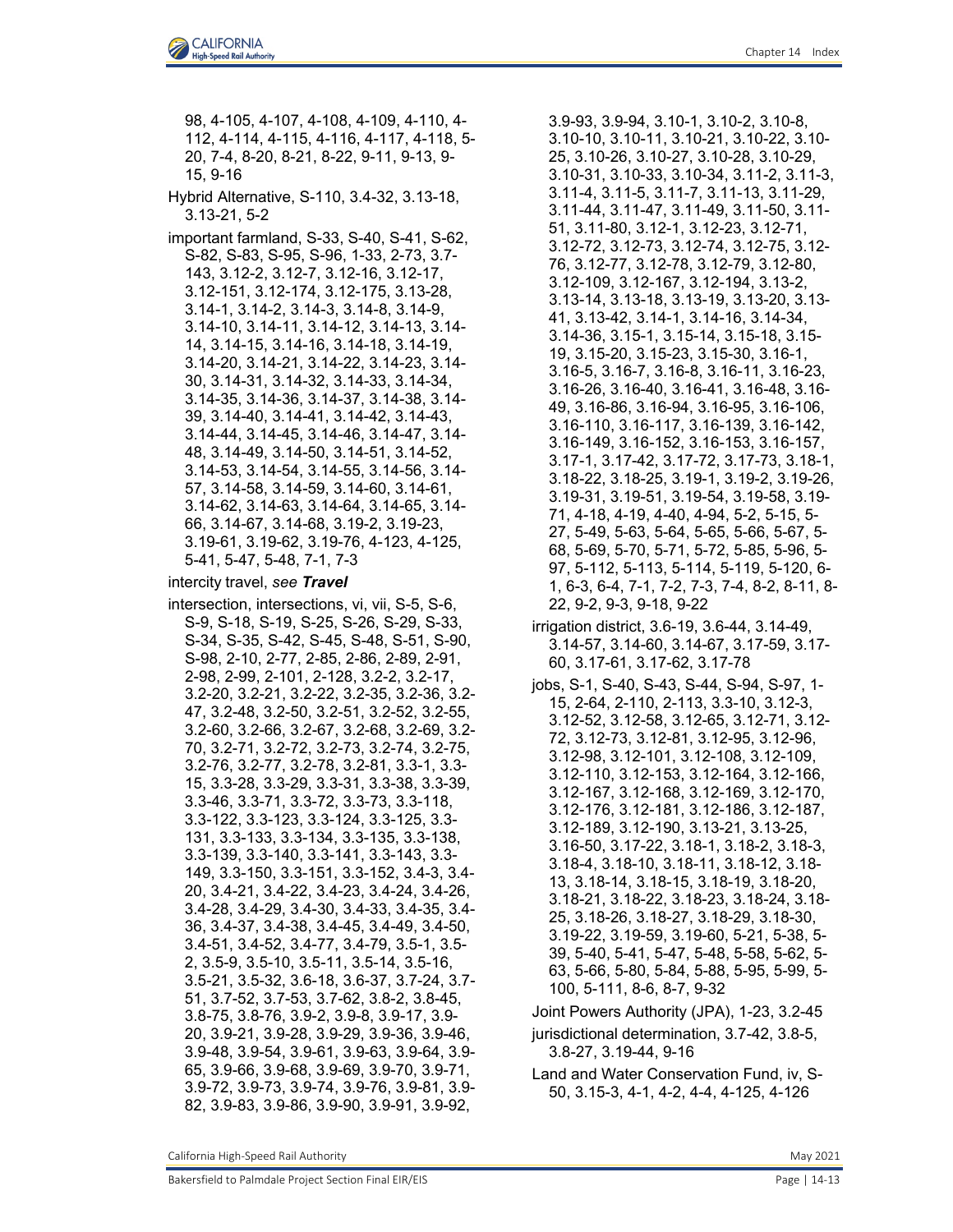Leadership in Energy and Environmental

Design (LEED), 3.6-28

least environmentally damaging practicable alternative (LEDPA), 1-4 local air quality management district, 3.3-8, 3.3-11, 3.10-6 Locally Generated Alternative (LGA), S-5, S-29, S-34, S-45, S-47, S-51, S-97, S-98, S-112, 1-6, 2-10, 2-76, 2-77, 2-81, 2-91, 3.1-3, 3.1-12, 3.2-2, 3.2-17, 3.2-47, 3.2- 49, 3.2-50, 3.2-51, 3.2-52, 3.2-70, 3.2-75, 3.3-1, 3.3-26, 3.3-46, 3.3-71, 3.3-72, 3.3- 73, 3.3-76, 3.3-84, 3.3-92, 3.3-100, 3.3- 118, 3.3-122, 3.3-123, 3.3-124, 3.3-125, 3.3-131, 3.3-133, 3.3-134, 3.3-135, 3.3- 138, 3.3-139, 3.3-140, 3.3-141, 3.3-143, 3.3-144, 3.3-149, 3.3-150, 3.3-151, 3.3- 152, 3.4-3, 3.4-11, 3.4-20, 3.4-21, 3.4-22, 3.4-23, 3.4-24, 3.4-26, 3.4-29, 3.4-30, 3.4- 32, 3.4-33, 3.4-35, 3.4-36, 3.4-37, 3.4-38, 3.4-39, 3.4-44, 3.4-45, 3.4-46, 3.4-47, 3.4- 49, 3.4-50, 3.4-51, 3.4-52, 3.4-53, 3.4-54, 3.4-55, 3.4-57, 3.4-59, 3.4-69, 3.4-70, 3.4- 72, 3.4-73, 3.4-78, 3.4-79, 3.5-1, 3.5-2, 3.5-8, 3.5-9, 3.5-10, 3.5-11, 3.5-14, 3.5- 16, 3.5-21, 3.5-26, 3.5-30, 3.6-18, 3.6-37, 3.6-39, 3.6-41, 3.6-42, 3.6-43, 3.6-49, 3.6- 50, 3.6-57, 3.6-61, 3.7-51, 3.7-52, 3.7-53, 3.7-106, 3.7-107, 3.7-108, 3.7-110, 3.7- 111, 3.7-112, 3.7-113, 3.7-114, 3.7-115, 3.7-116, 3.7-117, 3.7-118, 3.7-119, 3.7- 121, 3.7-122, 3.8-2, 3.8-45, 3.8-75, 3.8- 76, 3.8-77, 3.8-81, 3.8-82, 3.8-93, 3.8-94, 3.8-103, 3.8-107, 3.8-110, 3.9-2, 3.9-8, 3.9-17, 3.9-20, 3.9-21, 3.9-28, 3.9-29, 3.9- 36, 3.9-46, 3.9-54, 3.9-61, 3.9-63, 3.9-64, 3.9-65, 3.9-66, 3.9-68, 3.9-69, 3.9-70, 3.9- 71, 3.9-72, 3.9-73, 3.9-74, 3.9-76, 3.9-81, 3.9-82, 3.9-83, 3.9-86, 3.9-90, 3.9-91, 3.9- 92, 3.9-93, 3.9-94, 3.10-1, 3.10-11, 3.10- 13, 3.10-17, 3.10-18, 3.10-22, 3.10-29, 3.10-31, 3.10-34, 3.11-2, 3.11-4, 3.11-5, 3.11-7, 3.11-13, 3.11-28, 3.11-29, 3.11- 42, 3.11-43, 3.11-44, 3.11-47, 3.11-49, 3.11-50, 3.11-51, 3.11-71, 3.11-72, 3.12- 1, 3.12-5, 3.12-23, 3.12-71, 3.12-72, 3.12- 73, 3.12-74, 3.12-75, 3.12-76, 3.12-77, 3.12-78, 3.12-79, 3.12-80, 3.12-109, 3.12- 165, 3.12-167, 3.12-183, 3.12-184, 3.12- 194, 3.13-2, 3.13-14, 3.13-18, 3.13-19, 3.13-20, 3.13-21, 3.13-39, 3.13-41, 3.13- 42, 3.14-1, 3.14-16, 3.14-34, 3.14-36, 3.14-53, 3.15-1, 3.15-20, 3.15-21, 3.15- 23, 3.15-30, 3.15-41, 3.15-42, 3.15-43, 3.16-1, 3.16-7, 3.16-11, 3.16-41, 3.16-

138, 3.16-142, 3.16-143, 3.16-157, 3.17- 1, 3.17-4, 3.17-15, 3.17-32, 3.17-33, 3.17- 42, 3.17-50, 3.17-54, 3.17-59, 3.17-69, 3.17-70, 3.17-72, 3.17-73, 3.17-75, 3.17- 84, 3.17-85, 3.18-1, 3.19-1, 3.19-44, 3.19- 51, 3.19-69, 4-21, 4-45, 4-52, 4-66, 4-73, 5-2, 5-15, 5-16, 5-26, 5-27, 5-48, 5-49, 5- 63, 5-64, 5-65, 5-66, 5-67, 5-68, 5-69, 5- 70, 5-71, 5-72, 5-96, 5-97, 5-111, 5-113, 5-114, 5-119, 5-120, 5-122, 6-1, 7-1, 7-2, 8-11, 8-12, 8-19, 8-22, 9-2, 9-52

- Los Angeles–San Diego–San Luis Obispo Rail (LOSSAN), 1-35
- maintenance-of-way facility (MOWF), viii, x, S-1, S-5, S-11, S-13, S-16, S-29, S-30, S-47, S-51, S-55, 1-1, 1-12, 2-29, 2-30, 2- 31, 2-82, 2-84, 2-85, 2-86, 2-92, 2-116, 2- 117, 2-118, 3.1-3, 3.1-6, 3.2-49, 3.2-52, 3.2-54, 3.2-60, 3.2-61, 3.2-62, 3.2-64, 3.2- 66, 3.3-26, 3.3-27, 3.3-28, 3.3-34, 3.3-35, 3.3-37, 3.3-40, 3.3-128, 3.3-129, 3.3-130, 3.3-131, 3.3-134, 3.3-138, 3.4-4, 3.4-9, 3.4-20, 3.4-30, 3.4-37, 3.4-46, 3.4-50, 3.4- 51, 3.4-72, 3.5-1, 3.5-2, 3.5-9, 3.5-10, 3.5- 17, 3.5-18, 3.5-19, 3.5-21, 3.5-23, 3.5-24, 3.5-25, 3.5-28, 3.5-29, 3.5-30, 3.5-31, 3.5- 32, 3.6-7, 3.6-14, 3.6-15, 3.6-16, 3.6-17, 3.6-39, 3.6-49, 3.6-50, 3.6-52, 3.6-56, 3.6- 60, 3.6-61, 3.6-63, 3.7-50, 3.7-53, 3.7- 105, 3.8-2, 3.8-5, 3.8-10, 3.8-18, 3.8-19, 3.8-85, 3.8-86, 3.8-87, 3.8-88, 3.8-89, 3.8- 90, 3.8-91, 3.8-92, 3.8-93, 3.8-100, 3.8- 103, 3.8-104, 3.8-107, 3.8-107, 3.8-108, 3.8-109, 3.8-110, 3.8-110, 3.9-2, 3.9-7, 3.9-8, 3.9-17, 3.9-20, 3.9-21, 3.9-29, 3.9- 46, 3.9-54, 3.9-61, 3.9-62, 3.9-63, 3.9-64, 3.9-65, 3.9-66, 3.9-67, 3.9-68, 3.9-70, 3.9- 71, 3.9-72, 3.9-73, 3.9-74, 3.9-75, 3.9-76, 3.9-77, 3.9-78, 3.9-79, 3.9-80, 3.9-81, 3.9- 82, 3.9-83, 3.9-84, 3.9-85, 3.9-86, 3.9-89, 3.9-90, 3.9-91, 3.9-92, 3.9-93, 3.9-94, 3.10-15, 3.10-17, 3.11-2, 3.11-3, 3.11-4, 3.11-5, 3.11-7, 3.11-13, 3.11-25, 3.11-26, 3.11-27, 3.11-31, 3.11-32, 3.11-37, 3.11- 38, 3.11-44, 3.11-47, 3.11-51, 3.11-52, 3.11-53, 3.11-54, 3.11-55, 3.11-59, 3.11- 60, 3.11-61, 3.11-62, 3.11-63, 3.11-65, 3.11-67, 3.11-69, 3.11-70, 3.11-74, 3.11- 75, 3.11-77, 3.11-78, 3.11-79, 3.11-80, 3.12-109, 3.12-110, 3.12-162, 3.12-165, 3.12-183, 3.13-8, 3.13-25, 3.13-26, 3.13- 28, 3.13-29, 3.13-30, 3.13-31, 3.13-32, 3.13-34, 3.13-35, 3.13-36, 3.13-37, 3.13- 38, 3.13-39, 3.13-43, 3.13-44, 3.14-42, 3.14-46, 3.15-23, 3.16-1, 3.16-141, 3.16-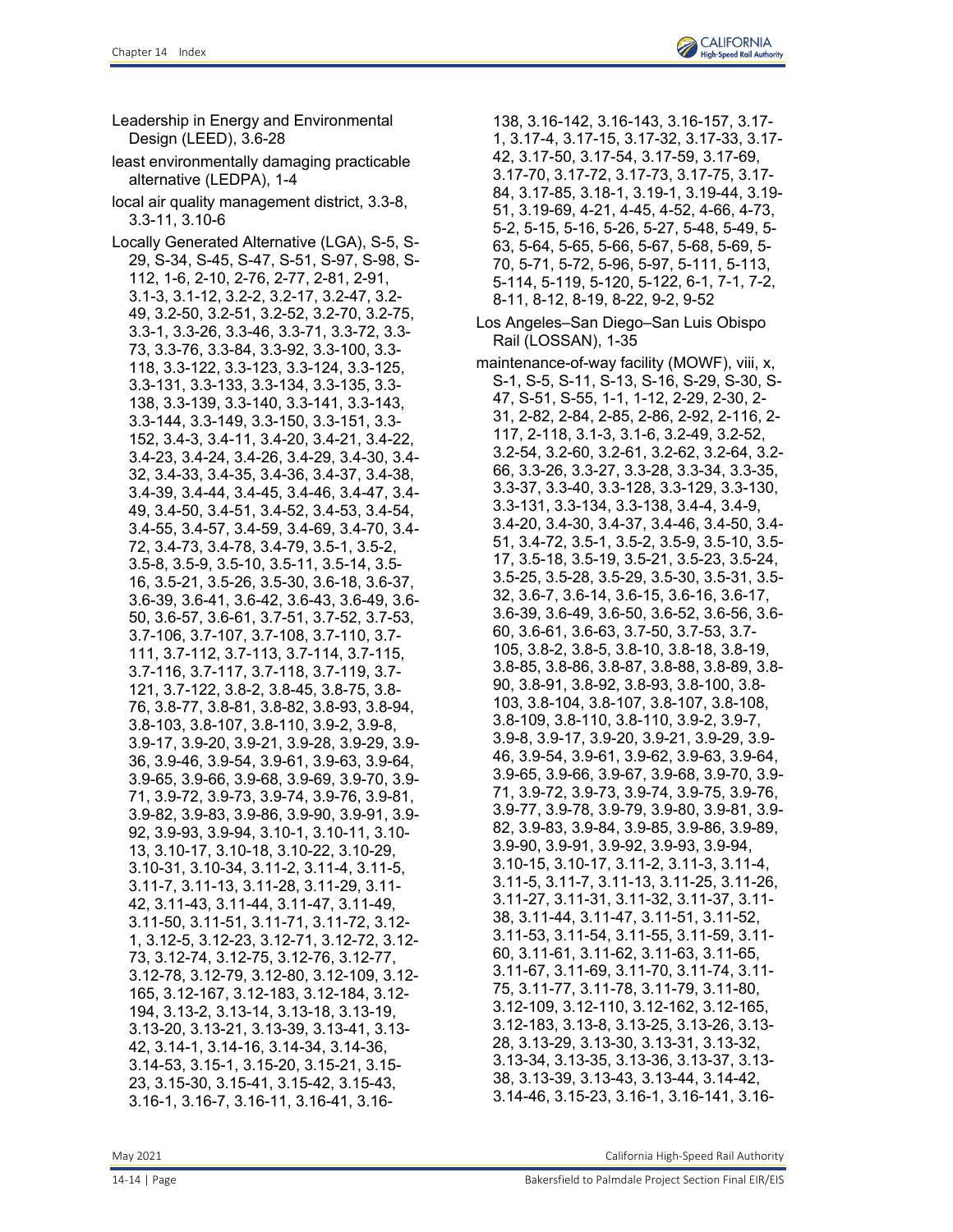151, 3.17-72, 3.18-1, 3.18-21, 3.19-1, 3.19-22, 3.19-26, 3.19-29, 3.19-39, 3.19- 40, 3.19-41, 3.19-51, 4-15, 4-22, 5-3, 5- 13, 5-14, 5-15, 5-57, 5-70, 5-80, 5-86, 5- 87, 5-88, 5-101, 5-113, 5-119, 5-123, 6-4, 6-5, 8-1, 8-23

meeting, meetings, vii, S-3, S-10, S-15, S-18, S-35, S-52, S-53, S-58, 1-5, 1-30, 1- 36, 1-38, 2-2, 2-5, 2-33, 2-38, 2-59, 2-64, 2-106, 2-115, 2-121, 2-135, 3.1-13, 3.2-4, 3.2-15, 3.2-16, 3.2-21, 3.3-3, 3.3-8, 3.3- 14, 3.3-55, 3.3-125, 3.4-3, 3.4-12, 3.4-39, 3.4-41, 3.4-77, 3.7-18, 3.7-19, 3.7-48, 3.7- 106, 3.7-120, 3.7-149, 3.9-55, 3.10-22, 3.11-52, 3.12-65, 3.14-13, 3.14-14, 3.15- 20, 3.17-7, 3.17-9, 3.17-16, 3.17-18, 3.17- 19, 3.17-20, 3.17-21, 3.17-22, 3.17-24, 3.17-25, 3.17-26, 3.17-28, 3.17-29, 3.17- 30, 3.17-36, 3.17-71, 3.18-8, 3.19-17, 3.19-41, 4-5, 4-12, 4-13, 4-21, 4-105, 5-4, 5-6, 5-11, 5-12, 5-19, 5-20, 5-21, 5-23, 5- 108, 5-109, 5-111, 5-114, 5-122, 6-5, 8-1, 8-2, 8-5, 8-6, 8-9, 8-20, 8-24, 9-1, 9-2, 9- 3, 9-4, 9-5, 9-9, 9-10, 9-11, 9-12, 9-13, 9- 14, 9-15, 9-16, 9-17, 9-18, 9-19, 9-21, 9- 22, 9-23, 9-24, 9-25, 9-26, 9-27, 9-28, 9- 30, 9-32, 9-35, 9-36, 9-37, 9-38, 9-39, 9- 40, 9-41, 9-42, 9-43, 9-45, 9-46, 9-49, 9- 50, 9-51, 9-52

- memorandum of agreement (MOA), S-87, S-110, S-111, S-111, S-127, 3.7-144, 3.12- 15, 3.17-4, 3.17-14, 3.17-15, 3.17-16, 3.17-26, 3.17-27, 3.17-28, 3.17-30, 3.17- 35, 3.17-36, 3.17-50, 3.17-79, 3.17-80, 3.17-81, 3.17-83, 3.17-84, 3.17-85, 3.17- 86, 3.17-87, 3.17-88, 3.17-89, 3.17-90, 3.17-91, 3.17-92, 3.17-96, 3.17-97, 3.17- 98, 3.17-100, 3.17-105, 3.17-106, 3.17- 107, 3.17-108, 3.17-109, 3.17-110, 3.17- 111, 3.17-112, 3.17-113, 3.17-114, 3.17- 115, 3.17-116, 3.17-117, 3.17-118, 3.17- 119, 3.17-120, 3.17-121, 3.17-122, 3.17- 126, 4-55, 4-67, 4-74, 4-105, 4-106, 4- 107, 4-108, 4-109, 4-110, 4-111, 4-112, 4- 113, 4-114, 4-116, 4-117, 4-119, 5-2, 8- 11, 9-13
- memorandum of understanding (MOU), i, S-5, S-14, S-15, S-55, S-56, 1-9, *1-11*, 1-35, 2-62, 2-121, 3.3-140, 3.3-145, 3.7-9, 3.7- 10, 3.7-11, 3.7-15, 3.12-12, 4-11, 8-24, 9- 1, 9-12, 9-13, 9-16, 9-17, 9-23
- metropolitan planning organization, S-31, 1- 23, 1-31, 3.2-3, 3.2-4, 3.2-45, 3.3-10, 3.6- 5, 3.14-6, 3.18-4, 3.18-5

mitigation, ii, iii, iv, v, ix, x, S-1, S-5, S-6, S-12, S-14, S-31, S-33, S-34, S-35, S-36, S-37, S-38, S-39, S-40, S-41, S-42, S-43, S-47, S-50, S-51, S-53, S-54, S-55, S-58, S-59, S-60, S-62, S-65, S-66, S-81, S-82, S-83, S-86, S-88, S-89, S-98, S-99, S-107, S-109, S-110, S-112, S-113, S-125, S-126, S-128, 1-3, 1-37, 2-2, 2-23, 2-119, 3.1-1, 3.1-2, 3.1-4, 3.1-8, 3.1-9, 3.1-10, 3.1-12, 3.1-13, 3.2-2, 3.2-22, 3.2-52, 3.2- 54, 3.2-60, 3.2-61, 3.2-65, 3.2-66, 3.2-69, 3.2-70, 3.2-75, 3.2-76, 3.2-77, 3.2-81, 3.2- 82, 3.2-83, 3.3-2, 3.3-12, 3.3-13, 3.3-41, 3.3-72, 3.3-73, 3.3-106, 3.3-107, 3.3-108, 3.3-109, 3.3-110, 3.3-111, 3.3-112, 3.3- 113, 3.3-114, 3.3-115, 3.3-116, 3.3-117, 3.3-118, 3.3-139, 3.3-140, 3.3-143, 3.3- 144, 3.3-145, 3.3-149, 3.3-150, 3.3-151, 3.3-152, 3.4-1, 3.4-2, 3.4-4, 3.4-5, 3.4-6, 3.4-11, 3.4-14, 3.4-23, 3.4-29, 3.4-30, 3.4- 32, 3.4-35, 3.4-38, 3.4-40, 3.4-43, 3.4-44, 3.4-45, 3.4-46, 3.4-49, 3.4-51, 3.4-52, 3.4- 53, 3.4-54, 3.4-55, 3.4-56, 3.4-57, 3.4-60, 3.4-62, 3.4-64, 3.4-66, 3.4-68, 3.4-69, 3.4- 70, 3.4-71, 3.4-72, 3.4-73, 3.4-78, 3.4-79, 3.5-2, 3.5-6, 3.5-16, 3.5-17, 3.5-19, 3.5- 20, 3.5-21, 3.5-22, 3.5-23, 3.5-24, 3.5-25, 3.5-26, 3.5-27, 3.5-28, 3.5-32, 3.6-1, 3.6- 10, 3.6-37, 3.6-38, 3.6-39, 3.6-40, 3.6-45, 3.6-46, 3.6-47, 3.6-50, 3.6-51, 3.6-52, 3.6- 54, 3.6-56, 3.6-57, 3.6-58, 3.6-63, 3.7-1, 3.7-3, 3.7-6, 3.7-15, 3.7-19, 3.7-23, 3.7- 28, 3.7-35, 3.7-42, 3.7-50, 3.7-52, 3.7-53, 3.7-58, 3.7-68, 3.7-71, 3.7-72, 3.7-74, 3.7- 87, 3.7-89, 3.7-92, 3.7-93, 3.7-94, 3.7-97, 3.7-99, 3.7-101, 3.7-102, 3.7-104, 3.7- 105, 3.7-106, 3.7-107, 3.7-108, 3.7-109, 3.7-110, 3.7-112, 3.7-114, 3.7-117, 3.7- 118, 3.7-119, 3.7-120, 3.7-121, 3.7-122, 3.7-123, 3.7-124, 3.7-125, 3.7-126, 3.7- 127, 3.7-128, 3.7-129, 3.7-130, 3.7-131, 3.7-132, 3.7-133, 3.7-134, 3.7-135, 3.7- 136, 3.7-137, 3.7-138, 3.7-139, 3.7-140, 3.7-141, 3.7-142, 3.7-143, 3.7-144, 3.7- 145, 3.7-146, 3.7-147, 3.7-148, 3.7-150, 3.7-152, 3.7-153, 3.7-154, 3.7-155, 3.7- 156, 3.7-157, 3.7-159, 3.7-160, 3.7-161, 3.7-162, 3.7-163, 3.7-165, 3.7-170, 3.7- 172, 3.8-1, 3.8-2, 3.8-47, 3.8-53, 3.8-54, 3.8-57, 3.8-66, 3.8-74, 3.8-75, 3.8-76, 3.8- 77, 3.8-78, 3.8-80, 3.8-81, 3.8-82, 3.8-83, 3.8-86, 3.8-88, 3.8-89, 3.8-90, 3.8-91, 3.8- 93, 3.8-94, 3.8-97, 3.8-102, 3.8-104, 3.8- 108, 3.8-109, 3.9-2, 3.9-3, 3.9-4, 3.9-5, 3.9-6, 3.9-14, 3.9-16, 3.9-62, 3.9-63, 3.9- 64, 3.9-65, 3.9-66, 3.9-68, 3.9-70, 3.9-71,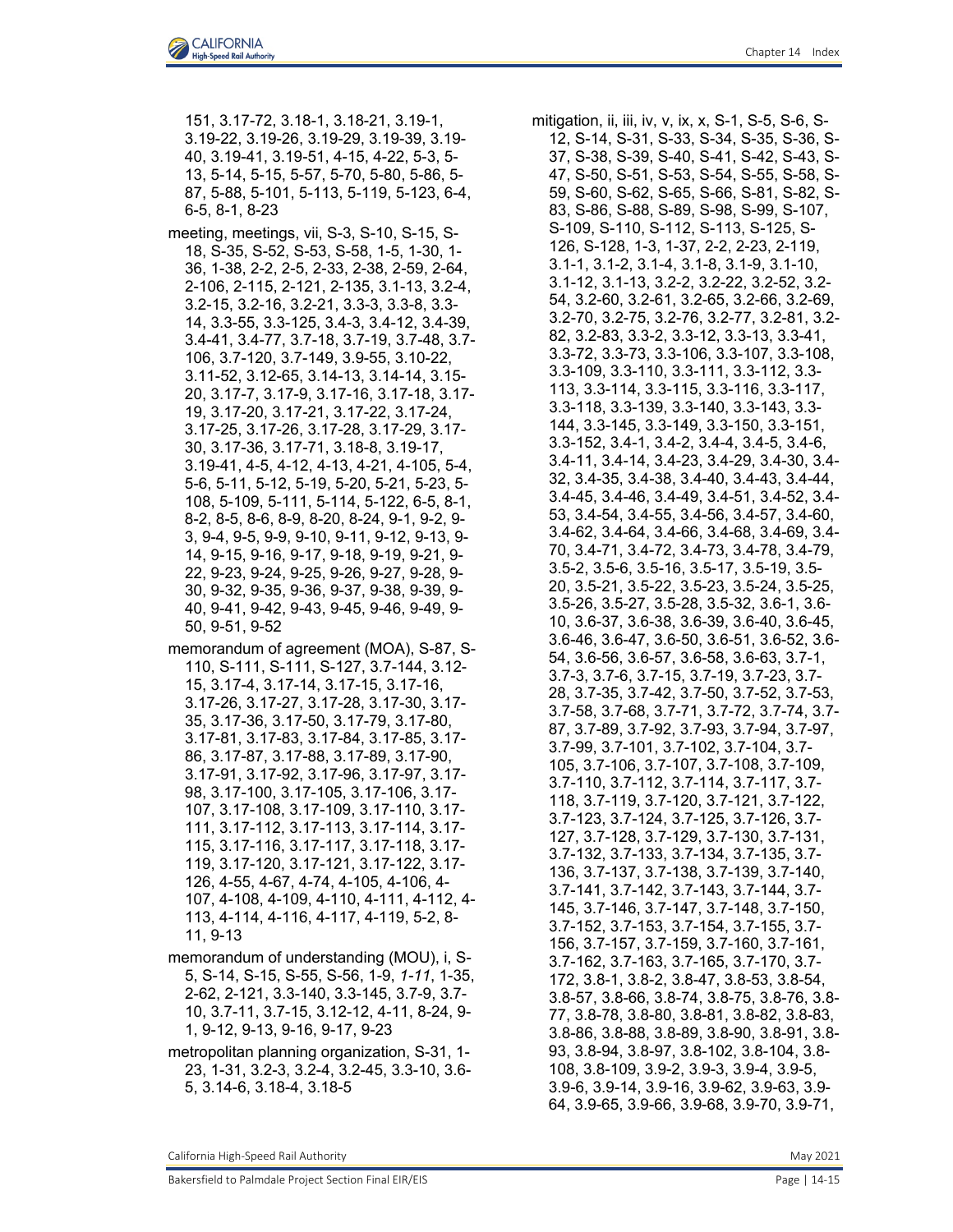3.9-72, 3.9-73, 3.9-74, 3.9-76, 3.9-81, 3.9- 82, 3.9-87, 3.9-94, 3.10-2, 3.10-10, 3.10- 22, 3.10-23, 3.10-25, 3.10-26, 3.10-28, 3.10-29, 3.10-30, 3.10-34, 3.11-1, 3.11-9, 3.11-10, 3.11-25, 3.11-26, 3.11-27, 3.11- 30, 3.11-44, 3.11-47, 3.11-48, 3.11-49, 3.11-51, 3.11-52, 3.11-53, 3.11-54, 3.11- 55, 3.11-59, 3.11-60, 3.11-61, 3.11-62, 3.11-65, 3.11-68, 3.11-69, 3.11-70, 3.11- 71, 3.11-72, 3.11-73, 3.11-74, 3.11-78, 3.11-80, 3.12-1, 3.12-3, 3.12-5, 3.12-7, 3.12-16, 3.12-22, 3.12-68, 3.12-72, 3.12- 73, 3.12-74, 3.12-76, 3.12-77, 3.12-78, 3.12-83, 3.12-84, 3.12-85, 3.12-88, 3.12- 90, 3.12-93, 3.12-95, 3.12-96, 3.12-97, 3.12-99, 3.12-102, 3.12-103, 3.12-108, 3.12-110, 3.12-117, 3.12-136, 3.12-151, 3.12-160, 3.12-163, 3.12-165, 3.12-181, 3.12-182, 3.12-183, 3.12-185, 3.12-186, 3.12-192, 3.12-196, 3.13-1, 3.13-3, 3.13- 11, 3.13-12, 3.13-17, 3.13-18, 3.13-19, 3.13-20, 3.13-21, 3.13-23, 3.13-24, 3.13- 25, 3.13-27, 3.13-28, 3.13-31, 3.13-33, 3.13-34, 3.13-35, 3.13-36, 3.13-37, 3.13- 38, 3.13-39, 3.13-41, 3.14-1, 3.14-2, 3.14- 3, 3.14-11, 3.14-34, 3.14-35, 3.14-37, 3.14-38, 3.14-40, 3.14-41, 3.14-42, 3.14- 43, 3.14-46, 3.14-49, 3.14-50, 3.14-51, 3.14-52, 3.14-53, 3.14-54, 3.14-55, 3.14- 59, 3.14-60, 3.14-61, 3.14-62, 3.14-63, 3.14-64, 3.14-67, 3.14-68, 3.15-1, 3.15-2, 3.15-4, 3.15-9, 3.15-10, 3.15-20, 3.15-22, 3.15-23, 3.15-31, 3.15-32, 3.15-33, 3.15- 34, 3.15-35, 3.15-36, 3.15-37, 3.15-38, 3.15-39, 3.15-41, 3.15-42, 3.15-43, 3.15- 44, 3.15-45, 3.15-46, 3.15-50, 3.15-51, 3.15-61, 3.15-63, 3.15-64, 3.15-65, 3.15- 66, 3.15-67, 3.16-1, 3.16-6, 3.16-8, 3.16- 41, 3.16-42, 3.16-45, 3.16-49, 3.16-50, 3.16-51, 3.16-53, 3.16-54, 3.16-56, 3.16- 58, 3.16-60, 3.16-63, 3.16-66, 3.16-68, 3.16-74, 3.16-75, 3.16-78, 3.16-79, 3.16- 81, 3.16-83, 3.16-86, 3.16-89, 3.16-90, 3.16-91, 3.16-93, 3.16-94, 3.16-96, 3.16- 98, 3.16-99, 3.16-100, 3.16-102, 3.16- 103, 3.16-104, 3.16-108, 3.16-110, 3.16- 112, 3.16-115, 3.16-117, 3.16-120, 3.16- 123, 3.16-124, 3.16-126, 3.16-127, 3.16- 132, 3.16-134, 3.16-136, 3.16-138, 3.16- 139, 3.16-142, 3.16-143, 3.16-144, 3.16- 145, 3.16-146, 3.16-148, 3.16-149, 3.16- 150, 3.16-151, 3.16-152, 3.17-1, 3.17-3, 3.17-4, 3.17-7, 3.17-10, 3.17-16, 3.17-24, 3.17-26, 3.17-27, 3.17-32, 3.17-38, 3.17- 74, 3.17-79, 3.17-80, 3.17-81, 3.17-83, 3.17-84, 3.17-85, 3.17-86, 3.17-87, 3.1788, 3.17-89, 3.17-90, 3.17-91, 3.17-92, 3.17-93, 3.17-96, 3.17-97, 3.17-98, 3.17- 99, 3.17-100, 3.17-101, 3.17-103, 3.17- 104, 3.17-105, 3.17-106, 3.17-107, 3.17- 108, 3.17-109, 3.17-110, 3.17-111, 3.17- 112, 3.17-113, 3.17-114, 3.17-115, 3.17- 116, 3.17-117, 3.17-118, 3.17-119, 3.17- 120, 3.17-121, 3.17-122, 3.17-124, 3.18- 29, 3.19-2, 3.19-3, 3.19-4, 3.19-6, 3.19- 21, 3.19-27, 3.19-29, 3.19-30, 3.19-31, 3.19-32, 3.19-33, 3.19-34, 3.19-35, 3.19- 36, 3.19-37, 3.19-39, 3.19-42, 3.19-43, 3.19-45, 3.19-46, 3.19-47, 3.19-50, 3.19- 52, 3.19-53, 3.19-54, 3.19-55, 3.19-56, 3.19-57, 3.19-58, 3.19-60, 3.19-61, 3.19- 62, 3.19-63, 3.19-64, 3.19-68, 3.19-69, 3.19-70, 3.19-71, 3.19-72, 3.19-73, 3.19- 74, 3.19-75, 3.19-76, 3.19-77, 3.19-78, 4- 1, 4-2, 4-3, 4-4, 4-5, 4-10, 4-11, 4-14, 4- 56, 4-57, 4-58, 4-61, 4-62, 4-65, 4-67, 4- 68, 4-69, 4-70, 4-71, 4-83, 4-84, 4-85, 4- 90, 4-92, 4-98, 4-99, 4-100, 4-102, 4-105, 4-106, 4-107, 4-108, 4-109, 4-110, 4-112, 4-113, 4-114, 4-115, 4-116, 4-117, 4-118, 4-120, 4-122, 4-125, 5-1, 5-4, 5-5, 5-6, 5- 12, 5-23, 5-25, 5-26, 5-28, 5-29, 5-30, 5- 31, 5-32, 5-35, 5-41, 5-42, 5-45, 5-46, 5- 47, 5-48, 5-54, 5-55, 5-59, 5-60, 5-61, 5- 63, 5-64, 5-65, 5-66, 5-67, 5-68, 5-69, 5- 70, 5-71, 5-72, 5-73, 5-74, 5-78, 5-101, 5- 107, 5-110, 5-111, 5-112, 5-114, 5-115, 5- 119, 5-122, 6-2, 6-3, 7-1, 7-2, 7-3, 8-9, 8- 10, 8-22, 9-4, 9-14, 9-17, 9-20, 9-21, 9- 22, 9-23, 9-35, 9-36, 9-37, 9-38, 9-43, 9- 50, 9-51, 9-52

mitigation measure, ii, iii, v, vi, ix, x, S-1, S-6, S-9, S-12, S-14, S-33, S-34, S-35, S-36, S-38, S-40, S-41, S-43, S-47, S-53, S-54, S-55, S-65, S-66, S-75, S-80, S-81, S-82, S-83, S-84, S-86, S-88, S-98, S-99, S-107, S-109, S-110, S-112, S-113, S-120, S-124, S-125, S-126, S-128, 2-2, 2-23, 2- 119, 3.1-1, 3.1-2, 3.1-4, 3.1-8, 3.1-9, 3.1- 10, 3.1-12, 3.1-13, 3.2-2, 3.2-22, 3.2-52, 3.2-54, 3.2-59, 3.2-60, 3.2-66, 3.2-70, 3.2- 75, 3.2-76, 3.2-77, 3.2-81, 3.2-82, 3.2-83, 3.3-2, 3.3-12, 3.3-13, 3.3-41, 3.3-44, 3.3- 72, 3.3-73, 3.3-106, 3.3-107, 3.3-108, 3.3- 109, 3.3-110, 3.3-111, 3.3-112, 3.3-113, 3.3-114, 3.3-115, 3.3-116, 3.3-117, 3.3- 118, 3.3-125, 3.3-140, 3.3-143, 3.3-144, 3.3-145, 3.3-148, 3.3-149, 3.3-150, 3.3- 151, 3.3-152, 3.4-1, 3.4-2, 3.4-4, 3.4-11, 3.4-14, 3.4-29, 3.4-30, 3.4-32, 3.4-35, 3.4- 38, 3.4-39, 3.4-40, 3.4-43, 3.4-44, 3.4-45, 3.4-46, 3.4-50, 3.4-51, 3.4-52, 3.4-53, 3.4-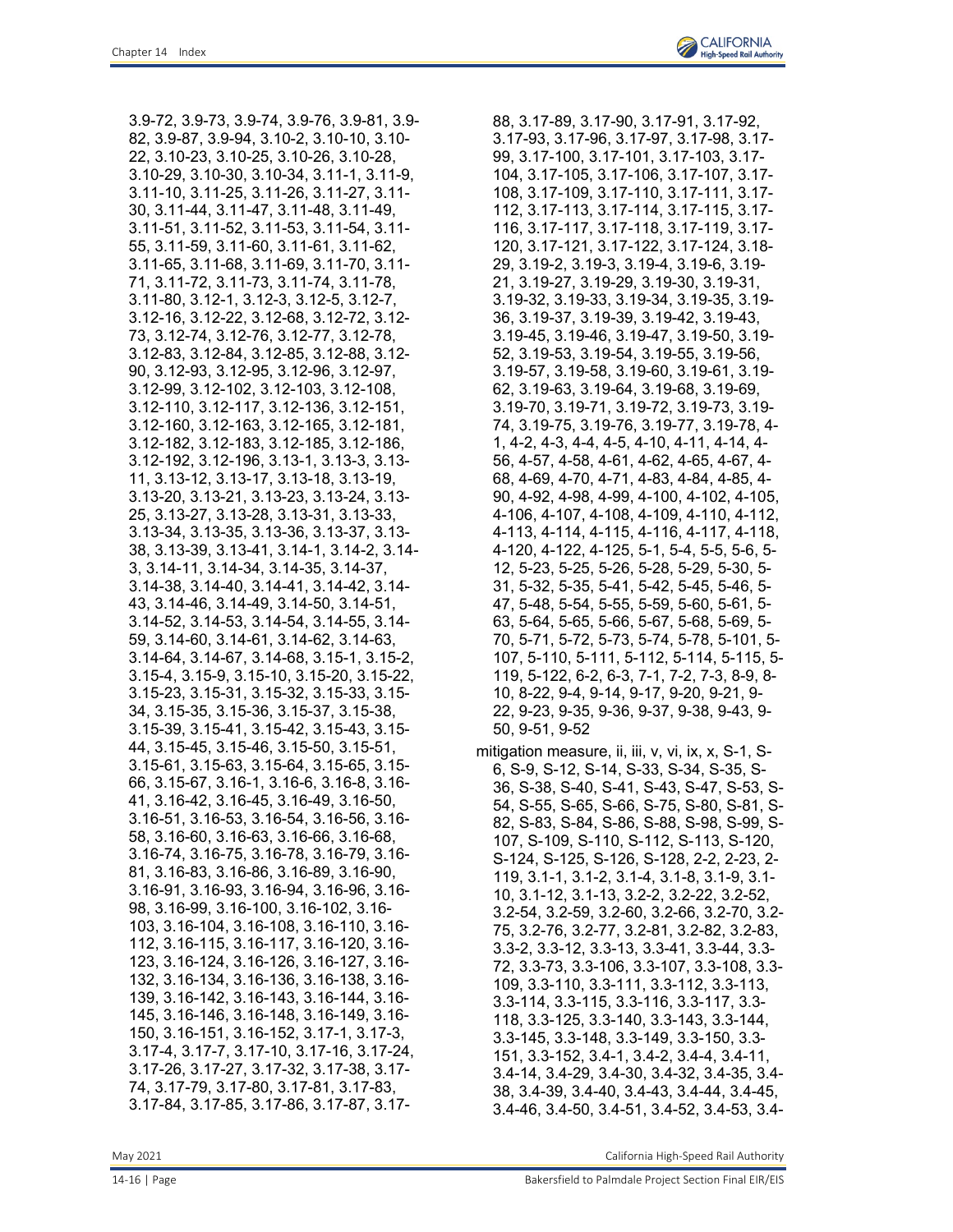54, 3.4-55, 3.4-56, 3.4-57, 3.4-70, 3.4-71, 3.4-72, 3.4-73, 3.4-78, 3.4-79, 3.5-16, 3.5- 17, 3.5-21, 3.5-26, 3.5-27, 3.5-28, 3.5-32, 3.6-1, 3.6-37, 3.6-45, 3.6-57, 3.6-61, 3.6- 63, 3.7-1, 3.7-3, 3.7-15, 3.7-19, 3.7-35, 3.7-52, 3.7-53, 3.7-58, 3.7-68, 3.7-71, 3.7- 72, 3.7-74, 3.7-87, 3.7-89, 3.7-92, 3.7-93, 3.7-94, 3.7-97, 3.7-99, 3.7-101, 3.7-102, 3.7-104, 3.7-105, 3.7-106, 3.7-107, 3.7- 108, 3.7-109, 3.7-117, 3.7-123, 3.7-124, 3.7-125, 3.7-126, 3.7-127, 3.7-128, 3.7- 129, 3.7-130, 3.7-131, 3.7-132, 3.7-133, 3.7-134, 3.7-135, 3.7-136, 3.7-137, 3.7- 138, 3.7-140, 3.7-142, 3.7-143, 3.7-144, 3.7-145, 3.7-146, 3.7-147, 3.7-150, 3.7- 152, 3.7-153, 3.7-154, 3.7-155, 3.7-156, 3.7-157, 3.7-159, 3.7-162, 3.7-163, 3.7- 165, 3.7-168, 3.7-170, 3.7-172, 3.7-173, 3.7-181, 3.7-186, 3.8-1, 3.8-2, 3.8-47, 3.8- 48, 3.8-53, 3.8-56, 3.8-57, 3.8-59, 3.8-60, 3.8-62, 3.8-64, 3.8-65, 3.8-66, 3.8-73, 3.8- 74, 3.8-76, 3.8-77, 3.8-78, 3.8-80, 3.8-82, 3.8-83, 3.8-86, 3.8-88, 3.8-89, 3.8-90, 3.8- 91, 3.8-93, 3.8-94, 3.8-97, 3.8-99, 3.8- 100, 3.8-101, 3.8-102, 3.8-103, 3.9-5, 3.9- 6, 3.9-62, 3.9-63, 3.9-71, 3.9-81, 3.9-82, 3.9-92, 3.9-94, 3.10-10, 3.10-22, 3.10-27, 3.10-29, 3.10-30, 3.10-33, 3.10-34, 3.11- 9, 3.11-26, 3.11-47, 3.11-49, 3.11-50, 3.11-51, 3.11-53, 3.11-54, 3.11-55, 3.11- 59, 3.11-60, 3.11-61, 3.11-62, 3.11-65, 3.11-68, 3.11-69, 3.11-70, 3.11-71, 3.11- 72, 3.11-73, 3.11-78, 3.11-80, 3.12-1, 3.12-3, 3.12-7, 3.12-22, 3.12-68, 3.12-73, 3.12-74, 3.12-76, 3.12-77, 3.12-78, 3.12- 82, 3.12-88, 3.12-99, 3.12-134, 3.12-163, 3.12-176, 3.12-182, 3.12-183, 3.12-185, 3.12-192, 3.12-196, 3.13-1, 3.13-3, 3.13- 12, 3.13-17, 3.13-25, 3.13-39, 3.13-41, 3.14-1, 3.14-34, 3.14-35, 3.14-37, 3.14- 38, 3.14-40, 3.14-41, 3.14-42, 3.14-43, 3.14-46, 3.14-48, 3.14-49, 3.14-50, 3.14- 51, 3.14-52, 3.14-53, 3.14-55, 3.14-59, 3.14-60, 3.14-61, 3.14-62, 3.14-63, 3.14- 64, 3.14-67, 3.14-68, 3.15-1, 3.15-2, 3.15- 9, 3.15-10, 3.15-20, 3.15-31, 3.15-32, 3.15-33, 3.15-34, 3.15-35, 3.15-36, 3.15- 37, 3.15-38, 3.15-39, 3.15-41, 3.15-42, 3.15-43, 3.15-44, 3.15-45, 3.15-50, 3.15- 51, 3.15-52, 3.15-61, 3.15-63, 3.15-64, 3.15-65, 3.15-66, 3.15-67, 3.16-1, 3.16-6, 3.16-8, 3.16-41, 3.16-42, 3.16-44, 3.16- 49, 3.16-50, 3.16-51, 3.16-56, 3.16-58, 3.16-66, 3.16-74, 3.16-75, 3.16-78, 3.16- 83, 3.16-89, 3.16-93, 3.16-112, 3.16-115, 3.16-117, 3.16-132, 3.16-133, 3.16-134,

3.16-142, 3.16-143, 3.16-144, 3.16-145, 3.16-148, 3.16-149, 3.16-152, 3.16-153, 3.17-1, 3.17-3, 3.17-4, 3.17-10, 3.17-16, 3.17-24, 3.17-26, 3.17-73, 3.17-74, 3.17- 80, 3.17-83, 3.17-84, 3.17-85, 3.17-86, 3.17-87, 3.17-88, 3.17-89, 3.17-90, 3.17- 91, 3.17-92, 3.17-93, 3.17-96, 3.17-97, 3.17-98, 3.17-99, 3.17-101, 3.17-103, 3.17-104, 3.17-105, 3.17-106, 3.17-107, 3.17-108, 3.17-109, 3.17-110, 3.17-111, 3.17-112, 3.17-113, 3.17-114, 3.17-115, 3.17-116, 3.17-117, 3.17-118, 3.17-119, 3.17-120, 3.17-121, 3.17-122, 3.18-29, 3.19-2, 3.19-3, 3.19-4, 3.19-6, 3.19-21, 3.19-27, 3.19-29, 3.19-30, 3.19-31, 3.19- 34, 3.19-35, 3.19-43, 3.19-44, 3.19-45, 3.19-46, 3.19-47, 3.19-49, 3.19-54, 3.19- 58, 3.19-59, 3.19-60, 3.19-63, 3.19-67, 3.19-68, 3.19-69, 3.19-70, 3.19-71, 4-1, 4- 10, 4-14, 4-56, 4-57, 4-58, 4-61, 4-62, 4- 67, 4-68, 4-69, 4-70, 4-71, 4-83, 4-85, 4- 92, 4-99, 4-100, 4-106, 4-107, 4-108, 4- 109, 4-110, 4-112, 4-113, 4-114, 4-115, 4- 116, 4-117, 5-1, 5-4, 5-6, 5-12, 5-23, 5- 25, 5-26, 5-29, 5-30, 5-31, 5-32, 5-34, 5- 35, 5-41, 5-42, 5-45, 5-46, 5-47, 5-48, 5- 49, 5-51, 5-54, 5-55, 5-58, 5-59, 5-60, 5- 61, 5-63, 5-64, 5-65, 5-66, 5-67, 5-68, 5- 69, 5-70, 5-71, 5-72, 5-74, 5-75, 5-80, 5- 81, 5-82, 5-84, 5-101, 5-110, 5-111, 5- 112, 5-114, 5-115, 5-119, 5-122, 7-1, 7-2, 7-3, 7-4, 7-5, 8-4, 8-9, 8-22, 9-4, 9-20, 9- 21, 9-22, 9-23, 9-50, 9-51, 9-52

- Mitigation Monitoring and Enforcement Plan (MMEP), 3.7-106, 4-111, 4-116
- Mitigation Monitoring and Reporting Program, 3.7-110
- mobile-source air toxics (MSAT), S-35, 3.3- 2, 3.3-4, 3.3-18, 3.3-31, 3.3-32, 3.3-71, 3.3-134, 3.3-138, 3.3-147, 3.3-149, 3.3- 151, 32
- movement corridors, S-53, 2-23, 3.7-3, 3.7- 4, 3.7-6, 3.7-17, 3.7-21, 3.7-22, 3.7-26, 3.7-28, 3.7-36, 3.7-48, 3.7-49, 3.7-50, 3.7- 51, 3.7-88, 3.7-89, 3.7-101, 3.7-102, 3.7- 105, 3.7-110, 3.7-118, 3.7-136, 3.7-151, 3.7-161, 3.7-162, 3.7-165, 3.7-168, 3.7- 170, 3.7-171, 3.7-172, 3.7-180, 3.7-186, 3.8-14, 3.19-1, 3.19-8, 3.19-18, 3.19-42, 3.19-43, 3.19-46, 3.19-47, 8-9, 9-19

National Ambient Air Quality Standards (NAAQS), 1-30, 3.3-2, 3.3-3, 3.3-4, 3.3- 13, 3.3-15, 3.3-21, 3.3-40, 3.3-41, 3.3-43, 3.3-51, 3.3-52, 3.3-53, 3.3-54, 3.3-71, 3.3- 76, 3.3-79, 3.3-81, 3.3-84, 3.3-87, 3.3-89,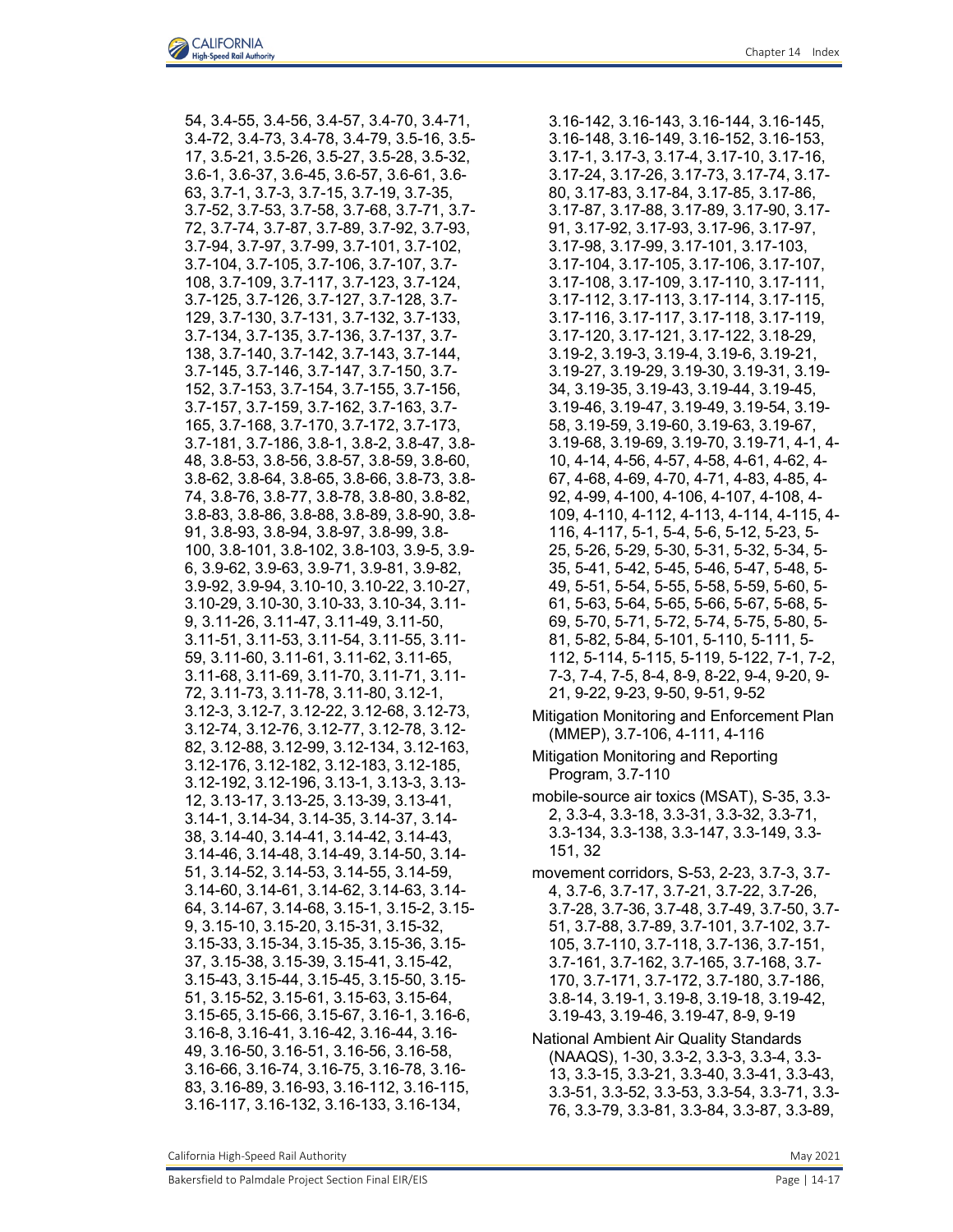3.3-92, 3.3-95, 3.3-97, 3.3-100, 3.3-103, 3.3-105, 3.3-106, 3.3-107, 3.3-108, 3.3- 109, 3.3-110, 3.3-111, 3.3-112, 3.3-113, 3.3-114, 3.3-115, 3.3-116, 3.3-117, 3.3- 118, 3.3-122, 3.3-123, 3.3-125, 3.3-135, 3.3-138, 3.3-140, 3.3-141, 3.3-146, 3.3- 147, 3.3-148, 3.12-4, 3.12-76, 3.19-14, 3.19-16, 3.19-30, 5-24

- National Environmental Policy Act (NEPA), i, S-5, S-13, 1-9, 1-12, 2-4, 2-136, 3.1-1, 3.2-2, 3.2-11, 3.3-2, 3.3-140, 3.4-2, 3.5-9, 3.6-6, 3.6-12, 3.7-3, 3.7-7, 3.8-16, 3.10-8, 3.11-2, 3.11-10, 3.11-26, 3.11-77, 3.12- 12, 3.13-1, 3.14-7, 3.14-11, 3.15-1, 3.16- 2, 3.17-2, 3.17-25, 3.17-30, 3.18-3, 3.19- 4, 3.19-5, 4-3, 4-54, 5-1, 5-44, 7-1, 8-10, 9-1
- National Fire Protection Association, 2-27, 3.11-9, 3.11-13, 3.11-30, 3.11-60, 3.11-62
- National Historic Landmark (NHL), S-26, 2- 39, 2-103, 3.4-3, 3.14-30, 3.14-58, 3.15- 14, 3.16-20, 3.16-68, 3.16-74, 3.16-132, 3.16-134, 3.17-6, 3.17-7, 3.17-18, 3.17- 25, 3.17-26, 3.17-29, 3.17-34, 3.17-58, 3.17-59, 3.17-60, 3.17-81, 3.17-96, 3.19- 3, 3.19-35, 4-4, 4-20, 4-45, 4-48, 4-74, 4- 83, 4-84, 4-89, 4-93, 5-23, 8-5, 9-8, 9-9, 9-11

National Historic Preservation Act (NHPA), x, S-26, S-42, S-43, S-55, 2-135, 2-136, 3.16-3, 3.17-2, 3.17-3, 3.17-4, 3.17-5, 3.17-6, 3.17-7, 3.17-14, 3.17-16, 3.17-25, 3.17-26, 3.17-31, 3.17-36, 3.17-40, 3.17- 54, 3.17-56, 3.17-57, 3.17-72, 3.17-75, 3.17-80, 3.17-81, 3.17-97, 3.19-5, 4-4, 4- 5, 4-10, 4-11, 4-14, 4-66, 4-72, 9-8, 9-11, 9-13, 9-14, 9-15

National Oceanic and Atmospheric Administration (NOAA), 3.3-23, 9-46

- National Park Service (NPS), S-50, 1-9, 2- 64, 2-135, 3.1-3, 3.9-5, 3.15-3, 3.15-14, 3.15-17, 3.15-20, 3.16-20, 3.17-2, 3.17- 18, 3.17-19, 3.17-24, 3.17-25, 3.17-26, 3.17-31, 3.17-34, 3.17-60, 3.17-71, 3.17- 81, 3.17-83, 3.17-86, 3.17-90, 3.17-92, 3.17-98, 4-1, 4-2, 4-4, 4-13, 4-14, 4-15, 4- 19, 4-38, 4-45, 4-48, 4-83, 4-90, 4-108, 4- 111, 4-114, 4-115, 4-116, 4-125, 4-126, 5- 23, 9-11, 9-15, 9-16, 9-41, 9-42, 9-44, 9- 45, 9-46, 9-47, 9-48
- National Pollutant Discharge Elimination System (NPDES), 2-136, 3.7-8, 3.8-3, 3.8-5, 3.8-7, 3.8-8, 3.8-91, 3.8-92, 3.8-94,

3.8-95, 3.8-100, 3.10-3, 3.19-20, 3.19-50, 3.19-51, 3.19-52, 3.19-53

- National Register of Historic Places (NRHP), S-12, S-33, S-42, S-43, 2-39, 3.4-3, 3.4- 39, 3.7-143, 3.15-3, 3.16-13, 3.16-18, 3.16-20, 3.16-26, 3.16-30, 3.16-35, 3.17- 1, 3.17-2, 3.17-3, 3.17-4, 3.17-5, 3.17-6, 3.17-7, 3.17-8, 3.17-9, 3.17-10, 3.17-18, 3.17-32, 3.17-33, 3.17-34, 3.17-36, 3.17- 37, 3.17-39, 3.17-40, 3.17-41, 3.17-42, 3.17-43, 3.17-50, 3.17-51, 3.17-52, 3.17- 53, 3.17-56, 3.17-57, 3.17-58, 3.17-59, 3.17-60, 3.17-61, 3.17-62, 3.17-69, 3.17- 70, 3.17-71, 3.17-73, 3.17-75, 3.17-83, 3.17-86, 3.17-91, 3.17-97, 3.17-98, 3.17- 99, 3.17-100, 3.17-122, 3.17-126, 3.19-3, 3.19-66, 3.19-68, 4-1, 4-2, 4-3, 4-4, 4-5, 4-9, 4-45, 4-46, 4-47, 4-48, 4-49, 4-50, 4- 51, 4-52, 4-53, 4-54, 4-66, 4-67, 4-68, 4- 69, 4-72, 4-73, 4-74, 4-84, 4-89, 4-93, 4- 98, 4-112, 4-114, 4-115, 4-116, 4-118, 4- 121, 5-20
- National Wetlands Inventory (NWI), 3.7-79
- National Wildlife Refuge, 3.7-118
- Native American Heritage Commission (NAHC), 3.17-5, 3.17-26, 3.17-27, 3.17- 30, 3.17-70, 3.17-84, 3.17-86, 3.17-87, 4- 15, 4-114, 9-13
- natural gas, natural gases, 3.2-38, 3.3-11, 3.3-17, 3.3-24, 3.3-26, 3.3-137, 3.3-138, 3.6-1, 3.6-2, 3.6-4, 3.6-12, 3.6-13, 3.6-14, 3.6-17, 3.6-18, 3.6-19, 3.6-23, 3.6-26, 3.6- 37, 3.6-56, 3.6-58, 3.6-63, 3.9-5, 3.9-9, 3.9-17, 3.9-20, 3.10-2, 3.10-7, 3.10-15, 3.11-4, 3.11-26, 3.11-44, 3.11-46, 17, 18, 20
- natural resource, natural resources, S-15, S-17, *1-11*, 1-13, 1-33, 1-34, 2-34, 2-39, 2- 40, 3.7-6, 3.7-52, 3.7-121, 3.7-172, 3.9-6, 3.12-24, 3.12-166, 3.12-169, 3.13-15, 3.13-16, 3.16-90, 3.16-91, 3.18-5, 3.18-6, 3.18-20, 3.19-22, 4-15, 4-96, 7-4, 8-11, 8- 24
- Natural Resources Conservation Service, 3.9-8, 3.9-29, 3.9-35, 3.12-7, 3.14-3, 3.14- 43
- Natural Resources Conservation Service (NRCS), 3.9-29, 3.12-7, 3.14-3, 3.14-4, 3.14-5, 3.14-6, 3.14-9, 3.14-12, 3.14-43, 3.14-56
- nonattainment, 1-29, 1-30, 3.3-3, 3.3-6, 3.3- 8, 3.3-31, 3.3-41, 3.3-42, 3.3-51, 3.3-52, 3.3-53, 3.3-54, 3.3-76, 3.3-79, 3.3-84, 3.3- 87, 3.3-92, 3.3-95, 3.3-100, 3.3-103, 3.3-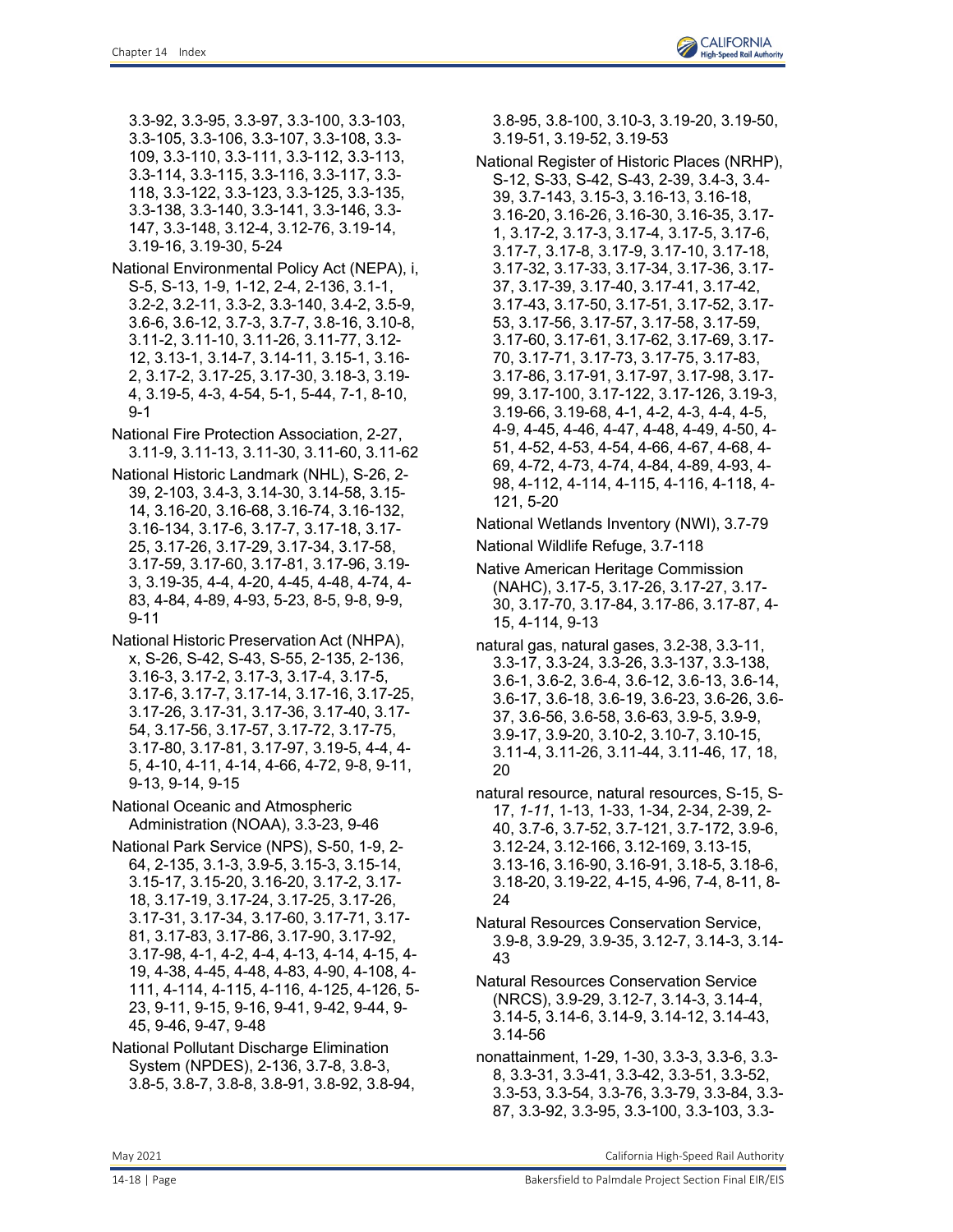117, 3.3-124, 3.3-137, 3.3-140, 3.3-141, 3.19-2, 3.19-14, 3.19-15, 3.19-16, 3.19- 30, 3.19-31, 3.19-32, 3.19-72 Notice of Determination (NOD), x, xi, S-55, S-56, 3.12-15 Notice of Intent (NOI), 2-5, 2-33, 2-38, 3.8-5, 8-10, 9-4, 9-5 Notice of Preparation (NOP), 2-5, 2-33, 2- 38, 8-10, 9-4, 9-5 Nuestra Señora Reina de La Paz/César E. Chávez National Monument (La Paz), S-3, S-26, S-27, S-36, S-41, S-42, S-43, S-46, S-47, S-50, S-53, S-54, S-94, 2-2, 2- 39, 2-47, 2-64, 2-95, 2-102, 2-103, 2-104, 2-105, 2-106, 3.2-60, 3.4-2, 3.4-3, 3.4-39, 3.7-1, 3.12-26, 3.12-61, 3.12-65, 3.12- 136, 3.12-137, 3.12-138, 3.12-139, 3.12- 171, 3.12-172, 3.12-173, 3.13-15, 3.14- 30, 3.14-58, 3.15-3, 3.15-14, 3.15-17, 3.15-20, 3.15-39, 3.15-42, 3.15-44, 3.15- 45, 3.15-57, 3.15-60, 3.15-64, 3.15-67, 3.16-2, 3.16-18, 3.16-20, 3.16-22, 3.16- 46, 3.16-48, 3.16-68, 3.16-69, 3.16-70, 3.16-71, 3.16-72, 3.16-73, 3.16-74, 3.16- 127, 3.16-128, 3.16-129, 3.16-130, 3.16- 131, 3.16-132, 3.16-133, 3.16-134, 3.16- 135, 3.16-149, 3.16-150, 3.17-1, 3.17-2, 3.17-3, 3.17-18, 3.17-25, 3.17-26, 3.17- 31, 3.17-60, 3.17-71, 3.17-78, 3.17-81, 3.17-82, 3.17-83, 3.17-95, 3.17-96, 3.17- 99, 3.17-100, 3.17-122, 3.17-123, 3.17- 125, 3.17-126, 3.19-3, 3.19-4, 3.19-26, 3.19-35, 3.19-36, 3.19-66, 3.19-67, 3.19- 68, 4-1, 4-14, 4-15, 4-16, 4-17, 4-19, 4- 20, 4-25, 4-38, 4-45, 4-46, 4-48, 4-72, 4- 73, 4-74, 4-75, 4-76, 4-77, 4-78, 4-79, 4- 80, 4-81, 4-82, 4-83, 4-84, 4-85, 4-86, 4- 87, 4-88, 4-89, 4-90, 4-91, 4-92, 4-93, 4- 109, 5-23, 5-43, 5-44, 7-2, 7-3, 7-4, 8-2, 8-7, 8-9, 8-10, 8-11, 8-12, 8-19, 8-20, 9-8, 9-9, 9-10, 9-11, 9-16, 9-19, 9-20, 9-33, 9- 52

- Occupational Safety and Health Administration (OSHA), Federal, 3.4-6, 3.4-10, 3.5-4, 3.5-5, 3.5-6, 3.7-151, 3.7- 161, 3.7-162, 3.8-59, 3.9-11, 3.11-23, 3.11-51, 3.11-52, 3.12-19, 3.19-56
- Office of Historic Preservation (OHP), California, 2-64, 3.17-20, 3.17-24, 3.17- 25, 3.17-33, 3.17-34, 3.17-57, 3.17-59, 3.17-69, 3.17-70, 4-13, 4-46, 4-47, 9-15, 9-38, 9-44, 9-45, 9-48
- Office of Planning and Research (OPR), California Governor, 3.2-6, 3.4-7, 3.17-74, 3.18-5
- operating and maintenance, S-16, S-40, S-44, S-49, 1-11, 2-11, 2-13, 2-103, 2-133, 3.1-10, 3.4-38, 3.6-41, 3.6-57, 3.6-61, 3.7- 18, 3.7-19, 3.7-47, 3.7-52, 3.7-93, 3.7-95, 3.7-99, 3.7-100, 3.7-145, 3.7-146, 3.7- 157, 3.7-158, 3.7-159, 3.8-16, 3.8-18, 3.8- 59, 3.8-71, 3.8-100, 3.8-108, 3.9-76, 3.9- 80, 3.9-88, 3.9-90, 3.10-27, 3.11-3, 3.11- 70, 3.11-71, 3.11-72, 3.12-77, 3.12-79, 3.12-96, 3.12-98, 3.12-99, 3.12-165, 3.12- 168, 3.12-181, 3.12-191, 3.13-23, 3.13- 35, 3.13-38, 3.15-30, 3.16-147, 3.18-2, 3.18-8, 3.18-11, 3.18-24, 3.18-26, 3.19- 25, 3.19-41, 3.19-47, 3.19-60, 5-55, 5-63, 5-69, 5-70, 5-83, 5-84, 6-1, 6-4, 6-5, 6-6
- Operations Control Center, 2-8, 3.11-50, 3.11-55, 3.11-60, 3.11-70
- outreach, iv, S-3, S-52, 1-9, 2-5, 2-40, 2-51, 2-59, 2-64, 3.1-13, 3.11-10, 3.11-23, 3.11- 45, 3.11-55, 3.12-5, 3.12-20, 3.12-65, 3.12-184, 3.12-185, 3.14-14, 3.14-55, 3.17-16, 3.17-18, 3.17-24, 3.17-26, 3.17- 27, 3.17-31, 3.17-36, 3.17-70, 3.17-71, 3.19-58, 3.19-70, 4-12, 4-62, 5-4, 5-5, 5- 8, 5-9, 5-11, 5-12, 5-13, 5-19, 5-20, 5-21, 5-46, 5-111, 5-114, 8-1, 8-5, 8-6, 8-20, 9- 1, 9-2, 9-3, 9-4, 9-5, 9-6, 9-7, 9-10, 9-11, 9-13, 9-14, 9-21, 9-23, 9-24
- overhead contact system (OCS), S-28, 2-8, 2-19, 2-24, 2-112, 2-122, 2-134, 3.3-134, 3.5-3, 3.5-4, 3.5-10, 3.5-18, 3.5-22, 3.5- 23, 3.5-25, 3.5-26, 3.6-4, 3.6-45, 3.13-27, 3.15-34, 3.15-39, 3.16-49, 3.16-92, 3.16- 97, 3.16-99, 3.16-102, 3.16-104, 3.16- 123, 3.16-124, 3.16-126, 6-2
- Pacific Gas & Electric Company (PG&E), 3.6-18, 3.6-19, 3.6-20, 3.6-37, 3.6-44, 3.6- 45, 3.6-46, 3.6-54, 3.6-57, 3.6-61, 3.7-13
- Paleontological Resource Monitoring and Mitigation Plan (PRMMP), S-60, S-61, 2- 75, 3.9-14, 3.9-15, 3.9-16, 3.9-17, 3.9-82
- paleontological resource, paleontological resources, S-32, S-34, S-38, S-60, S-61, 3.7-142, 3.9-1, 3.9-2, 3.9-3, 3.9-4, 3.9-5, 3.9-8, 3.9-9, 3.9-14, 3.9-15, 3.9-16, 3.9- 17, 3.9-18, 3.9-19, 3.9-20, 3.9-21, 3.9-58, 3.9-59, 3.9-60, 3.9-61, 3.9-62, 3.9-63, 3.9- 70, 3.9-71, 3.9-81, 3.9-82, 3.9-90, 3.9-91, 3.9-94, 3.17-13, 3.19-3, 3.19-4, 3.19-10, 3.19-21, 3.19-53, 3.19-54, 3.19-55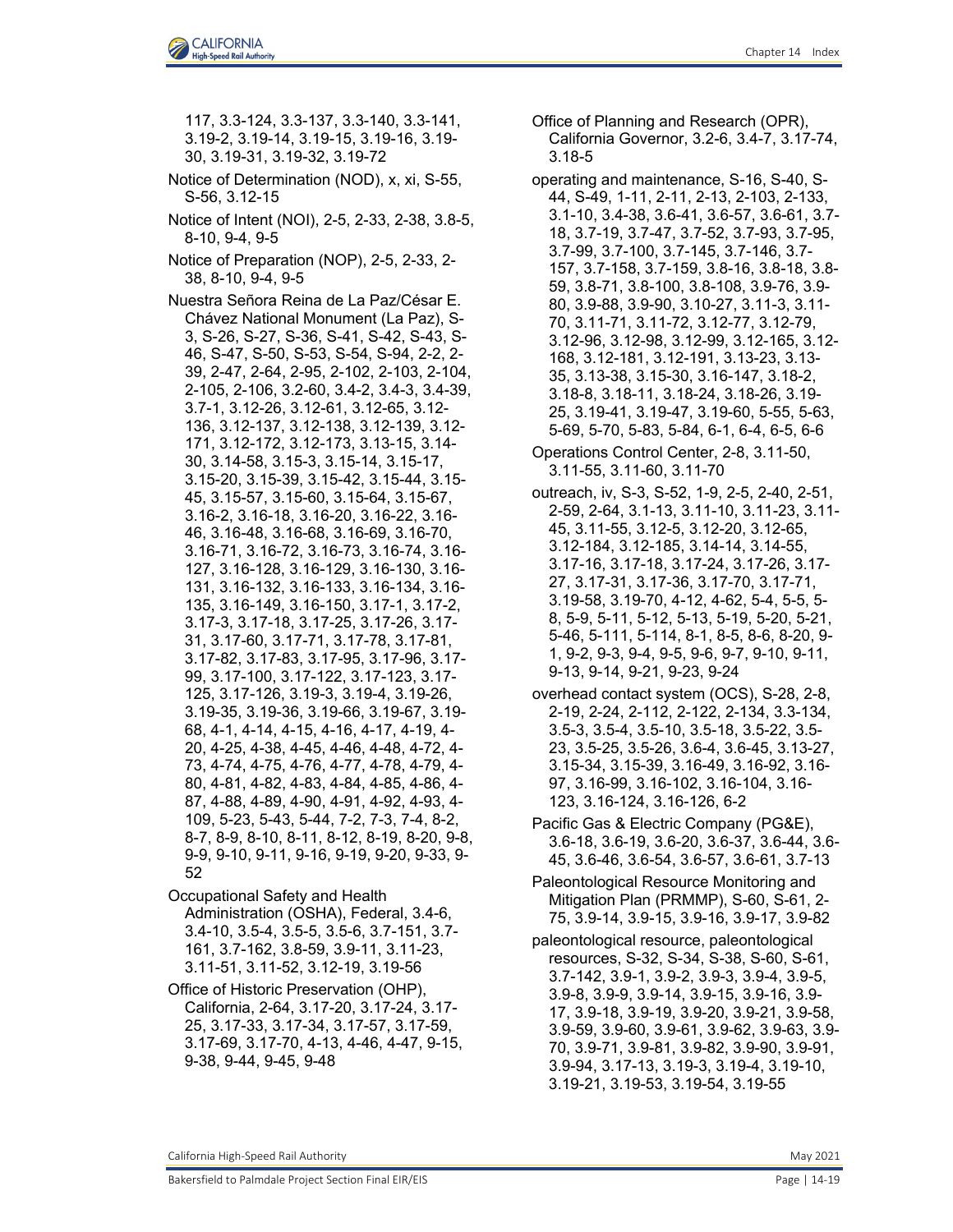Paleontological Resources Preservation Act (PRPA), 3.9-4

- Palmdale Station, ix, S-5, S-11, S-18, S-23, S-25, S-26, S-29, S-48, S-51, S-55, S-98, 1-6, 1-39, 2-51, 2-71, 2-72, 2-76, 2-82, 2- 83, 2-85, 2-86, 2-91, 2-100, 2-116, 2-117, 2-118, 3.1-3, 3.1-6, 3.1-12, 3.2-2, 3.2-9, 3.2-18, 3.2-35, 3.2-36, 3.2-37, 3.2-49, 3.2- 50, 3.2-52, 3.2-54, 3.2-60, 3.2-61, 3.2-62, 3.2-63, 3.2-64, 3.2-66, 3.2-68, 3.2-69, 3.2- 70, 3.2-74, 3.2-81, 3.3-26, 3.3-27, 3.3-28, 3.3-30, 3.3-31, 3.3-35, 3.3-37, 3.3-40, 3.3- 123, 3.3-135, 3.3-136, 3.4-1, 3.4-2, 3.4-3, 3.4-11, 3.4-19, 3.4-20, 3.4-21, 3.4-22, 3.4- 24, 3.4-28, 3.4-29, 3.4-31, 3.4-32, 3.4-33, 3.4-36, 3.4-37, 3.4-40, 3.4-43, 3.4-45, 3.4- 46, 3.4-48, 3.4-50, 3.4-51, 3.4-68, 3.4-69, 3.4-73, 3.4-76, 3.4-77, 3.5-8, 3.6-39, 3.6- 41, 3.6-42, 3.6-43, 3.6-49, 3.6-50, 3.6-51, 3.6-56, 3.6-61, 3.6-63, 3.7-51, 3.7-53, 3.8- 10, 3.8-20, 3.8-46, 3.8-76, 3.8-77, 3.8-81, 3.8-82, 3.8-83, 3.8-85, 3.8-99, 3.8-103, 3.8-107, 3.9-7, 3.9-8, 3.9-21, 3.9-23, 3.9- 54, 3.9-64, 3.9-79, 3.9-89, 3.9-90, 3.10-7, 3.10-13, 3.10-14, 3.10-15, 3.10-17, 3.10- 18, 3.10-26, 3.10-31, 3.11-2, 3.11-23, 3.11-32, 3.11-33, 3.11-36, 3.11-42, 3.11- 43, 3.11-69, 3.12-1, 3.12-23, 3.12-27, 3.12-67, 3.12-80, 3.12-81, 3.12-82, 3.12- 83, 3.12-84, 3.12-85, 3.12-86, 3.12-87, 3.12-88, 3.12-89, 3.12-90, 3.12-91, 3.12- 92, 3.12-93, 3.12-94, 3.12-95, 3.12-96, 3.12-97, 3.12-98, 3.12-99, 3.12-165, 3.12- 197, 3.13-1, 3.13-2, 3.13-17, 3.13-21, 3.13-22, 3.13-23, 3.13-24, 3.13-25, 3.13- 26, 3.13-28, 3.13-29, 3.13-30, 3.13-31, 3.13-32, 3.13-39, 3.13-41, 3.13-42, 3.14- 30, 3.14-34, 3.15-2, 3.15-36, 3.15-37, 3.15-56, 3.15-57, 3.15-63, 3.16-1, 3.16-4, 3.16-7, 3.16-8, 3.16-34, 3.16-38, 3.16-45, 3.16-97, 3.16-106, 3.16-121, 3.16-139, 3.16-140, 3.16-151, 3.16-157, 3.17-15, 3.17-32, 3.17-57, 3.17-59, 3.17-69, 3.17- 70, 3.17-78, 3.18-7, 3.19-28, 3.19-41, 3.19-51, 4-15, 4-18, 4-19, 4-21, 5-2, 5-3, 5-15, 5-16, 5-22, 5-24, 5-26, 5-31, 5-48, 5-72, 5-73, 5-74, 5-75, 5-76, 5-77, 5-78, 5-79, 5-80, 5-81, 5-83, 5-84, 5-85, 5-86, 5-87, 5-88, 5-97, 5-98, 5-99, 5-100, 5- 101, 5-112, 5-113, 5-121, 5-122, 6-3, 6-4, 8-22, 8-23
- parking, parking facilities, vi, vii, S-9, S-10, S-15, S-26, S-39, S-53, S-57, 2-11, 2-17, 2-30, 2-39, 2-76, 2-78, 2-79, 2-82, 2-98, 2-100, 2-102, 2-109, 2-110, 2-113, 2-117,
- 3.1-6, 3.2-14, 3.2-15, 3.2-16, 3.2-23, 3.2- 54, 3.2-55, 3.2-59, 3.2-76, 3.2-80, 3.3-15, 3.3-16, 3.3-26, 3.3-28, 3.3-31, 3.3-34, 3.3- 37, 3.3-135, 3.4-5, 3.4-50, 3.6-11, 3.7-22, 3.8-12, 3.8-18, 3.8-28, 3.8-83, 3.8-84, 3.8- 91, 3.8-109, 3.11-2, 3.11-34, 3.11-71, 3.11-72, 3.12-21, 3.12-136, 3.12-137, 3.12-138, 3.12-172, 3.12-188, 3.13-3, 3.13-26, 3.13-32, 3.13-34, 3.15-1, 3.15-8, 3.15-14, 3.15-15, 3.15-16, 3.15-34, 3.15- 48, 3.15-49, 3.15-57, 3.15-64, 3.16-38, 3.16-42, 3.16-48, 3.16-68, 3.16-97, 3.16- 99, 3.16-100, 3.16-106, 3.16-123, 3.16- 125, 3.16-137, 3.16-138, 3.16-139, 3.16- 142, 3.16-144, 3.17-102, 3.17-103, 3.19- 20, 3.19-29, 3.19-51, 3.19-64, 4-1, 4-18, 4-19, 4-20, 4-21, 4-35, 4-36, 4-38, 4-39, 4-40, 4-41, 4-42, 4-43, 4-44, 4-57, 4-62, 4-70, 4-71, 4-81, 4-104, 5-81, 5-85, 5- 107, 5-109, 6-1, 9-6
- parks, iii, iv, vi, S-9, S-33, S-35, S-36, S-40, S-41, S-50, S-53, S-63, S-83, S-84, S-85, S-93, S-96, S-109, S-110, S-126, 2-38, 2- 64, 2-75, 2-113, 3.1-3, 3.2-15, 3.3-21, 3.3- 123, 3.3-124, 3.3-144, 3.4-3, 3.4-12, 3.4- 20, 3.4-77, 3.5-2, 3.5-13, 3.5-16, 3.6-28, 3.7-143, 3.9-6, 3.12-4, 3.12-11, 3.12-13, 3.12-18, 3.12-22, 3.12-23, 3.12-25, 3.12- 51, 3.12-52, 3.12-60, 3.12-61, 3.12-62, 3.12-65, 3.12-70, 3.12-72, 3.12-73, 3.12- 74, 3.12-78, 3.12-101, 3.12-132, 3.12- 136, 3.12-138, 3.13-1, 3.13-2, 3.13-3, 3.13-7, 3.13-8, 3.13-14, 3.13-19, 3.13-20, 3.13-33, 3.13-40, 3.15-1, 3.15-2, 3.15-3, 3.15-4, 3.15-5, 3.15-6, 3.15-7, 3.15-8, 3.15-9, 3.15-10, 3.15-14, 3.15-17, 3.15- 20, 3.15-21, 3.15-22, 3.15-23, 3.15-30, 3.15-31, 3.15-34, 3.15-36, 3.15-39, 3.15- 42, 3.15-43, 3.15-44, 3.15-45, 3.15-46, 3.15-47, 3.15-48, 3.15-49, 3.15-53, 3.15- 54, 3.15-55, 3.15-56, 3.15-57, 3.15-61, 3.16-2, 3.16-9, 3.16-34, 3.16-35, 3.16-38, 3.16-40, 3.16-86, 3.16-89, 3.16-117, 3.16- 144, 3.17-5, 3.17-12, 3.17-19, 3.17-24, 3.17-31, 3.17-37, 3.17-57, 3.17-59, 3.17- 83, 3.17-89, 3.18-7, 3.19-1, 3.19-3, 3.19- 4, 3.19-11, 3.19-22, 3.19-23, 3.19-24, 3.19-23, 3.19-24, 3.19-23, 3.19-25, 3.19- 26, 3.19-28, 3.19-62, 3.19-63, 3.19-64, 3.19-77, 3.19-80, 4-2, 4-3, 4-4, 4-5, 4-10, 4-11, 4-13, 4-19, 4-34, 4-38, 4-40, 4-45, 4-53, 4-67, 4-85, 4-92, 4-94, 4-99, 4-101, 4-102, 4-103, 4-104, 4-108, 4-111, 4-116, 4-117, 5-4, 5-23, 5-27, 5-41, 5-49, 5-60, 5-67, 5-68, 5-71, 5-72, 5-92, 5-93, 5-95,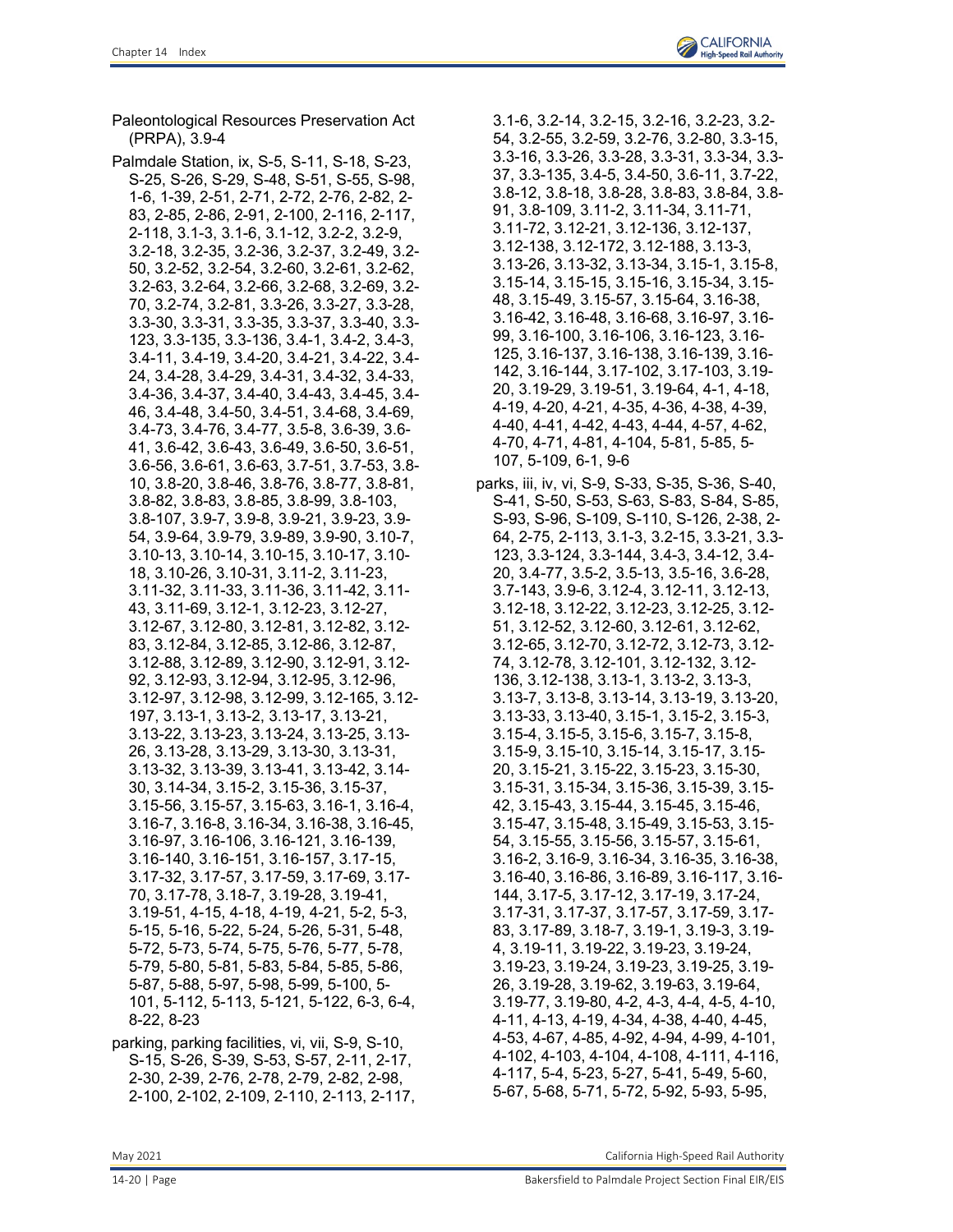5-105, 5-108, 5-110, 5-114, 7-3, 7-4, 8-7, 8-9, 9-20, 9-45, 9-48

particulate matter, S-35, 1-30, 1-31, 1-32, 3.3-1, 3.3-2, 3.3-6, 3.3-11, 3.3-13, 3.3-18, 3.3-22, 3.3-42, 3.3-44, 3.3-45, 3.3-47, 3.3- 50, 3.3-52, 3.3-55, 3.3-56, 3.3-57, 3.3-73, 3.3-76, 3.3-79, 3.3-81, 3.3-84, 3.3-87, 3.3- 89, 3.3-92, 3.3-95, 3.3-97, 3.3-100, 3.3- 103, 3.3-105, 3.3-124, 3.3-125, 3.3-126, 3.3-127, 3.3-128, 3.3-129, 3.3-130, 3.3- 131, 3.3-144, 3.3-145, 3.3-148, 3.3-152, 3.4-7, 3.12-76, 3.19-14, 3.19-15, 3.19-16, 3.19-31, 5-28, 5-29, 5-73, 5-90, 5-97

## passenger rail, *see Rail*

### population growth, *see Growth*

- Preferred Alternative, iii, iv, ix, x, S-3, S-6, S-11, S-33, S-45, S-46, S-47, S-55, S-97, 2- 37, 2-81, 2-91, 2-101, 2-106, 3.2-52, 3.7- 154, 3.8-2, 3.9-69, 3.9-70, 3.9-90, 3.11-2, 3.12-1, 3.12-2, 3.12-3, 3.12-71, 3.12-113, 3.12-114, 3.12-115, 3.12-121, 3.12-122, 3.12-123, 3.12-132, 3.12-133, 3.12-135, 3.12-140, 3.12-142, 3.12-143, 3.12-144, 3.12-155, 3.12-156, 3.12-157, 3.14-3, 3.15-1, 3.17-29, 3.17-36, 3.17-101, 3.19- 63, 4-1, 4-22, 4-70, 4-71, 4-83, 5-2, 5-25, 5-58, 5-62, 5-90, 5-94, 7-1, 8-1, 8-2, 8-5, 8-8, 8-10, 8-11, 8-12, 8-13, 8-14, 8-15, 8- 16, 8-17, 8-18, 8-19, 8-20, 8-22, 8-23, 9- 9, 9-11, 9-12, 9-23
- program construction manager (PCM), HSR, 3.8-15, 3.10-9, 3.12-19
- Program Environmental Impact Report (CEQA), 1-3, 3.1-9, 3.2-2, 3.3-12, 3.3-76, 3.3-79, 3.3-81, 3.3-84, 3.3-87, 3.3-89, 3.3- 92, 3.3-95, 3.3-97, 3.3-100, 3.3-103, 3.3- 105, 3.4-14, 3.5-4, 3.5-26, 3.6-2, 3.6-8, 3.6-16, 3.8-11, 3.9-3, 3.10-2, 3.11-2, 3.12- 5, 3.14-3, 3.14-34, 3.15-7, 3.19-1, 4-96, 5- 5, 5-102, 8-1
- programmatic agreement (PA), S-87, S-110, S-111, S-111, S-127, 3.7-144, 3.14-56, 3.17-2, 3.17-4, 3.17-7, 3.17-14, 3.17-15, 3.17-16, 3.17-25, 3.17-26, 3.17-31, 3.17- 32, 3.17-33, 3.17-35, 3.17-36, 3.17-37, 3.17-41, 3.17-42, 3.17-43, 3.17-50, 3.17- 51, 3.17-52, 3.17-53, 3.17-54, 3.17-73, 3.17-74, 3.17-75, 3.17-78, 3.17-83, 3.17- 85, 3.17-86, 3.17-96, 3.17-97, 4-5, 4-51, 4-106, 4-109, 4-111, 4-112, 4-113, 4-114, 4-115, 4-116, 4-119, 9-11, 9-13
- project-level, S-13, S-14, 1-6, 2-5, 2-9, 2-34, 2-38, 2-40, 3.1-2, 3.1-6, 3.2-5, 3.3-143, 3.7-108, 3.8-94, 3.10-2, 3.11-4, 3.13-2,

3.16-2, 3.19-2, 3.19-3, 3.19-4, 3.19-9, 3.19-27, 3.19-30, 3.19-34, 3.19-35, 3.19- 45, 3.19-46, 3.19-58, 3.19-62, 3.19-68, 3.19-69, 3.19-71, 3.19-73, 3.19-74, 5-25, 5-45, 5-61, 9-6, 9-16

public information meeting, 3.17-19, 3.17- 20, 3.17-22, 3.17-24, 5-11, 8-6, 9-8, 9-9, 9-12

Purpose and Need, S-15, 1-11, 1-12, 2-1, 2- 2, 2-33, 3.4-71, 4-3, 4-4, 4-15, 4-16, 4-95, 4-96, 4-97, 4-117, 4-121, 4-125, 8-1, 8-5, 8-11, 9-11, 9-16

rail

- conventional rail, 1-3, 1-26, 1-27, 3.1-11, 3.11-58, 6-5
- freight, ix, S-6, S-11, S-18, S-36, 1-5, 1- 22, 1-23, 2-6, 2-64, 2-72, 2-82, 2-85, 2- 90, 3.2-2, 3.2-3, 3.2-4, 3.2-12, 3.2-37, 3.2-45, 3.2-46, 3.2-47, 3.2-50, 3.2-55, 3.2-61, 3.2-64, 3.2-80, 3.2-81, 3.2-82, 3.4-7, 3.5-23, 3.5-24, 3.7-1, 3.11-6, 3.11-57, 3.11-58, 3.14-35, 3.14-58, 3.14-61, 3.16-52, 3.16-98, 3.16-123, 3.16-124, 3.17-74, 3.17-103, 3.19-28, 4-84, 4-90, 5-24, 8-23
- passenger rail, i, S-16, S-17, S-18, S-39, 1-1, 1-5, 1-10, 1-12, 1-13, 1-21, 1-22, 1-23, 1-26, 1-27, 1-28, 1-34, 1-35, 1- 40, 2-64, 2-65, 2-71, 2-111, 2-119, 3.2- 1, 3.2-4, 3.2-5, 3.2-7, 3.2-8, 3.2-44, 3.2- 49, 3.2-50, 3.2-55, 3.2-63, 3.2-64, 3.3- 14, 3.3-137, 3.10-29, 3.10-33, 3.11-5, 3.11-6, 3.11-9, 3.11-10, 3.11-13, 3.11- 55, 3.11-56, 3.12-63, 3.14-35, 3.14-58, 3.14-61, 3.17-74, 3.17-103, 3.19-28, 5- 24, 5-56, 7-4
- Rail Delivery Partner (RDP), 3.4-16, 3.17- 20, 3.17-25, 3.17-91, 3.17-92
- Record of Decision (ROD) (NEPA), x, xi, S-5, S-29, S-55, S-56, 2-10, 2-35, 2-68, 2- 80, 2-81, 2-91, 2-122, 3.2-52, 3.3-140, 3.8-76, 3.12-15, 3.12-71, 3.15-20, 3.17- 15, 3.17-16, 3.17-27, 3.17-32, 3.17-36, 3.17-83, 3.17-84, 3.17-87, 3.17-91, 4-11, 4-21, 8-22, 8-24, 9-3, 9-23

Refined CCNM Design Option, S-3, S-18, S-19, S-26, S-27, S-33, S-34, S-35, S-36, S-39, S-40, S-41, S-42, S-43, S-44, S-45, S-46, S-47, S-48, S-50, S-51, S-65, S-90, S-91, S-92, S-93, S-94, S-95, S-96, S-97, 2- 77, 2-103, 2-104, 2-106, 2-117, 2-118, 2- 130, 3.1-3, 3.2-2, 3.2-49, 3.2-52, 3.2-54, 3.2-60, 3.3-1, 3.3-36, 3.3-72, 3.3-73, 3.3- 75, 3.3-83, 3.3-86, 3.3-91, 3.3-94, 3.3-99,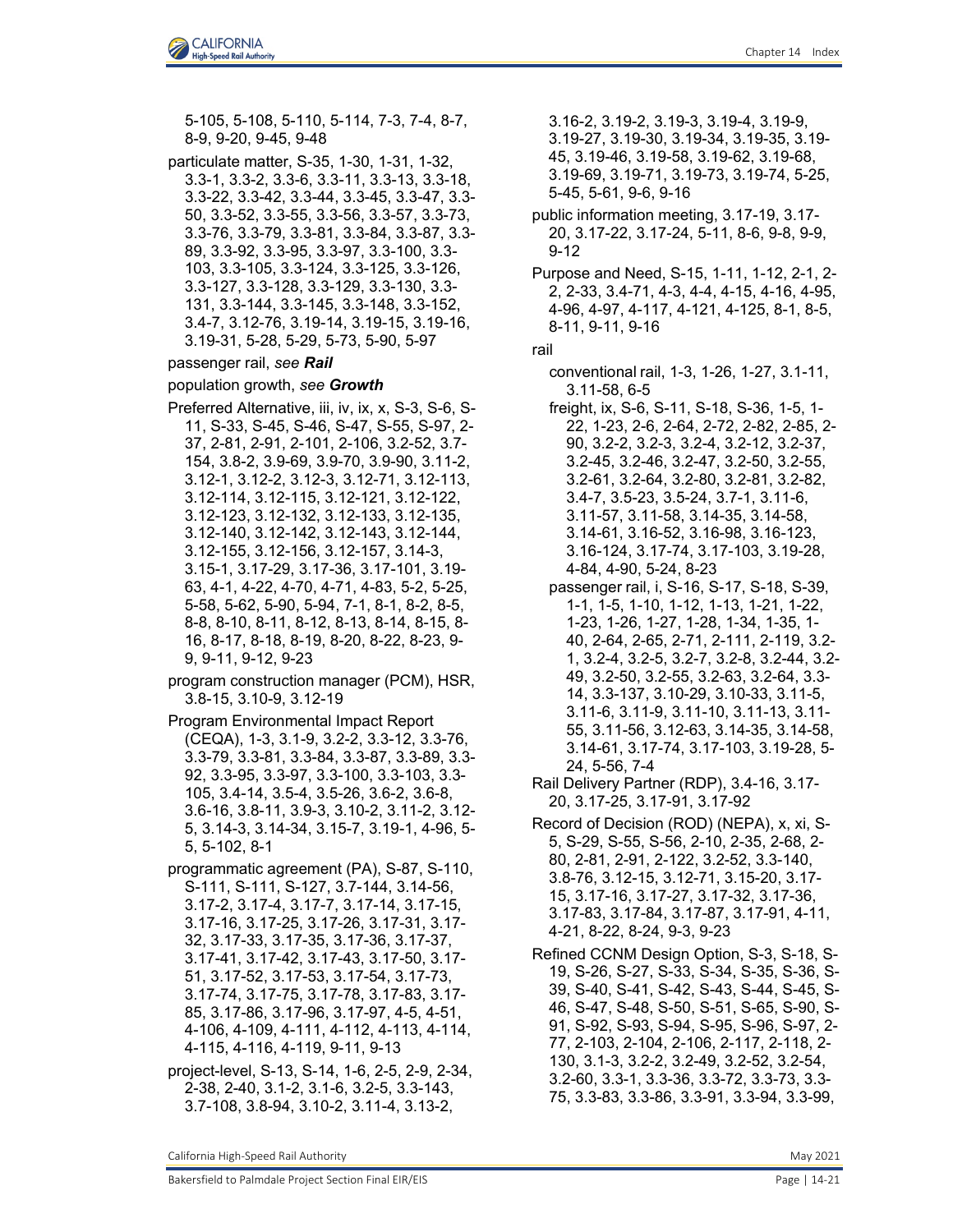3.3-102, 3.3-119, 3.3-120, 3.3-121, 3.3- 122, 3.3-123, 3.3-124, 3.3-125, 3.3-131, 3.3-134, 3.3-138, 3.3-139, 3.3-143, 3.3- 146, 3.3-149, 3.3-150, 3.3-151, 3.3-152, 3.4-2, 3.4-3, 3.4-4, 3.4-11, 3.4-27, 3.4-32, 3.4-33, 3.4-40, 3.4-41, 3.4-69, 3.4-75, 3.4- 78, 3.5-1, 3.5-2, 3.5-9, 3.5-10, 3.5-17, 3.5- 18, 3.5-19, 3.5-21, 3.5-23, 3.5-24, 3.5-25, 3.5-28, 3.5-29, 3.5-30, 3.5-31, 3.5-32, 3.6- 16, 3.6-39, 3.6-41, 3.6-42, 3.6-43, 3.6-54, 3.6-59, 3.6-62, 3.7-2, 3.7-29, 3.7-47, 3.7- 53, 3.7-55, 3.7-58, 3.7-59, 3.7-74, 3.7- 186, 3.7-86, 3.7-89, 3.7-90, 3.7-100, 3.8- 1, 3.8-2, 3.8-9, 3.8-10, 3.8-16, 3.8-17, 3.8- 18, 3.8-19, 3.8-27, 3.8-46, 3.8-47, 3.8-48, 3.8-49, 3.8-50, 3.8-52, 3.8-53, 3.8-54, 3.8- 55, 3.8-56, 3.8-57, 3.8-60, 3.8-61, 3.8-62, 3.8-63, 3.8-66, 3.8-67, 3.8-70, 3.8-71, 3.8- 72, 3.8-73, 3.8-74, 3.8-75, 3.8-98, 3.8-99, 3.8-100, 3.8-101, 3.8-103, 3.8-104, 3.8- 105, 3.8-106, 3.8-107, 3.8-108, 3.8-109, 3.9-2, 3.9-64, 3.9-65, 3.9-66, 3.9-67, 3.9- 68, 3.9-70, 3.9-71, 3.9-72, 3.9-73, 3.9-74, 3.9-75, 3.9-76, 3.9-77, 3.9-78, 3.9-79, 3.9- 80, 3.9-81, 3.9-82, 3.9-83, 3.9-85, 3.9-86, 3.9-87, 3.9-88, 3.9-89, 3.9-90, 3.9-91, 3.9- 92, 3.9-93, 3.9-94, 3.10-1, 3.10-2, 3.10-6, 3.10-7, 3.10-11, 3.10-14, 3.10-15, 3.10- 21, 3.10-25, 3.10-26, 3.10-27, 3.10-28, 3.10-29, 3.10-31, 3.10-32, 3.10-33, 3.10- 34, 3.11-1, 3.11-2, 3.11-3, 3.11-4, 3.11-5, 3.11-7, 3.11-13, 3.11-37, 3.11-44, 3.11- 47, 3.11-51, 3.11-52, 3.11-53, 3.11-54, 3.11-55, 3.11-58, 3.11-59, 3.11-60, 3.11- 61, 3.11-62, 3.11-65, 3.11-67, 3.11-68, 3.11-69, 3.11-70, 3.11-74, 3.11-75, 3.11- 78, 3.11-79, 3.11-80, 3.12-1, 3.12-2, 3.12- 67, 3.12-100, 3.12-110, 3.12-111, 3.12- 112, 3.12-114, 3.12-115, 3.12-116, 3.12- 117, 3.12-118, 3.12-120, 3.12-121, 3.12- 124, 3.12-125, 3.12-126, 3.12-127, 3.12- 129, 3.12-130, 3.12-131, 3.12-132, 3.12- 133, 3.12-134, 3.12-135, 3.12-136, 3.12- 137, 3.12-139, 3.12-140, 3.12-141, 3.12- 142, 3.12-143, 3.12-144, 3.12-145, 3.12- 146, 3.12-147, 3.12-148, 3.12-149, 3.12- 150, 3.12-152, 3.12-153, 3.12-154, 3.12- 155, 3.12-156, 3.12-157, 3.12-158, 3.12- 159, 3.12-160, 3.12-161, 3.12-162, 3.12- 165, 3.12-167, 3.12-172, 3.12-173, 3.12- 175, 3.12-186, 3.12-187, 3.12-189, 3.12- 190, 3.12-191, 3.12-192, 3.12-193, 3.12- 194, 3.13-1, 3.13-2, 3.13-25, 3.13-26, 3.13-27, 3.13-28, 3.13-29, 3.13-30, 3.13- 31, 3.13-32, 3.13-33, 3.13-39, 3.13-40, 3.13-41, 3.13-42, 3.14-1, 3.14-2, 3.14-8,

3.14-9, 3.14-11, 3.14-15, 3.14-16, 3.14- 30, 3.14-31, 3.14-32, 3.14-33, 3.14-34, 3.14-35, 3.14-37, 3.14-38, 3.14-39, 3.14- 40, 3.14-41, 3.14-42, 3.14-43, 3.14-45, 3.14-46, 3.14-47, 3.14-48, 3.14-49, 3.14- 50, 3.14-51, 3.14-52, 3.14-53, 3.14-54, 3.14-55, 3.14-56, 3.14-57, 3.14-58, 3.14- 59, 3.14-62, 3.14-64, 3.14-65, 3.14-66, 3.14-67, 3.14-68, 3.15-1, 3.15-11, 3.15- 12, 3.15-13, 3.15-14, 3.15-20, 3.15-22, 3.15-39, 3.15-45, 3.15-57, 3.15-60, 3.15- 67, 3.16-1, 3.16-2, 3.16-4, 3.16-5, 3.16- 40, 3.16-41, 3.16-43, 3.16-45, 3.16-46, 3.16-48, 3.16-132, 3.16-133, 3.16-134, 3.16-135, 3.16-136, 3.16-137, 3.16-149, 3.16-150, 3.16-151, 3.16-152, 3.16-153, 3.16-157, 3.17-1, 3.17-2, 3.17-3, 3.17-26, 3.17-71, 3.17-74, 3.17-75, 3.17-78, 3.17- 80, 3.17-81, 3.17-82, 3.17-95, 3.17-96, 3.17-99, 3.17-100, 3.17-104, 3.17-123, 3.17-125, 3.18-1, 3.18-7, 3.18-10, 3.18- 11, 3.18-22, 3.18-24, 3.19-1, 3.19-2, 3.19- 3, 3.19-4, 3.19-21, 3.19-26, 3.19-31, 3.19- 33, 3.19-35, 3.19-44, 3.19-53, 3.19-54, 3.19-58, 3.19-62, 3.19-66, 3.19-67, 3.19- 68, 3.19-69, 3.19-71, 3.19-75, 3.19-77, 3.19-78, 3.19-80, 4-16, 4-20, 4-38, 4-46, 4-74, 4-77, 4-79, 4-81, 4-82, 4-83, 4-84, 4-89, 4-93, 5-2, 5-3, 5-8, 5-9, 5-10, 5-11, 5-12, 5-13, 5-20, 5-23, 5-24, 5-25, 5-26, 5-28, 5-29, 5-30, 5-31, 5-32, 5-33, 5-34, 5-35, 5-36, 5-37, 5-39, 5-40, 5-41, 5-42, 5-43, 5-45, 5-46, 5-47, 5-48, 5-49, 5-50, 5-51, 5-52, 5-53, 5-54, 5-55, 5-56, 5-57, 5-58, 5-59, 5-60, 5-61, 5-62, 5-63, 5-87, 5-89, 5-90, 5-91, 5-92, 5-93, 5-94, 5-95, 5-96, 5-112, 5-113, 5-114, 5-115, 5-116, 5-117, 5-122, 6-1, 6-3, 6-4, 7-1, 7-2, 7-3, 7-4, 8-2, 8-3, 8-12, 8-20, 8-22, 9-2, 9-9

Regional Consultant, 2-126, 2-127, 2-128

### regional transportation, *see Transportation*

Regional Transportation Plan (RTP), S-31, S-32, 1-1, 1-22, 1-24, 1-25, 1-26, 1-35, 1- 37, 1-38, 1-39, 2-65, 2-67, 2-68, 3.2-3, 3.2-6, 3.2-7, 3.2-8, 3.2-47, 3.3-3, 3.3-10, 3.3-14, 3.3-54, 3.3-55, 3.3-73, 3.4-23, 3.6- 5, 3.12-11, 3.12-28, 3.12-29, 3.12-63, 3.13-4, 3.13-5, 3.13-7, 3.13-8, 3.13-18, 3.14-6, 3.17-74, 3.18-4, 3.18-5, 3.18-7, 3.18-8, 3.18-12, 3.18-13, 3.18-21, 3.18- 29, 3.19-12, 3.19-13, 3.19-27, 3.19-28, 3.19-60, 4-16, 5-9

renewable energy, *see Energy*

rescue, S-70, S-72, S-77, S-78, S-80, S-81, S-92, S-103, S-105, S-106, S-108, S-118,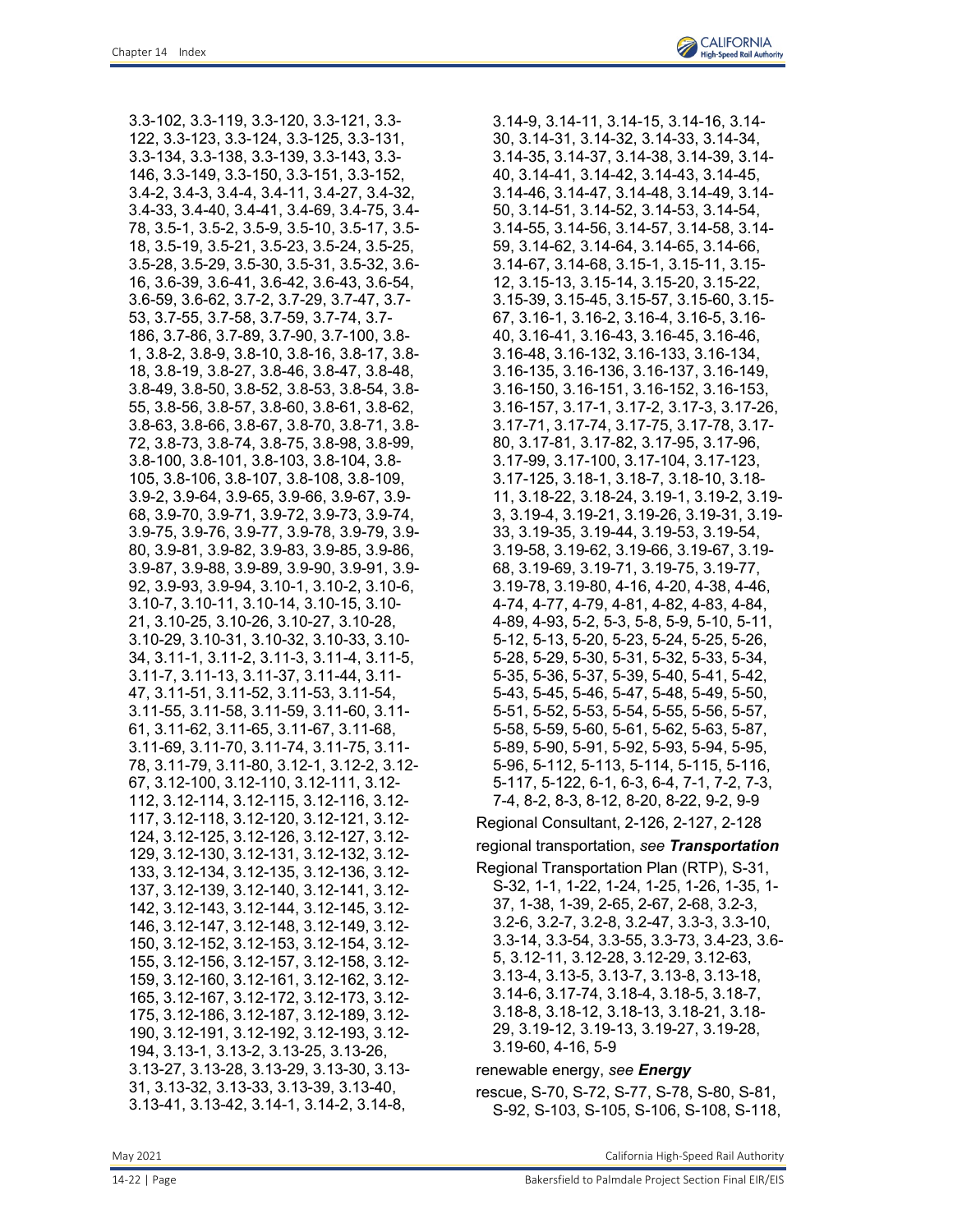S-123, S-123, S-125, 2-16, 2-77, 3.7-70, 3.7-98, 3.7-156, 3.7-167, 3.7-169, 3.7- 170, 3.7-177, 3.7-178, 3.7-183, 3.7-184, 3.7-186, 3.11-35, 3.11-36, 3.11-47, 3.11- 48, 3.11-54, 3.11-61, 3.11-62, 3.11-63, 3.11-71, 3.11-72, 3.11-75, 3.11-76, 3.11- 78, 3.11-79

- Resource Conservation and Recovery Act (RCRA), 3.6-3, 3.6-5, 3.6-12, 3.6-23, 3.6- 40, 3.6-52, 3.8-15, 3.10-3, 3.10-5, 3.10- 10, 3.19-21, 3.19-41
- resource study area (RSA), S-34, S-50, 1- 14, 3.1-4, 3.1-5, 3.2-1, 3.2-13, 3.2-25, 3.2- 35, 3.2-42, 3.3-18, 3.3-51, 3.4-4, 3.4-12, 3.4-13, 3.5-8, 3.5-20, 3.6-8, 3.6-18, 3.6- 21, 3.7-2, 3.7-13, 3.7-16, 3.7-17, 3.7-47, 3.7-52, 3.7-55, 3.7-75, 3.7-76, 3.7-77, 3.8- 2, 3.8-5, 3.8-11, 3.8-19, 3.8-26, 3.8-27, 3.8-35, 3.9-2, 3.9-8, 3.9-9, 3.9-25, 3.9-26, 3.9-27, 3.9-31, 3.9-32, 3.9-33, 3.9-34, 3.9- 37, 3.9-47, 3.9-53, 3.9-58, 3.9-59, 3.10-1, 3.10-8, 3.10-14, 3.10-15, 3.10-16, 3.10- 19, 3.10-20, 3.10-33, 3.11-2, 3.11-13, 3.11-14, 3.11-31, 3.11-39, 3.11-40, 3.11- 41, 3.11-45, 3.11-46, 3.11-73, 3.12-12, 3.12-13, 3.12-23, 3.12-58, 3.12-59, 3.12- 60, 3.12-161, 3.12-162, 3.12-166, 3.13-4, 3.13-8, 3.14-9, 3.14-22, 3.14-23, 3.14-38, 3.15-6, 3.15-11, 3.15-12, 3.15-13, 3.15- 14, 3.15-17, 3.15-18, 3.15-19, 3.15-21, 3.16-4, 3.16-8, 3.17-31, 3.18-1, 3.18-8, 3.18-9, 3.18-17, 3.18-18, 3.18-25, 3.18- 27, 3.18-28, 3.19-2, 3.19-7, 3.19-12, 3.19- 26, 4-1, 4-5, 4-6, 4-7, 4-8, 4-38, 4-54, 4- 111, 4-116, 5-1, 5-13, 5-14, 5-15
- rivers, S-15, S-32, S-110, *1-11*, 1-40, 2-22, 2-134, 3.1-6, 3.2-38, 3.3-18, 3.3-51, 3.3- 79, 3.3-87, 3.3-95, 3.3-103, 3.6-19, 3.6- 20, 3.6-26, 3.7-5, 3.7-8, 3.7-9, 3.7-10, 3.7- 15, 3.7-23, 3.7-27, 3.7-44, 3.7-86, 3.8-3, 3.8-4, 3.8-5, 3.8-6, 3.8-7, 3.8-11, 3.8-12, 3.8-16, 3.8-18, 3.8-19, 3.8-20, 3.8-27, 3.8- 28, 3.8-35, 3.8-38, 3.8-44, 3.8-45, 3.8-48, 3.8-73, 3.8-77, 3.8-81, 3.8-94, 3.9-4, 3.9- 23, 3.9-28, 3.9-40, 3.9-52, 3.9-58, 3.9-60, 3.9-62, 3.9-63, 3.9-70, 3.9-71, 3.9-76, 3.9- 88, 3.12-24, 3.12-60, 3.12-64, 3.13-14, 3.15-21, 3.15-42, 3.16-5, 3.16-48, 3.17- 27, 3.17-28, 3.17-30, 3.17-47, 3.17-49, 3.17-54, 3.17-55, 3.17-62, 3.17-83, 3.19- 44, 4-51, 4-71, 5-67, 5-71, 9-12, 9-14, 9- 16, 9-36, 9-37, 9-38, 9-43, 9-44, 9-48
- road closure, S-35, S-94, 2-92, 2-124, 3.2-2, 3.2-11, 3.2-14, 3.2-15, 3.2-49, 3.2-51, 3.2- 52, 3.2-53, 3.2-54, 3.2-59, 3.2-60, 3.2-61,

3.2-77, 3.2-78, 3.2-79, 3.2-80, 3.2-81, 3.2- 82, 3.4-4, 3.4-48, 3.11-23, 3.11-26, 3.11- 49, 3.11-50, 3.11-51, 3.11-53, 3.11-54, 3.11-61, 3.11-62, 3.12-1, 3.12-3, 3.12-21, 3.12-69, 3.12-71, 3.12-75, 3.12-78, 3.12- 80, 3.12-81, 3.12-82, 3.12-94, 3.12-97, 3.12-100, 3.12-101, 3.12-102, 3.12-104, 3.12-150, 3.12-151, 3.12-174, 3.12-176, 3.12-182, 3.12-183, 3.12-189, 3.14-13, 3.14-49, 3.14-60, 3.14-67, 3.15-32, 3.19- 28, 3.19-29, 3.19-56, 3.19-58, 4-57, 4- 122, 4-125, 5-26, 5-27, 5-33, 5-34, 5-40, 5-45, 5-49, 5-60, 5-65, 5-66, 5-68, 5-70, 5-72, 5-76, 5-77, 5-91, 5-98, 5-107, 5-108

- runoff, S-31, S-32, S-38, S-59, S-60, 2-17, 3.3-19, 3.6-10, 3.6-11, 3.6-22, 3.6-38, 3.6- 51, 3.6-58, 3.6-62, 3.7-10, 3.7-22, 3.7-45, 3.7-46, 3.7-50, 3.7-65, 3.7-86, 3.7-100, 3.8-2, 3.8-3, 3.8-4, 3.8-5, 3.8-11, 3.8-12, 3.8-13, 3.8-18, 3.8-19, 3.8-20, 3.8-23, 3.8- 27, 3.8-28, 3.8-46, 3.8-47, 3.8-48, 3.8-53, 3.8-54, 3.8-60, 3.8-61, 3.8-65, 3.8-66, 3.8- 67, 3.8-68, 3.8-69, 3.8-71, 3.8-72, 3.8-73, 3.8-74, 3.8-75, 3.8-76, 3.8-77, 3.8-78, 3.8- 79, 3.8-81, 3.8-83, 3.8-84, 3.8-85, 3.8-86, 3.8-87, 3.8-89, 3.8-91, 3.8-92, 3.8-97, 3.8- 98, 3.8-99, 3.8-100, 3.8-101, 3.8-102, 3.8- 104, 3.8-105, 3.8-108, 3.8-109, 3.9-10, 3.9-12, 3.9-34, 3.9-35, 3.9-40, 3.9-65, 3.9- 68, 3.9-86, 3.9-87, 3.11-28, 3.12-17, 3.13- 10, 3.19-18, 3.19-19, 3.19-20, 3.19-28, 3.19-44, 3.19-48, 3.19-49, 3.19-50, 3.19- 51, 3.19-52, 3.19-53, 5-102
- safety, vi, vii, viii, x, S-1, S-9, S-10, S-11, S-13, S-15, S-32, S-39, S-44, S-51, S-52, S-62, 1-1, 1-9, 1-10, 1-27, 1-28, 1-30, 1-34, 1-37, 1-38, 2-2, 2-4, 2-5, 2-6, 2-7, 2-11, 2- 13, 2-15, 2-25, 2-70, 2-78, 2-85, 2-86, 2- 108, 2-109, 2-112, 2-121, 2-124, 2-125, 2- 126, 2-133, 2-134, 3.2-1, 3.2-3, 3.2-5, 3.2- 8, 3.2-15, 3.2-16, 3.2-20, 3.2-23, 3.2-50, 3.2-51, 3.2-54, 3.2-81, 3.3-6, 3.4-7, 3.4- 56, 3.5-5, 3.5-6, 3.5-7, 3.5-9, 3.5-11, 3.5- 21, 3.5-22, 3.5-23, 3.5-27, 3.5-31, 3.6-2, 3.6-4, 3.6-6, 3.6-13, 3.6-49, 3.6-61, 3.7- 18, 3.7-19, 3.7-30, 3.7-106, 3.7-142, 3.7- 156, 3.7-157, 3.7-161, 3.8-6, 3.8-8, 3.8- 71, 3.9-4, 3.9-5, 3.9-6, 3.9-12, 3.9-13, 3.9- 40, 3.9-52, 3.9-62, 3.9-64, 3.9-68, 3.9-69, 3.9-77, 3.9-86, 3.9-87, 3.9-89, 3.10-2, 3.10-3, 3.10-4, 3.10-5, 3.10-7, 3.10-11, 3.10-13, 3.10-26, 3.10-27, 3.10-29, 3.11- 1, 3.11-2, 3.11-3, 3.11-4, 3.11-5, 3.11-6, 3.11-7, 3.11-8, 3.11-9, 3.11-10, 3.11-11, 3.11-13, 3.11-14, 3.11-23, 3.11-24, 3.11-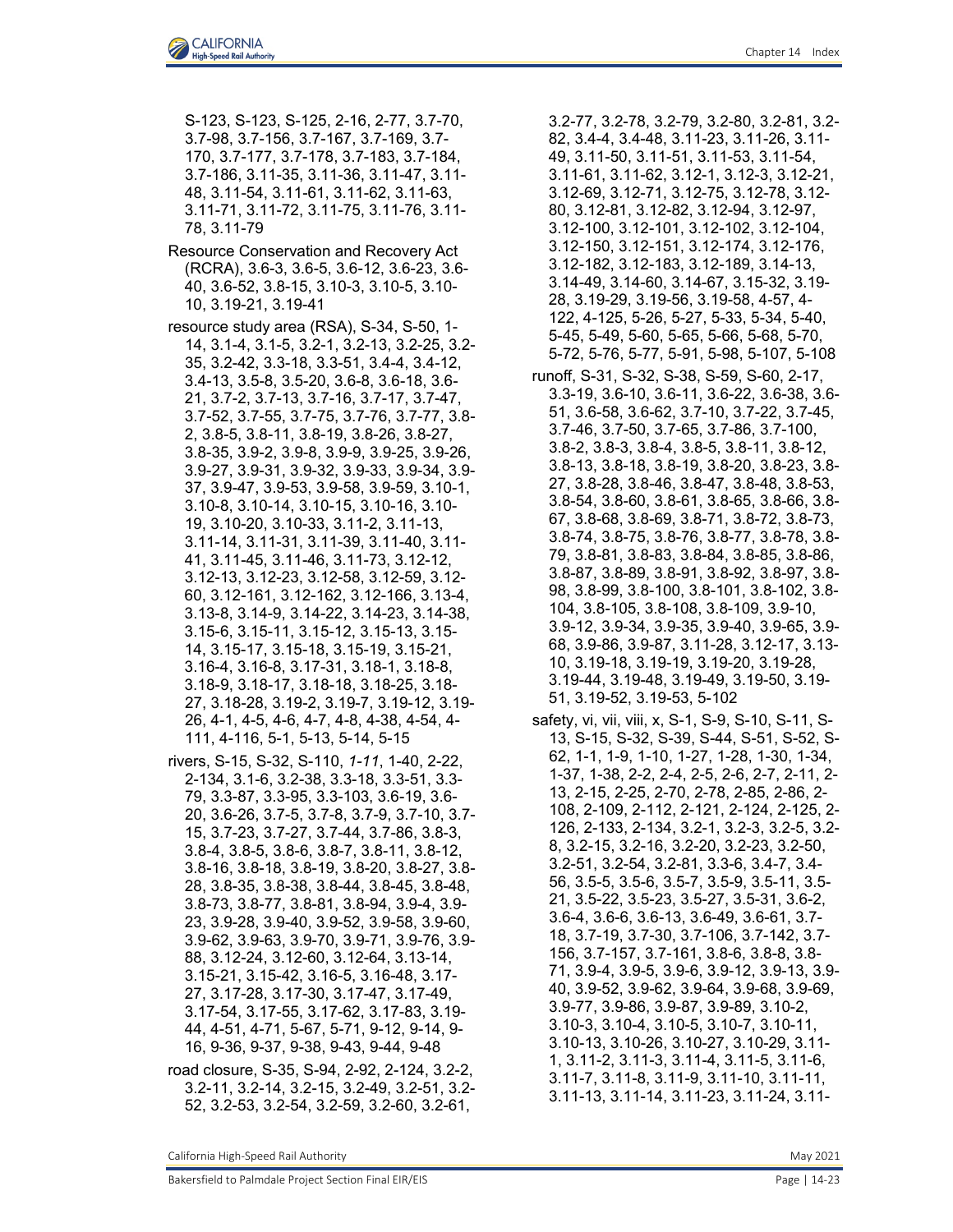25, 3.11-26, 3.11-27, 3.11-28, 3.11-29, 3.11-30, 3.11-32, 3.11-34, 3.11-36, 3.11- 38, 3.11-39, 3.11-40, 3.11-41, 3.11-44, 3.11-45, 3.11-47, 3.11-48, 3.11-49, 3.11- 50, 3.11-51, 3.11-52, 3.11-53, 3.11-54, 3.11-55, 3.11-56, 3.11-57, 3.11-59, 3.11- 60, 3.11-62, 3.11-65, 3.11-67, 3.11-68, 3.11-69, 3.11-70, 3.11-71, 3.11-73, 3.11- 74, 3.11-75, 3.11-76, 3.11-77, 3.11-78, 3.12-1, 3.12-2, 3.12-4, 3.12-6, 3.12-12, 3.12-15, 3.12-19, 3.12-20, 3.12-21, 3.12- 22, 3.12-60, 3.12-61, 3.12-66, 3.12-67, 3.12-70, 3.12-71, 3.12-76, 3.12-77, 3.12- 79, 3.12-80, 3.12-81, 3.12-82, 3.12-94, 3.12-99, 3.12-100, 3.12-101, 3.12-102, 3.12-163, 3.12-182, 3.12-183, 3.12-186, 3.12-190, 3.12-191, 3.14-45, 3.14-51, 3.14-61, 3.15-43, 3.15-46, 3.19-3, 3.19-4, 3.19-20, 3.19-35, 3.19-55, 3.19-56, 4-3, 4- 40, 4-57, 4-105, 4-109, 4-111, 5-3, 5-21, 5-22, 5-26, 5-27, 5-32, 5-50, 5-56, 5-57, 5-65, 5-70, 5-72, 5-75, 5-81, 5-86, 5-87, 5-88, 5-95, 5-101, 5-104, 5-105, 5-106, 5- 108, 5-109, 5-122, 6-1, 6-3, 6-5, 7-2, 7-5, 8-7, 8-8, 9-6

Safety and Security Management Plan, S-62, 2-7, 2-76, 2-86, 3.11-3, 3.11-9, 3.11- 10, 3.11-23, 3.11-24, 3.11-45, 3.11-52, 3.11-55, 3.11-57, 3.12-19, 3.12-20, 3.12- 163, 5-32, 5-75

San Joaquin Valley Air Pollution Control District (SJVAPCD), S-14, 1-9, 1-32, 2- 136, 3.3-1, 3.3-11, 3.3-12, 3.3-13, 3.3-17, 3.3-43, 3.3-44, 3.3-51, 3.3-52, 3.3-53, 3.3- 55, 3.3-73, 3.3-74, 3.3-76, 3.3-79, 3.3-82, 3.3-84, 3.3-87, 3.3-89, 3.3-90, 3.3-92, 3.3- 95, 3.3-97, 3.3-98, 3.3-100, 3.3-103, 3.3- 105, 3.3-108, 3.3-111, 3.3-114, 3.3-128, 3.3-129, 3.3-130, 3.3-131, 3.3-141, 3.3- 142, 3.3-143, 3.3-145, 3.7-143, 3.10-6, 3.19-15, 5-28, 5-64, 5-90, 9-15

scenic corridor, 3.16-44

schools, S-3, S-35, S-36, S-39, S-42, S-47, S-58, S-81, S-94, S-96, S-107, 1-28, 2- 61, 2-119, 3.2-8, 3.2-15, 3.2-16, 3.2-40, 3.2-42, 3.2-43, 3.2-53, 3.2-61, 3.2-78, 3.3- 15, 3.3-16, 3.3-40, 3.3-58, 3.3-122, 3.3- 123, 3.3-138, 3.3-147, 3.3-148, 3.3-149, 3.4-3, 3.4-12, 3.4-20, 3.4-24, 3.4-26, 3.4- 28, 3.4-29, 3.4-30, 3.4-31, 3.4-33, 3.4-35, 3.4-36, 3.4-37, 3.4-38, 3.4-39, 3.4-40, 3.4- 43, 3.4-46, 3.4-50, 3.4-51, 3.4-76, 3.4-77, 3.5-1, 3.5-2, 3.5-6, 3.5-8, 3.5-14, 3.5-16, 3.5-19, 3.5-21, 3.5-22, 3.5-28, 3.5-29, 3.5- 30, 3.10-1, 3.10-2, 3.10-4, 3.10-8, 3.10-

11, 3.10-17, 3.10-26, 3.10-27, 3.10-29, 3.10-30, 3.10-31, 3.10-32, 3.10-33, 3.10- 34, 3.11-1, 3.11-14, 3.11-24, 3.11-29, 3.11-42, 3.11-50, 3.11-51, 3.11-53, 3.11- 55, 3.11-68, 3.11-69, 3.11-77, 3.12-2, 3.12-5, 3.12-6, 3.12-7, 3.12-13, 3.12-20, 3.12-22, 3.12-23, 3.12-25, 3.12-58, 3.12- 59, 3.12-60, 3.12-61, 3.12-62, 3.12-64, 3.12-66, 3.12-69, 3.12-70, 3.12-72, 3.12- 73, 3.12-74, 3.12-75, 3.12-76, 3.12-77, 3.12-78, 3.12-79, 3.12-81, 3.12-82, 3.12- 88, 3.12-89, 3.12-90, 3.12-94, 3.12-95, 3.12-97, 3.12-99, 3.12-100, 3.12-101, 3.12-102, 3.12-105, 3.12-135, 3.12-136, 3.12-137, 3.12-139, 3.12-140, 3.12-142, 3.12-145, 3.12-147, 3.12-148, 3.12-163, 3.12-164, 3.12-172, 3.12-173, 3.12-174, 3.12-176, 3.12-182, 3.12-183, 3.12-189, 3.13-1, 3.13-2, 3.13-14, 3.13-19, 3.13-20, 3.13-22, 3.13-27, 3.13-28, 3.13-33, 3.13- 40, 3.15-2, 3.15-4, 3.15-6, 3.15-10, 3.15- 18, 3.15-19, 3.15-20, 3.15-22, 3.15-23, 3.15-30, 3.15-35, 3.15-41, 3.15-42, 3.15- 43, 3.15-44, 3.15-45, 3.15-46, 3.15-47, 3.15-49, 3.15-52, 3.15-54, 3.15-56, 3.15- 61, 3.15-63, 3.15-65, 3.16-13, 3.16-14, 3.16-23, 3.16-49, 3.16-52, 3.16-55, 3.16- 56, 3.16-100, 3.16-106, 3.16-112, 3.17- 52, 3.18-23, 3.19-10, 3.19-22, 3.19-23, 3.19-25, 3.19-55, 4-14, 4-15, 4-34, 4-35, 4-36, 4-37, 4-38, 4-39, 4-41, 4-42, 4-43, 4-53, 4-54, 4-67, 4-102, 5-11, 5-20, 5-22, 5-28, 5-29, 5-30, 5-32, 5-54, 5-55, 5-56, 5-57, 5-58, 5-65, 5-67, 5-69, 5-71, 5-73, 5-74, 5-75, 5-79, 5-82, 5-83, 5-90, 5-97, 5-108, 5-109, 5-115, 7-1, 7-3, 8-8, 8-19, 9-3, 9-25

Section 4(f), iv, x, S-1, S-41, S-47, S-49, S-50, S-54, S-55, S-56, 2-59, 2-63, 2-64, 2- 135, 3.15-2, 3.15-3, 3.15-9, 3.15-20, 3.15- 31, 3.15-32, 3.15-42, 3.15-43, 3.15-45, 3.16-2, 3.16-13, 3.16-35, 3.16-40, 3.16- 68, 3.16-141, 3.17-5, 3.17-7, 3.17-8, 4-1, 4-2, 4-3, 4-4, 4-5, 4-6, 4-7, 4-8, 4-9, 4-10, 4-11, 4-12, 4-14, 4-16, 4-22, 4-29, 4-30, 4-31, 4-32, 4-33, 4-34, 4-38, 4-40, 4-43, 4-45, 4-46, 4-47, 4-51, 4-52, 4-53, 4-54, 4-55, 4-57, 4-58, 4-61, 4-62, 4-63, 4-64, 4-65, 4-66, 4-67, 4-68, 4-69, 4-70, 4-71, 4-72, 4-73, 4-74, 4-84, 4-85, 4-86, 4-89, 4-90, 4-92, 4-93, 4-94, 4-95, 4-96, 4-97, 4-98, 4-99, 4-104, 4-116, 4-117, 4-118, 4- 119, 4-120, 4-121, 4-122, 4-125, 5-122, 8- 5, 8-9, 8-11, 8-22, 9-8, 9-15, 9-20, 9-23, 9-50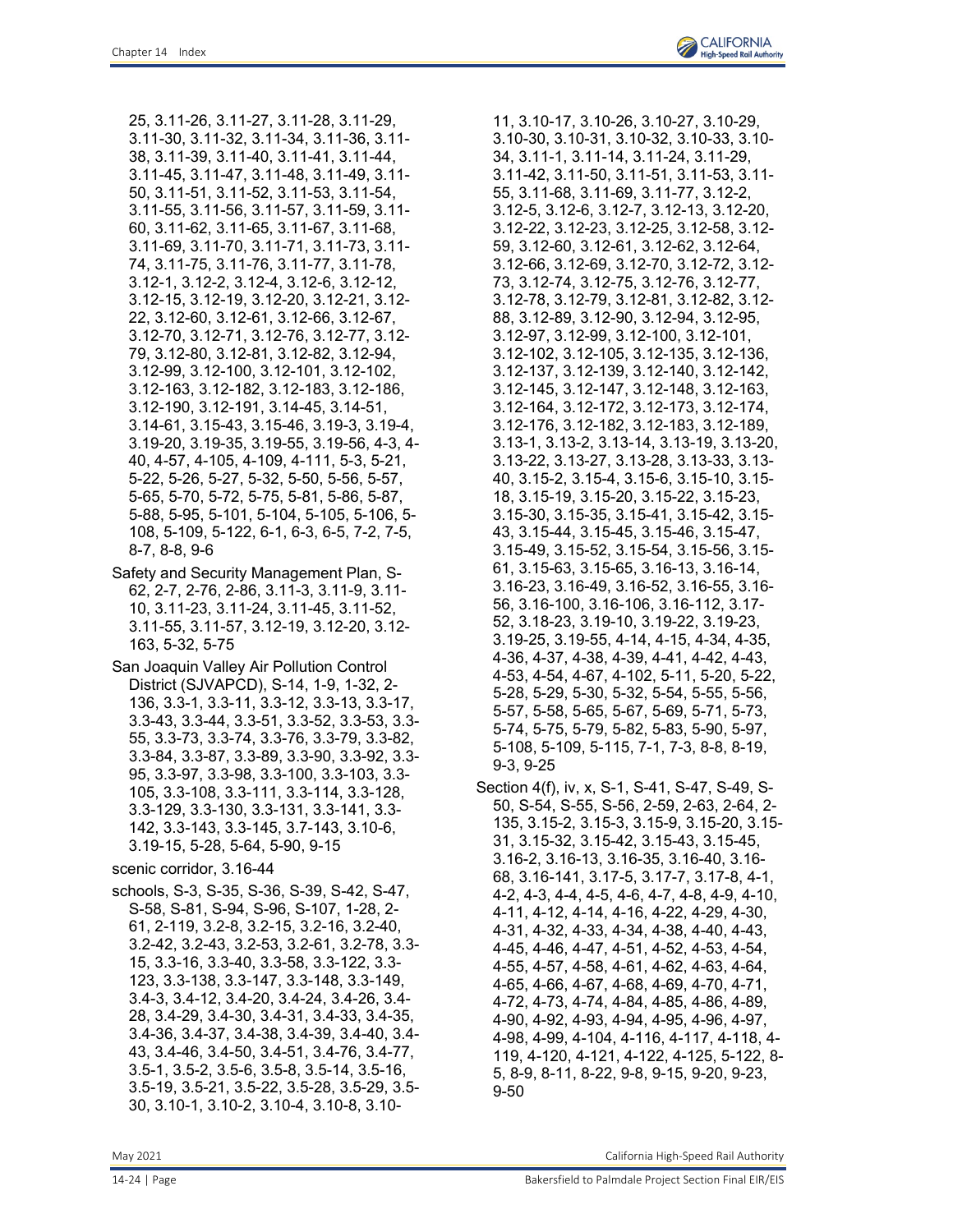Section 6(f), iv, S-50, 3.15-3, 3.15-9, 3.15- 31, 3.15-32, 3.15-42, 3.15-43, 3.17-5, 4-1, 4-2, 4-4, 4-96, 4-125, 4-126 Seismic Design Criteria, 3.9-12, 3.9-77, 5- 104 Senate Bill (SB), S-98, 1-4, 1-31, 1-36, 3.3- 9, 3.3-10, 3.3-17, 3.3-41, 3.3-43, 3.3-121, 3.4-59, 3.4-60, 3.4-61, 3.4-62, 3.4-63, 3.4- 64, 3.4-65, 3.4-66, 3.4-67, 3.4-68, 3.6-5, 3.6-26, 3.6-40, 3.18-5 severance, S-40, S-41, S-52, S-96, 3.12-2, 3.12-174, 3.12-175, 3.12-176, 3.13-1, 3.13-28, 3.13-40, 3.14-2, 3.14-3, 3.14-9,

3.14-12, 3.14-13, 3.14-35, 3.14-42, 3.14- 44, 3.14-45, 3.14-46, 3.14-58, 3.14-60, 3.14-65, 4-123, 7-3 sound barrier, S-54, 3.4-1, 3.4-2, 3.4-3, 3.4-

8, 3.4-11, 3.4-14, 3.4-40, 3.4-44, 3.4-50, 3.4-51, 3.4-52, 3.4-53, 3.4-54, 3.4-55, 3.4- 56, 3.4-57, 3.4-59, 3.4-61, 3.4-63, 3.4-65, 3.4-67, 3.4-68, 3.4-69, 3.4-70, 3.4-71, 3.4- 72, 3.4-73, 3.4-78, 3.7-96, 3.7-102, 3.7- 127, 3.7-151, 3.13-9, 3.15-39, 3.15-42, 3.15-45, 3.15-50, 3.15-51, 3.16-49, 3.16- 56, 3.16-58, 3.16-115, 3.16-139, 3.16- 145, 3.16-148, 3.17-2, 3.17-89, 3.17-99, 3.17-100, 3.19-47, 4-74, 4-83, 4-85, 4-86, 4-90, 4-92, 4-93, 4-99, 4-107, 4-109, 5- 23, 5-50, 5-72, 5-81, 5-115, 8-8, 8-9, 9-20

South Coast Air Quality Management District (SCAQMD), 3.3-26, 3.3-30, 3.3-54

Southern California Association of Governments (SCAG), S-30, 1-1, 1-14, 1- 19, 1-25, 1-35, 1-37, 2-65, 2-67, 2-70, 3.2-7, 3.2-8, 3.2-21, 3.2-35, 3.2-36, 3.2- 65, 3.3-14, 3.3-54, 3.3-55, 3.12-11, 3.12- 28, 3.12-166, 3.12-167, 3.13-4, 3.13-8, 3.13-18, 3.18-4, 3.18-7, 3.18-15, 3.18-17, 3.18-25, 3.18-27, 3.18-28, 3.19-13, 3.19- 27, 5-9, 9-38

Southern Pacific Railroad, 2-72, 3.2-46, 3.12-27, 3.17-48, 3.17-49, 3.17-55, 3.19- 13

State Historic Preservation Officer (SHPO), 3.17-2, 3.17-4, 3.17-6, 3.17-7, 3.17-14, 3.17-15, 3.17-24, 3.17-25, 3.17-26, 3.17- 57, 3.17-58, 3.17-59, 3.17-78, 3.17-80, 3.17-83, 3.17-84, 3.17-85, 3.17-86, 3.17- 87, 3.17-89, 3.17-90, 3.17-91, 3.17-92, 3.17-97, 3.17-100, 4-2, 4-9, 4-11, 4-15, 4- 19, 4-47, 4-51, 4-66, 4-71, 4-72, 4-93, 4- 98, 4-104, 4-105, 4-107, 4-108, 4-109, 4- 110, 4-111, 4-112, 4-114, 4-115, 4-116, 4- 118, 9-11

State Implementation Plan (SIP), 1-30, 3.3- 3, 3.3-18, 3.3-31, 3.3-52, 3.3-53, 3.3-54, 3.3-117, 3.3-138, 3.3-143, 3.19-15

State Lands Commission, S-14, 1-9, 2-136, 3.17-5, 3.17-87, 9-15

State Transportation Improvement Program, 3.17-74

State Water Resources Control Board (SWRCB), 1-9, 2-136, 3.6-11, 3.6-12, 3.6- 19, 3.6-21, 3.7-4, 3.7-7, 3.7-8, 3.7-10, 3.7- 18, 3.7-26, 3.7-27, 3.7-31, 3.7-42, 3.7-44, 3.7-48, 3.7-106, 3.7-108, 3.7-117, 3.7- 119, 3.7-121, 3.7-122, 3.7-146, 3.8-3, 3.8- 4, 3.8-5, 3.8-6, 3.8-8, 3.8-13, 3.8-15, 3.8- 17, 3.8-20, 3.8-30, 3.8-35, 3.8-43, 3.8-94, 3.9-9, 3.9-10, 3.10-5, 3.10-10, 3.10-23, 3.19-44, 9-11, 9-15, 9-34, 9-39, 9-40, 9- 41, 9-42, 9-52

Statewide Program EIR/EIS, S-13, S-14, S-15, S-17, S-30, 1-3, 1-10, 2-34, 2-35, 2- 37, 2-38, 2-39, 2-40, 2-47, 2-73, 2-86, 3.1-9, 3.1-12, 3.2-2, 3.3-12, 3.3-35, 3.3- 76, 3.3-79, 3.3-81, 3.3-84, 3.3-87, 3.3-89, 3.3-92, 3.3-95, 3.3-97, 3.3-100, 3.3-103, 3.3-105, 3.3-139, 3.4-14, 3.5-4, 3.5-8, 3.5- 26, 3.6-2, 3.6-8, 3.6-27, 3.7-17, 3.8-16, 3.8-94, 3.9-3, 3.9-9, 3.10-2, 3.11-2, 3.11- 23, 3.13-8, 3.14-3, 3.14-34, 3.14-53, 3.15- 7, 3.17-38, 3.18-2, 3.19-1, 9-6

stormwater, S-31, S-32, S-38, S-59, S-60, 2- 12, 2-17, 2-75, 2-136, 3.6-1, 3.6-10, 3.6- 11, 3.6-13, 3.6-14, 3.6-17, 3.6-18, 3.6-22, 3.6-27, 3.6-32, 3.6-37, 3.6-38, 3.6-39, 3.6- 43, 3.6-44, 3.6-51, 3.6-58, 3.6-59, 3.6-62, 3.6-63, 3.7-8, 3.7-21, 3.7-22, 3.7-23, 3.7- 45, 3.7-46, 3.7-50, 3.7-57, 3.7-68, 3.7-73, 3.7-87, 3.7-89, 3.7-91, 3.7-100, 3.7-140, 3.7-141, 3.7-142, 3.7-157, 3.7-173, 3.7- 174, 3.7-176, 3.7-178, 3.7-180, 3.7-181, 3.7-182, 3.7-183, 3.7-184, 3.7-185, 3.7- 186, 3.8-2, 3.8-5, 3.8-8, 3.8-11, 3.8-12, 3.8-13, 3.8-15, 3.8-18, 3.8-20, 3.8-28, 3.8- 46, 3.8-47, 3.8-48, 3.8-53, 3.8-54, 3.8-55, 3.8-56, 3.8-60, 3.8-61, 3.8-66, 3.8-68, 3.8- 69, 3.8-71, 3.8-72, 3.8-73, 3.8-74, 3.8-75, 3.8-76, 3.8-77, 3.8-78, 3.8-79, 3.8-81, 3.8- 83, 3.8-84, 3.8-85, 3.8-86, 3.8-87, 3.8-89, 3.8-91, 3.8-92, 3.8-97, 3.8-98, 3.8-99, 3.8- 100, 3.8-101, 3.8-102, 3.8-104, 3.8-108, 3.9-9, 3.9-10, 3.9-11, 3.9-14, 3.9-65, 3.10- 24, 3.11-4, 3.12-66, 3.15-20, 3.19-17, 3.19-18, 3.19-19, 3.19-20, 3.19-28, 3.19- 45, 3.19-48, 3.19-49, 3.19-50, 3.19-51, 3.19-52, 3.19-53, 8-7

California High-Speed Rail Authority **May 2021** 2021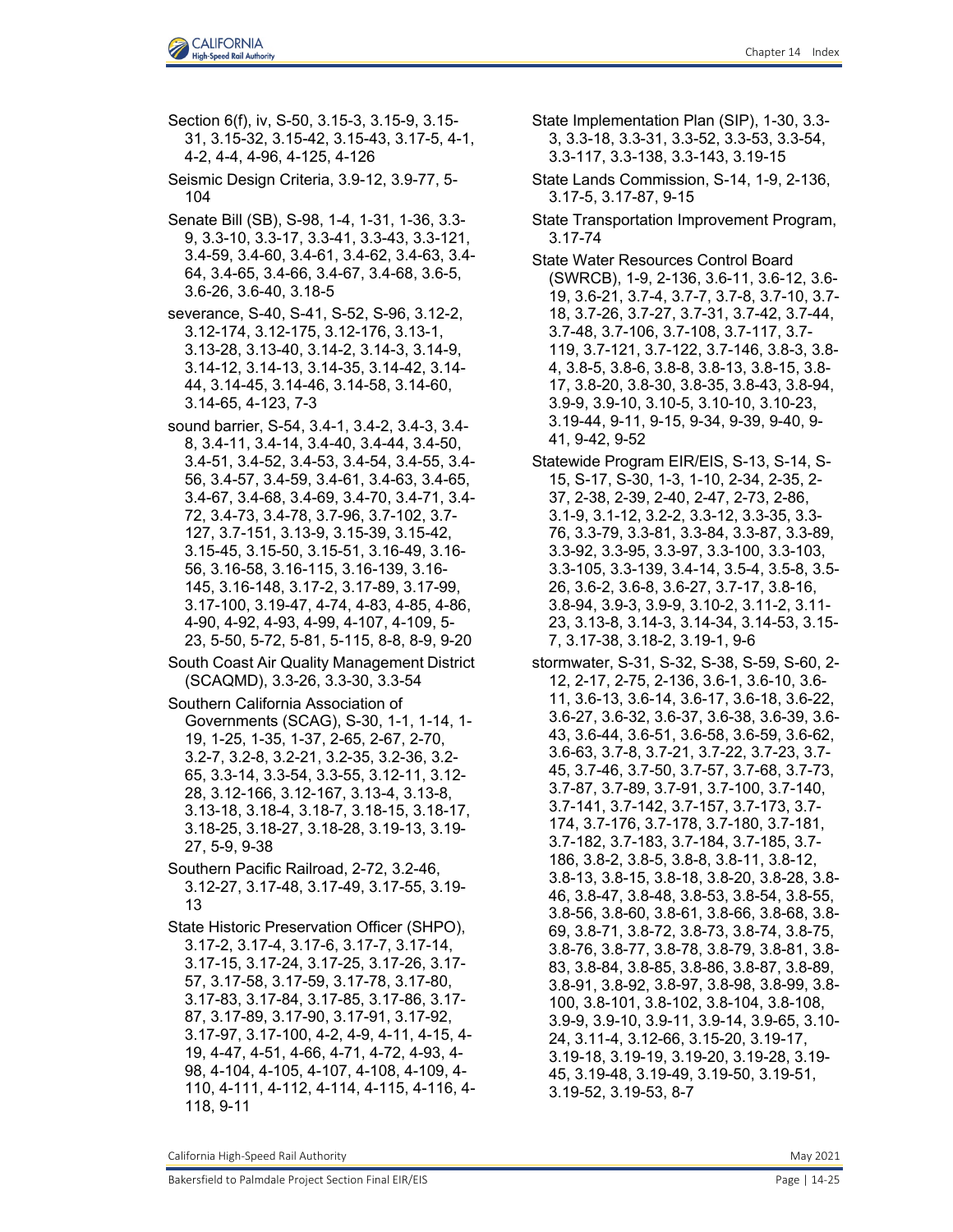

- stormwater management, S-59, 3.6-10, 3.6-11, 3.6-51, 3.7-22, 3.7-57, 3.7-68, 3.7-73, 3.7-87, 3.7-89, 3.7-91, 3.7-100, 3.8-8, 3.8-12, 3.8-13, 3.8-15, 3.8-54, 3.8-72, 3.8-73, 3.8-74, 3.8-78, 3.8-84, 3.8-85, 3.8-86, 3.8-92, 3.8-98, 3.9-9, 3.9-11, 3.9-14
- Stormwater Pollution Prevention Plan (SWPPP), S-59, S-60, 2-75, 3.6-11, 3.6- 38, 3.7-21, 3.7-122, 3.7-157, 3.8-5, 3.8- 11, 3.8-13, 3.8-15, 3.8-48, 3.8-53, 3.8-54, 3.8-55, 3.8-56, 3.8-57, 3.8-60, 3.8-61, 3.8- 77, 3.8-78, 3.8-79, 3.8-80, 3.8-81, 3.8-86, 3.8-87, 3.8-88, 3.8-89, 3.8-91, 3.8-92, 3.8- 100, 3.8-101, 3.9-9, 3.9-10, 3.9-11, 3.9- 66, 3.10-24
- Surface Mining and Reclamation Act of 1975, 3.9-18
- Surface Transportation Board, S-14, S-56, 1-9, 2-135, 3.17-14, 3.17-83, 9-15
- tax, taxes, S-32, S-40, S-44, S-51, S-94, S-95, 1-14, 1-15, 1-36, 1-39, 3.2-7, 3.7-142, 3.12-1, 3.12-2, 3.12-3, 3.12-6, 3.12-8, 3.12-23, 3.12-52, 3.12-57, 3.12-58, 3.12- 59, 3.12-60, 3.12-68, 3.12-69, 3.12-70, 3.12-75, 3.12-76, 3.12-78, 3.12-79, 3.12- 89, 3.12-90, 3.12-91, 3.12-92, 3.12-93, 3.12-94, 3.12-97, 3.12-98, 3.12-99, 3.12- 100, 3.12-140, 3.12-141, 3.12-142, 3.12- 143, 3.12-145, 3.12-146, 3.12-147, 3.12- 148, 3.12-149, 3.12-153, 3.12-154, 3.12- 155, 3.12-156, 3.12-157, 3.12-158, 3.12- 159, 3.12-160, 3.12-161, 3.12-162, 3.12- 173, 3.12-176, 3.12-180, 3.12-181, 3.12- 182, 3.12-183, 3.12-186, 3.12-189, 3.12- 190, 3.12-191, 3.12-193, 3.12-194, 3.12- 195, 3.12-196, 3.12-198, 3.13-4, 3.14-3, 3.14-4, 3.14-5, 3.19-23, 3.19-59, 3.19-60, 5-3, 5-12, 5-40, 5-46, 5-47, 5-63, 5-67, 5- 80, 5-96, 5-122
- Technical Working Group, 3.14-14, 3.14-52, 3.17-18
- tourism, S-17, 1-12, 1-13, 1-15, 1-26, 3.12- 52
- traction power substation (TPSS), v, viii, S-8, S-10, S-27, S-28, S-48, S-66, S-99, S-113, 2-24, 2-25, 2-26, 2-27, 2-79, 2-92, 2- 95, 3.1-4, 3.1-6, 3.3-34, 3.3-35, 3.3-148, 3.4-4, 3.4-9, 3.4-30, 3.4-31, 3.4-37, 3.4- 46, 3.4-47, 3.4-51, 3.4-71, 3.4-73, 3.4-76, 3.4-77, 3.4-79, 3.5-3, 3.5-7, 3.5-8, 3.5-19, 3.5-25, 3.6-12, 3.6-14, 3.6-37, 3.6-45, 3.6- 46, 3.6-61, 3.7-15, 3.7-47, 3.7-52, 3.13-

39, 3.14-34, 3.16-142, 3.16-148, 3.16- 151, 4-17, 5-54, 5-82

- traditional cultural property (TCP), 3.17-4, 3.17-7, 3.17-37, 3.17-42, 3.17-56, 3.17- 70, 3.17-74
- transit-oriented development (TOD), 2-11, 2- 53, 2-109, 2-113, 3.8-47, 3.12-96, 3.12- 168, 3.12-169, 3.12-170, 3.12-182, 3.13- 1, 3.13-3, 3.13-20, 3.13-21, 3.13-22, 3.13- 24, 3.16-45, 3.16-138, 3.18-6, 3.18-8, 3.19-61, 7-4
- transportation, 1-1, 1-3, 1-4, 1-6, 1-10, 1-11, 1-12, 1-13, 1-15, 1-19, 1-21, 1-24, 1-26, 1-27, 1-28, 1-29, 1-30, 1-31, 1-33, 1-34, 1-35, 1-36, 1-37, 1-39
	- regional, S-32, S-34, S-44, S-51, S-52, 1- 26, 1-35, 1-37, 2-65, 2-68, 2-108, 3.2-1, 3.2-3, 3.2-7, 3.2-10, 3.2-11, 3.2-24, 3.2- 64, 3.2-79, 3.3-14, 3.4-23, 3.6-5, 3.12- 29, 3.12-63, 3.12-68, 3.14-6, 3.17-74, 3.18-4, 3.18-5, 3.18-8, 3.18-12, 12, 13, 27, 28, 60, 4-16, 5-3, 5-49, 5-68, 5-80, 5-94, 5-99, 5-122, 7-5, 9-18, 9-22
- Transportation Demand Management, 3.2-7 Transportation Management Plan, S-62, 2- 76, 3.11-23
- Transportation Research Board, 3.2-18, 3.2- 20
- travel, S-3, S-15, S-16, S-17, S-25, S-27, S-30, S-35, S-39, S-57, 1-1, 1-4, 1-11, *1-12*, 1-13, 1-16, 1-18, 1-19, 1-20, 1-21, 1-24, 1-25, 1-26, 1-27, 1-28, 1-29, 1-30, 1-35, 1-37, 1-38, 1-39, 2-1, 2-21, 2-34, 2-38, 2- 40, 2-67, 2-68, 2-70, 2-71, 2-79, 2-91, 2- 97, 2-101, 2-104, 2-107, 2-108, 2-110, 2- 115, 2-116, 3.1-6, 3.1-8, 3.1-10, 3.1-11, 3.2-2, 3.2-4, 3.2-5, 3.2-6, 3.2-11, 3.2-12, 3.2-14, 3.2-16, 3.2-18, 3.2-19, 3.2-21, 3.2- 23, 3.2-24, 3.2-37, 3.2-38, 3.2-39, 3.2-40, 3.2-43, 3.2-45, 3.2-52, 3.2-53, 3.2-54, 3.2- 55, 3.2-61, 3.2-62, 3.2-63, 3.2-65, 3.2-77, 3.2-78, 3.2-79, 3.2-80, 3.3-10, 3.3-16, 3.3- 17, 3.3-18, 3.3-19, 3.3-24, 3.3-25, 3.3-26, 3.3-27, 3.3-29, 3.3-31, 3.3-33, 3.3-37, 3.3- 124, 3.3-126, 3.3-128, 3.3-132, 3.3-133, 3.3-134, 3.3-137, 3.3-139, 3.4-23, 3.6-15, 3.6-27, 3.6-28, 3.6-51, 3.6-53, 3.6-55, 3.6- 56, 3.7-11, 3.7-12, 3.7-19, 3.7-100, 3.7- 107, 3.8-72, 3.8-77, 3.8-82, 3.9-72, 3.9- 77, 3.9-87, 3.9-89, 3.11-2, 3.11-25, 3.11- 38, 3.11-44, 3.11-47, 3.11-53, 3.11-54, 3.11-55, 3.11-56, 3.11-59, 3.11-75, 3.12- 18, 3.12-21, 3.12-43, 3.12-61, 3.12-62, 3.12-77, 3.12-81, 3.12-94, 3.12-95, 3.12-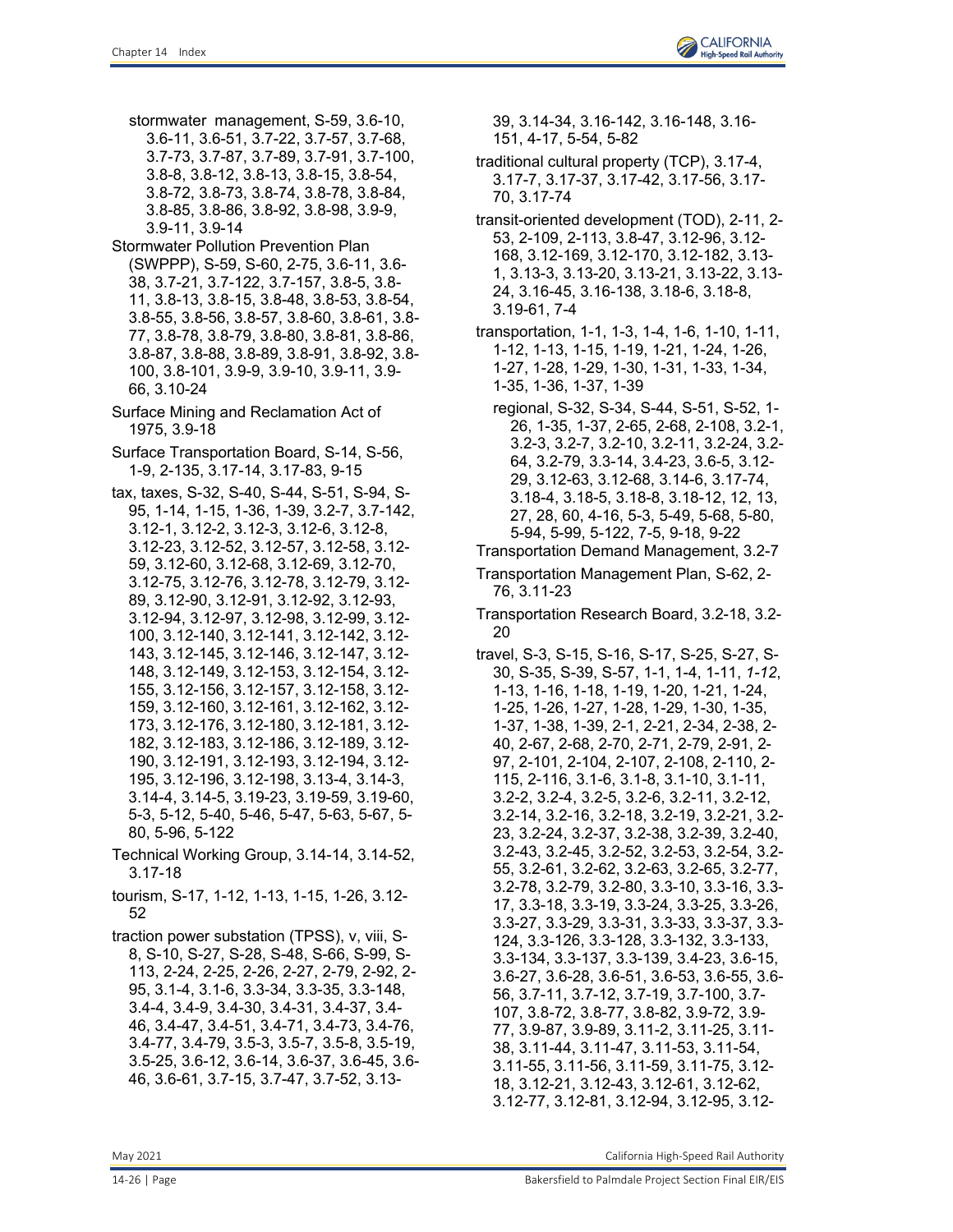- 96, 3.12-101, 3.12-102, 3.12-104, 3.12- 150, 3.12-151, 3.12-164, 3.12-168, 3.12- 170, 3.12-180, 3.12-182, 3.12-185, 3.12- 189, 3.12-190, 3.13-10, 3.14-45, 3.14-55, 3.15-8, 3.15-30, 3.15-42, 3.15-54, 3.16- 81, 3.16-133, 3.17-74, 3.17-75, 3.18-19, 3.18-27, 3.19-7, 3.19-11, 3.19-14, 3.19- 22, 3.19-25, 3.19-29, 3.19-32, 3.19-33, 3.19-43, 3.19-58, 3.19- 59, 3.19-60, 4-15, 4-16, 4-20, 4-40, 4-96, 4-97, 4-105, 5-27, 5-45, 5-50, 5-56, 5-58, 5-62, 5-63, 5-69, 5-84, 5-102, 5-106, 5-107, 5-109, 5-123, 6-5, 7-5, 8-5
- intercity travel, S-15, S-16, S-17, 1-1, 1- 11, 1-12, 1-13, 1-16, 1-20, 1-24, 1-26, 1-27, 1-29, 1-30, 1-39, 2-71, 2-79, 3.2- 39, 3.12-168, 3.18-27, 4-15, 4-20, 4-96, 7-5
- travel time, S-3, S-15, S-16, 1-11, 1-12, 1- 24, 1-26, 1-27, 1-29, 1-38, 2-34, 2-38, 2-79, 2-108, 2-110, 3.1-8, 3.1-11, 3.2-2, 3.2-37, 3.3-25, 3.12-95, 3.12-164, 3.12- 190, 3.14-45, 3.18-27, 59, 60, 4-15, 4- 16, 4-96, 5-27, 5-58, 5-62, 5-63, 5-84, 6-5, 7-5, 8-5
- U.S. Department of Agriculture (USDA), 3.9- 8, 3.9-29, 3.9-65, 3.9-73, 3.9-75, 3.9-78, 3.12-7, 3.12-153, 3.14-4, 3.14-5, 3.14-16, 3.14-21, 3.15-14, 26, 61, 4-35, 4-39, 4-61, 4-99
- vehicle, 1-3, 1-4, 1-12, 1-19, 1-21, 1-28, 1- 30, 1-38
- water, iii, vii, S-10, S-14, S-15, S-30, S-32, S-37, S-38, S-47, S-50, S-52, S-59, S-60, S-68, S-70, S-72, S-74, S-80, S-81, S-91, S-93, S-97, S-101, S-102, S-103, S-104, S-107, S-115, S-116, S-118, S-120, S-125, 1-4, 1-9, *1-11*, *1-30*, 1-33, 2-12, 2- 15, 2-17, 2-22, 2-30, 2-34, 2-38, 2-74, 2- 75, 2-77, 2-103, 2-115, 2-116, 2-119, 2- 122, 2-125, 2-135, 2-136, 3.1-3, 3.1-6, 3.2-17, 3.2-54, 3.2-55, 3.3-4, 3.3-11, 3.3- 12, 3.3-16, 3.3-19, 3.3-20, 3.3-21, 3.3-26, 3.3-27, 3.3-37, 3.3-106, 3.3-109, 3.3-112, 3.3-115, 3.3-138, 3.3-144, 3.4-46, 3.6-1, 3.6-2, 3.6-4, 3.6-5, 3.6-6, 3.6-11, 3.6-12, 3.6-13, 3.6-14, 3.6-17, 3.6-18, 3.6-19, 3.6- 20, 3.6-21, 3.6-22, 3.6-27, 3.6-33, 3.6-37, 3.6-38, 3.6-39, 3.6-40, 3.6-41, 3.6-42, 3.6- 44, 3.6-45, 3.6-49, 3.6-50, 3.6-51, 3.6-56, 3.6-58, 3.6-59, 3.6-60, 3.6-61, 3.6-63, 3.6- 64, 3.7-1, 3.7-3, 3.7-4, 3.7-5, 3.7-7, 3.7-8, 3.7-10, 3.7-21, 3.7-22, 3.7-23, 3.7-28, 3.7- 34, 3.7-38, 3.7-42, 3.7-44, 3.7-45, 3.7-46, 3.7-47, 3.7-53, 3.7-57, 3.7-58, 3.7-59, 3.7-

65, 3.7-66, 3.7-68, 3.7-69, 3.7-70, 3.7-71, 3.7-72, 3.7-73, 3.7-74, 3.7-75, 3.7-81, 3.7- 86, 3.7-87, 3.7-91, 3.7-92, 3.7-100, 3.7- 101, 3.7-102, 3.7-103, 3.7-107, 3.7-109, 3.7-111, 3.7-118, 3.7-122, 3.7-134, 3.7- 138, 3.7-139, 3.7-141, 3.7-142, 3.7-150, 3.7-151, 3.7-157, 3.7-159, 3.7-166, 3.7- 168, 3.7-174, 3.7-176, 3.7-178, 3.7-180, 3.8-1, 3.8-2, 3.8-3, 3.8-4, 3.8-5, 3.8-6, 3.8-7, 3.8-8, 3.8-10, 3.8-11, 3.8-12, 3.8- 13, 3.8-15, 3.8-16, 3.8-17, 3.8-18, 3.8-19, 3.8-20, 3.8-23, 3.8-26, 3.8-27, 3.8-28, 3.8- 29, 3.8-30, 3.8-31, 3.8-32, 3.8-33, 3.8-34, 3.8-35, 3.8-38, 3.8-39, 3.8-40, 3.8-43, 3.8- 44, 3.8-45, 3.8-46, 3.8-47, 3.8-48, 3.8-49, 3.8-52, 3.8-53, 3.8-54, 3.8-55, 3.8-56, 3.8- 57, 3.8-58, 3.8-59, 3.8-60, 3.8-61, 3.8-62, 3.8-63, 3.8-64, 3.8-65, 3.8-66, 3.8-67, 3.8- 68, 3.8-71, 3.8-72, 3.8-73, 3.8-74, 3.8-75, 3.8-76, 3.8-78, 3.8-79, 3.8-80, 3.8-81, 3.8- 82, 3.8-83, 3.8-84, 3.8-85, 3.8-87, 3.8-88, 3.8-89, 3.8-90, 3.8-91, 3.8-92, 3.8-93, 3.8- 94, 3.8-95, 3.8-96, 3.8-97, 3.8-98, 3.8-99, 3.8-100, 3.8-101, 3.8-102, 3.8-103, 3.8- 105, 3.8-106, 3.8-107, 3.8-108, 3.8-109, 3.8-109, 3.8-110, 3.9-4, 3.9-9, 3.9-10, 3.9- 11, 3.9-12, 3.9-17, 3.9-29, 3.9-36, 3.9-40, 3.9-43, 3.9-49, 3.9-52, 3.9-62, 3.9-63, 3.9- 64, 3.9-65, 3.9-68, 3.9-72, 3.9-80, 3.9-86, 3.9-87, 3.10-3, 3.10-5, 3.10-10, 3.10-13, 3.10-23, 3.10-24, 3.11-4, 3.11-7, 3.11-28, 3.11-29, 3.11-44, 3.11-46, 3.11-69, 3.11- 70, 3.12-7, 3.12-17, 3.12-18, 3.12-24, 3.12-60, 3.12-62, 3.12-66, 3.12-87, 3.12- 105, 3.12-128, 3.12-132, 3.12-133, 3.12- 168, 3.12-185, 3.13-10, 3.14-3, 3.14-4, 3.14-6, 3.14-13, 3.14-22, 3.14-35, 3.14- 39, 3.14-55, 3.15-3, 3.15-14, 3.15-21, 3.16-9, 3.16-13, 3.16-16, 3.16-23, 3.16- 32, 3.16-34, 3.17-22, 3.17-23, 3.17-34, 3.17-39, 3.17-47, 3.17-49, 3.17-55, 3.17- 56, 3.17-61, 3.18-5, 3.18-16, 3.18-29, 3.19-3, 3.19-4, 3.19-9, 3.19-10, 3.19-17, 3.19-19, 3.19-20, 3.19-23, 3.19-28, 3.19- 37, 3.19-38, 3.19-39, 3.19-40, 3.19-41, 3.19-44, 3.19-48, 3.19-49, 3.19-50, 3.19- 51, 3.19-52, 3.19-53, 3.19-61, 3.19-73, 3.19-74, 3.19-79, 4-1, 4-4, 4-35, 4-48, 4- 75, 4-76, 4-77, 4-89, 4-112, 4-125, 5-21, 5-25, 5-45, 5-59, 5-64, 5-70, 5-102, 5- 103, 5-105, 8-5, 8-7, 8-8, 8-15, 8-19, 8- 24, 9-10, 9-11, 9-12, 9-15, 9-16, 9-27, 9- 28, 9-30, 9-39, 9-40, 9-49, 9-52 demand, S-32, 3.6-1, 3.6-13, 3.6-20, 3.6- 38, 3.6-49, 3.6-50, 3.6-58, 3.6-59, 3.6-

60, 3.6-61, 3.8-47, 3.8-57, 3.8-97, 3.8-

California High-Speed Rail Authority **May 2021** 2021